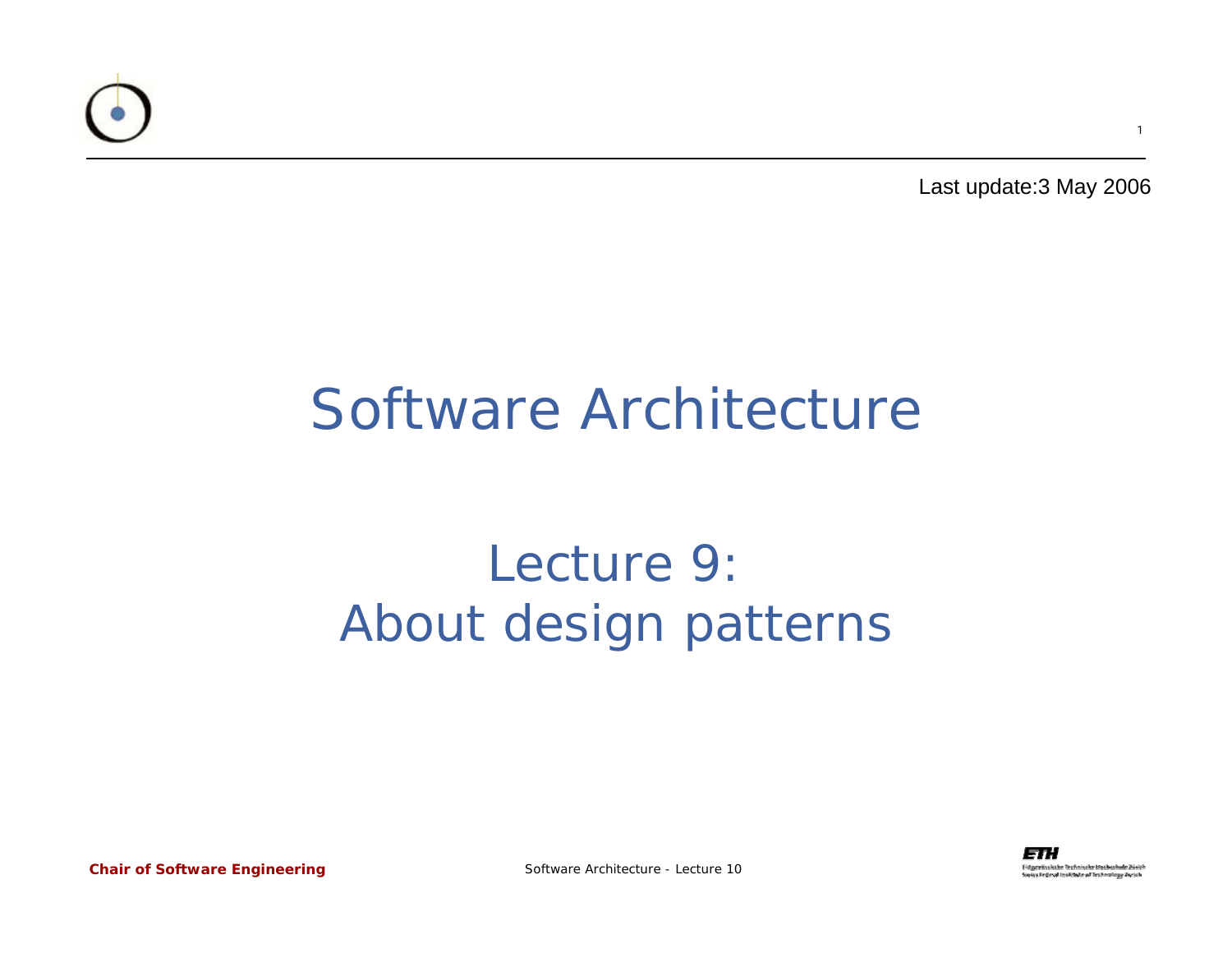- Chapter 20 & 21 of OOSC (Multi-panel & Undoredo)
- $\blacksquare$  Componentization of the visitor pattern: <http://se.ethz.ch/~meyer/publications/computer/visitor.pdf>

sul institute of featural av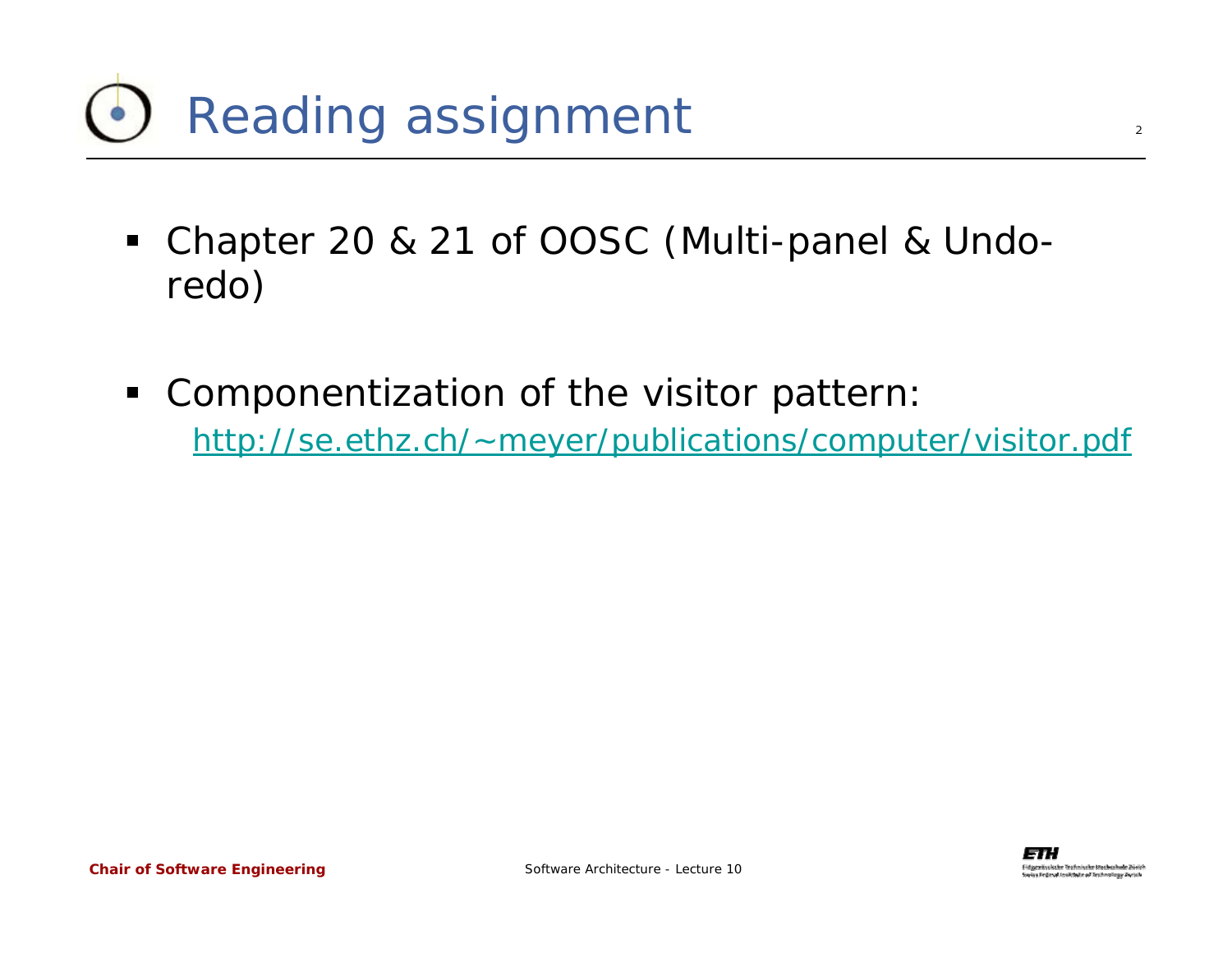

- **•** Patterns
- Abstract Factory Pattern
- Visitor
- $\blacksquare$ **Observer**
- Chain of responsibility
- Command
- **From patterns to components**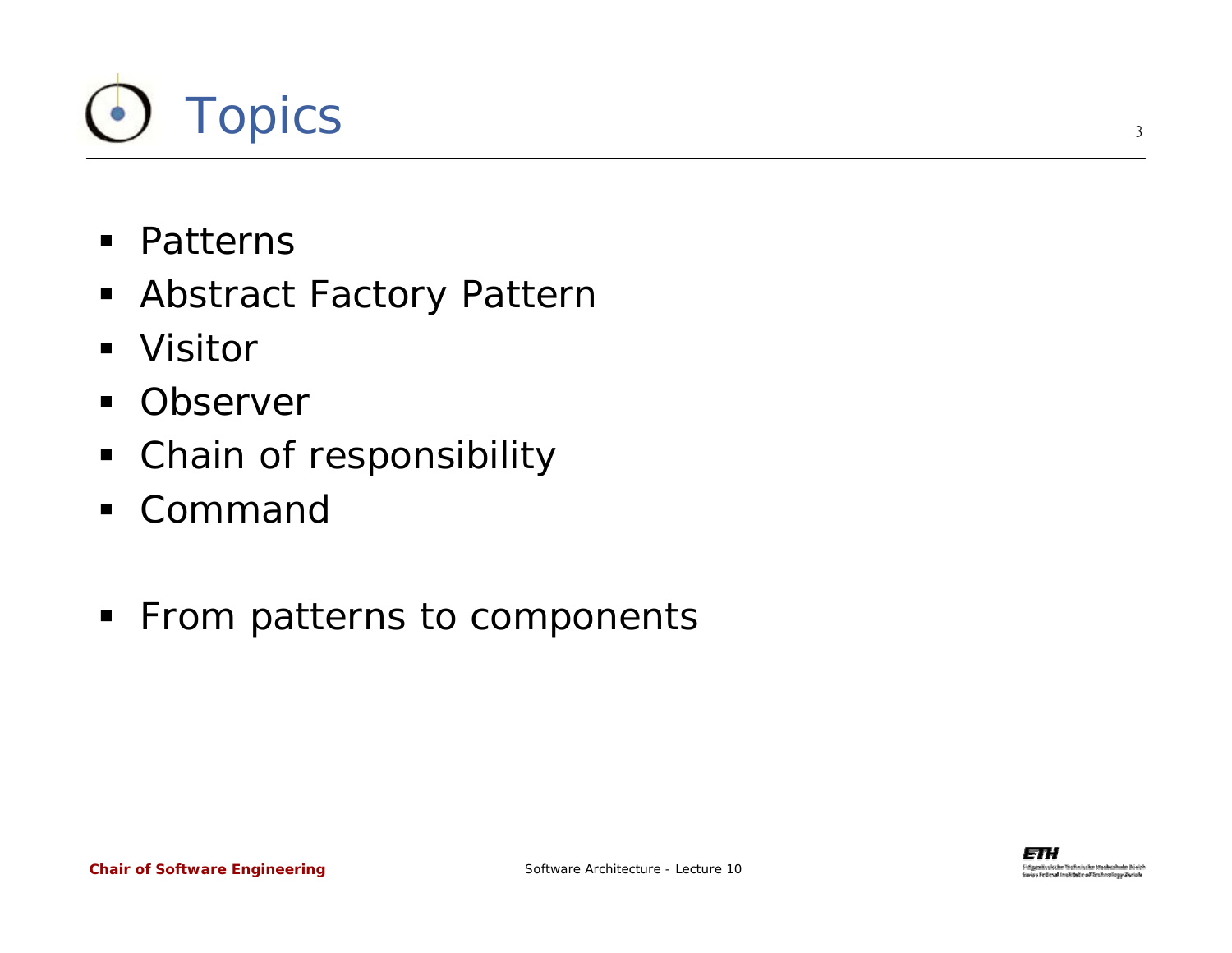# Patterns in software development

- $\blacksquare$  Document that describes a general solution to a design problem that recurs in many applications.
- **Developers adapt the pattern to their specific** application.

 $\Delta$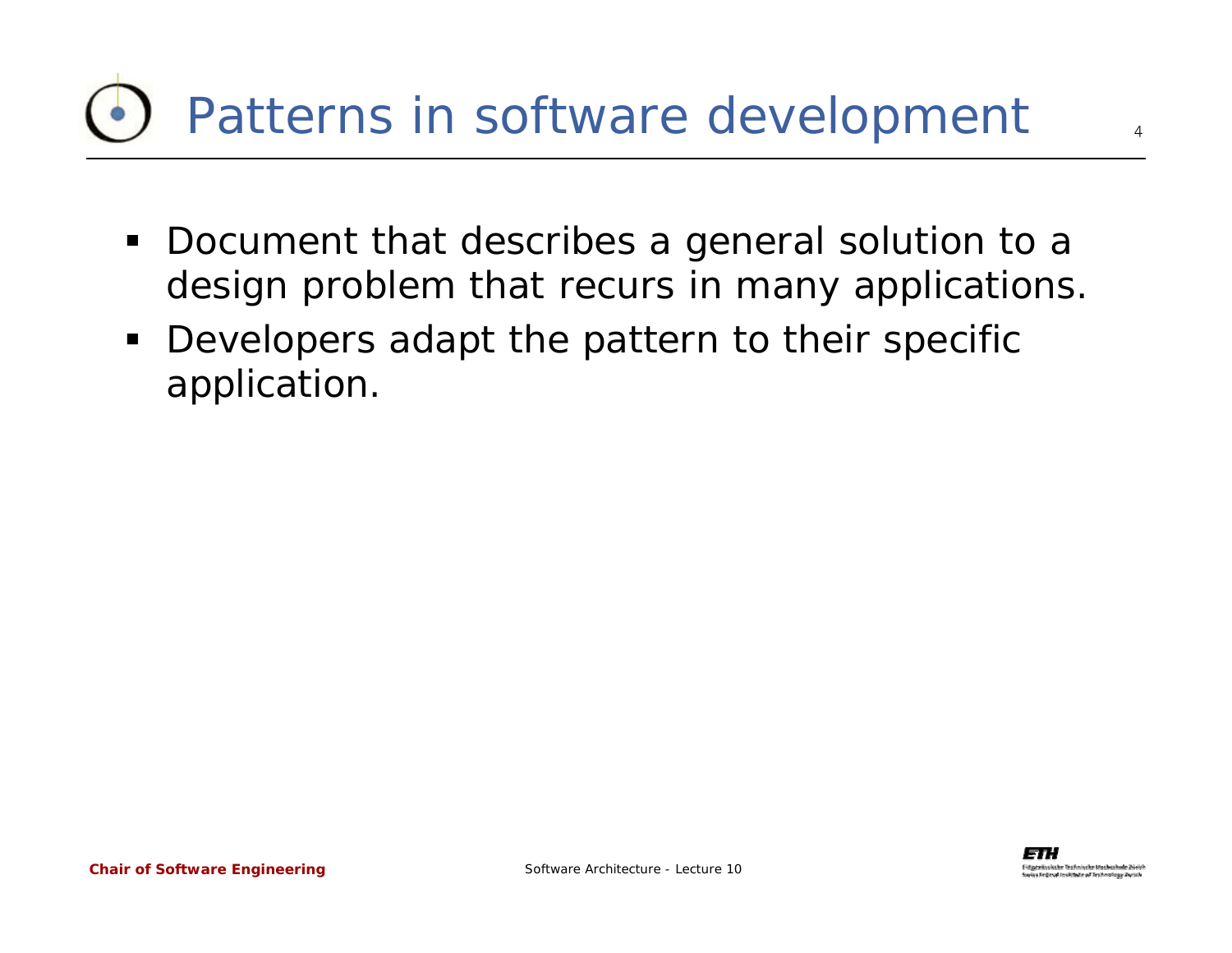# Some design patterns

- $\overline{\phantom{a}}$ **Creational** 
	- Abstract Factory
	- $\blacksquare$ Builder
	- ٠ Factory Method
	- Prototype
	- Singleton
- $\mathcal{L}_{\mathcal{A}}$ **Structural** 
	- Adapter
	- ٠ Bridge
	- ٠ Composite
	- **Decorator**
	- ٠ Façade
	- ٠ Flyweight
	- Proxy

#### Behavioral

- Chain of Responsibility
- $\blacksquare$ Command
- Interpreter
- $\blacksquare$ Iterator
- $\blacksquare$ Mediator
- $\blacksquare$ Memento
- **Observer**
- State
- **Strategy**
- Template Method
- Visitor

**Erich Gamma, Ralph Johnson, Richard Helms, John Vlissides:** *Design Patterns***, Addison-Wesley, 1994**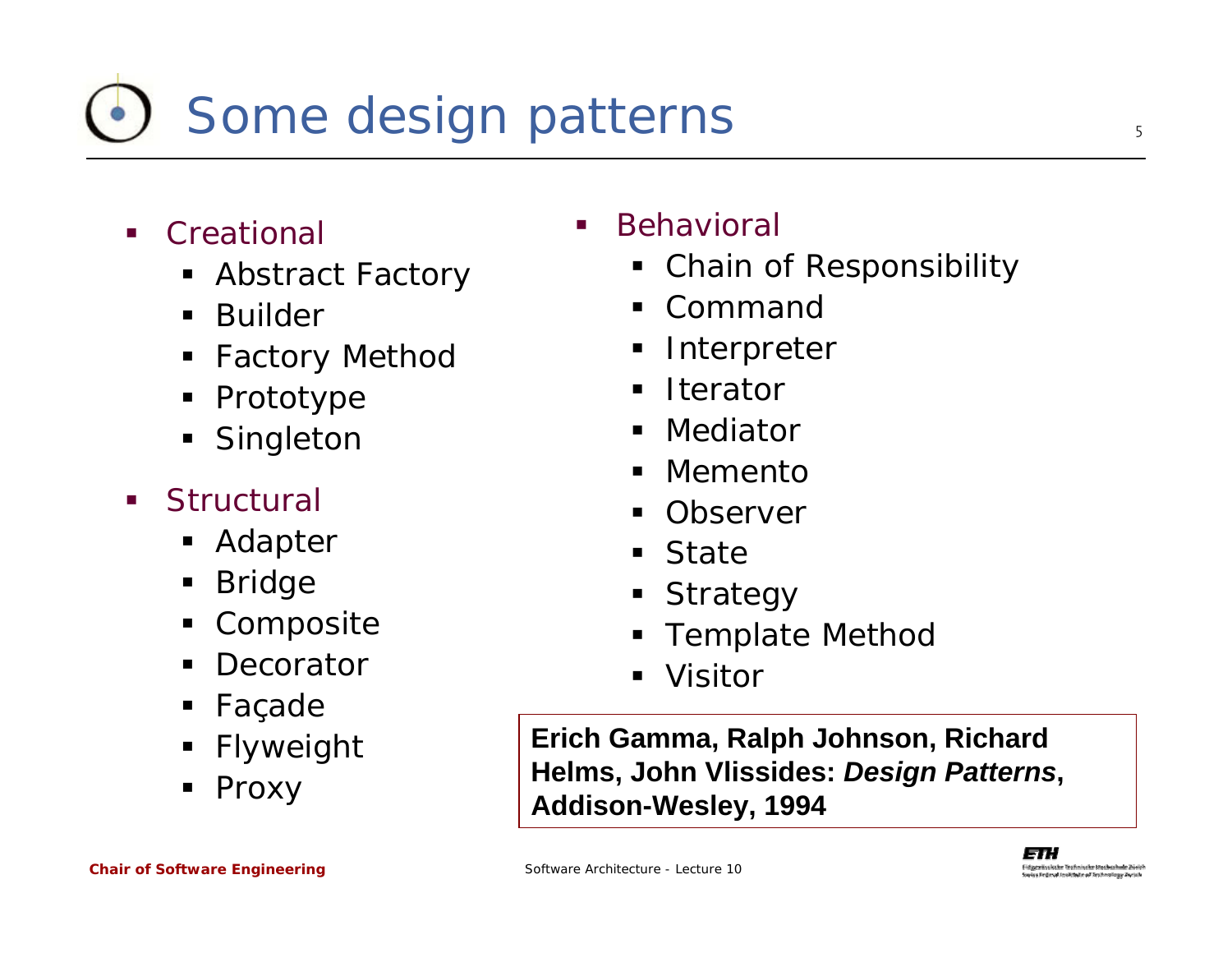- Capture the knowledge of experienced developers
- ٠ Teachable to newcomers
- $\blacksquare$ Yield a better structure of the software
- **Facilitate discussions between programmers and** managers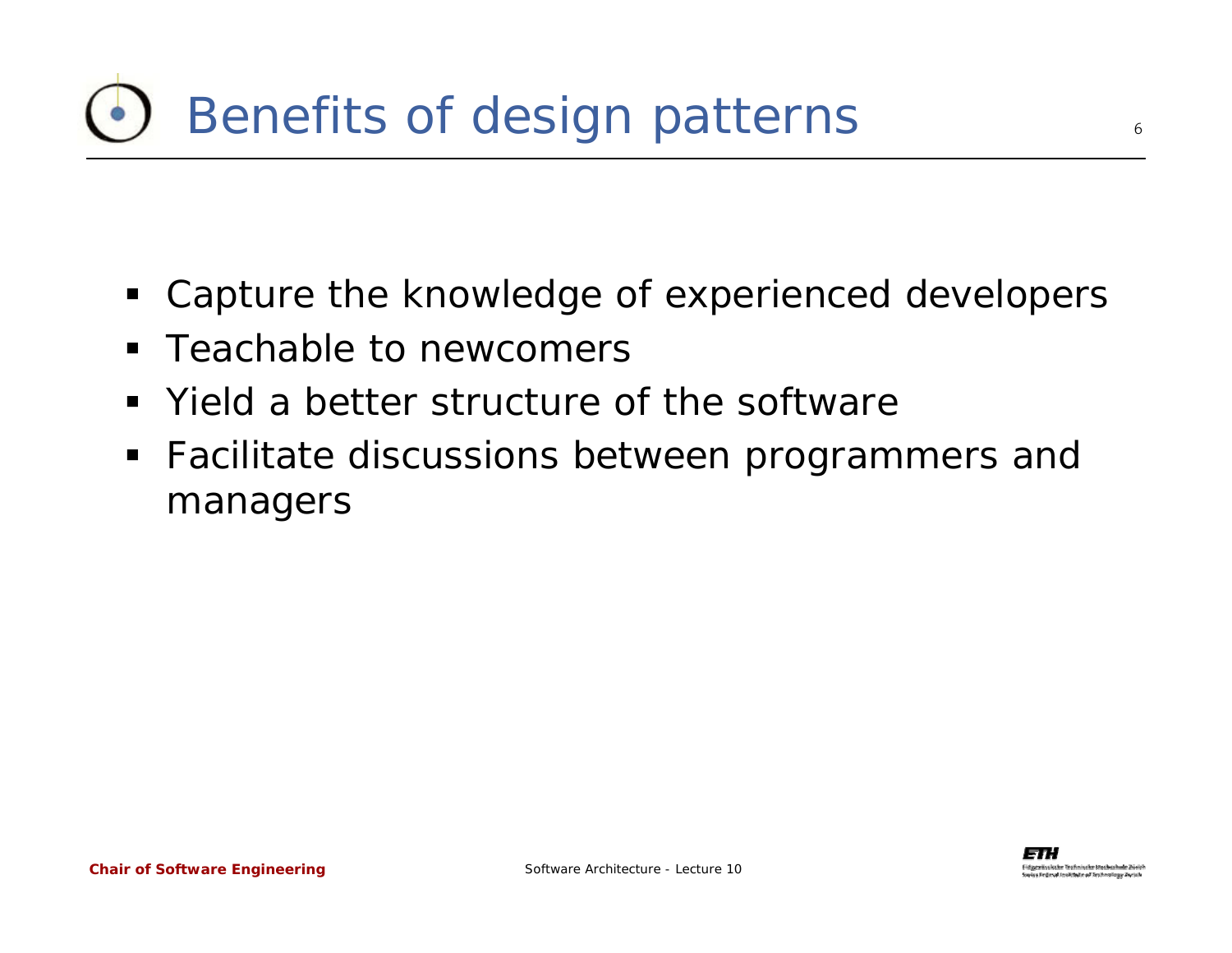

#### Abstract factory pattern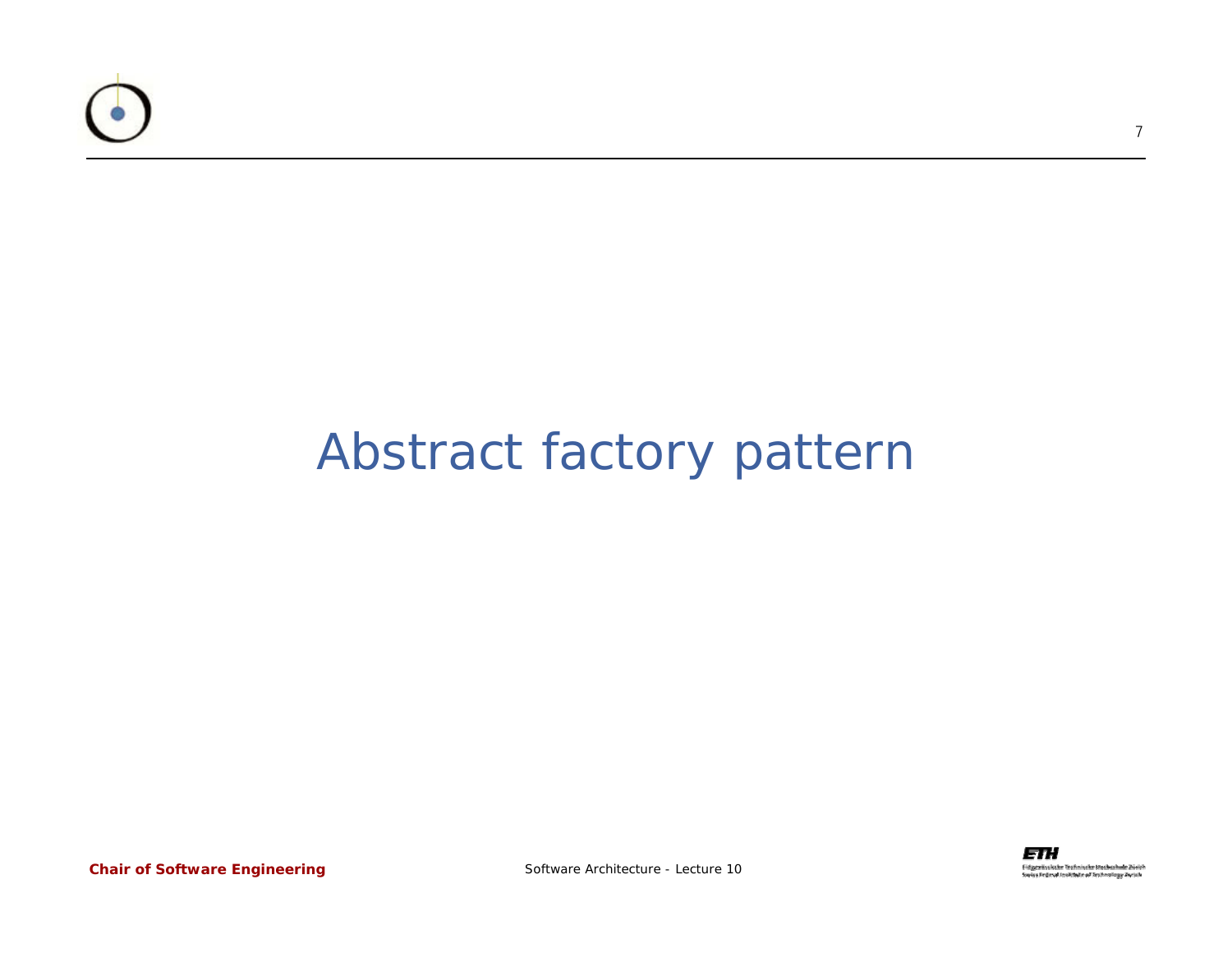## Creational patterns

- Hide the creation process of objects
- $\blacksquare$ Hide the concrete type of these objects
- Allow dynamic and static configuration of the software system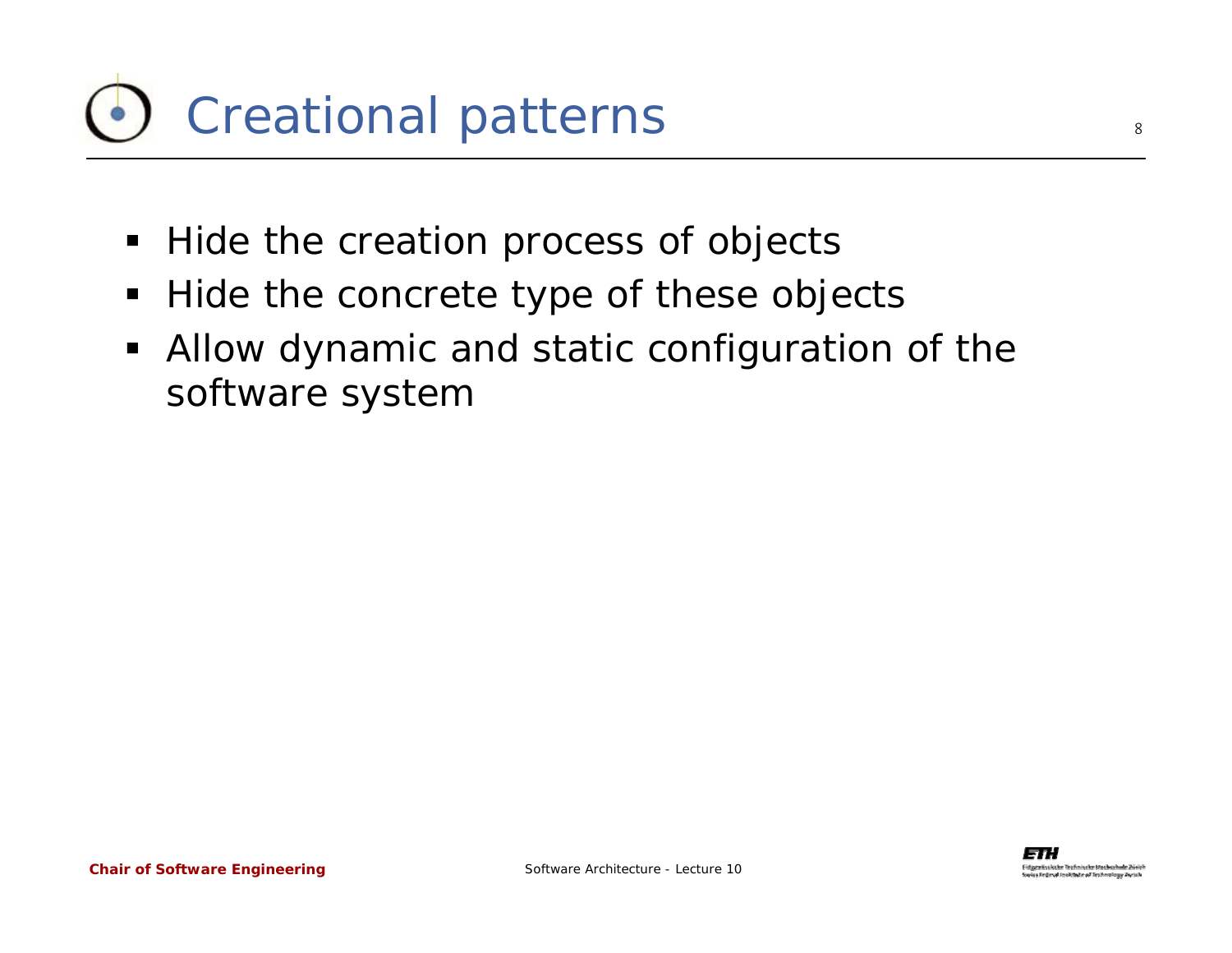# Some design patterns

#### $\blacksquare$ **Creational**

- Abstract Factory
- $\blacksquare$ Builder
- $\blacksquare$ Factory Method
- Prototype
- $\blacksquare$ **Singleton**
- $\mathcal{L}$ **Structural** 
	- Adapter
	- ٠ Bridge
	- $\blacksquare$ Composite
	- $\blacksquare$ **Decorator**
	- $\blacksquare$ Façade
	- ٠ Flyweight
	- Proxy

#### Behavioral

 $\overline{\phantom{a}}$ 

- Chain of Responsibility
- Command
- Interpreter
- $\blacksquare$ **Iterator**
- $\blacksquare$ Mediator
- $\blacksquare$ Memento
- **Observer**
- $\blacksquare$ ■ State
- **Strategy**
- Template Method
- Visitor

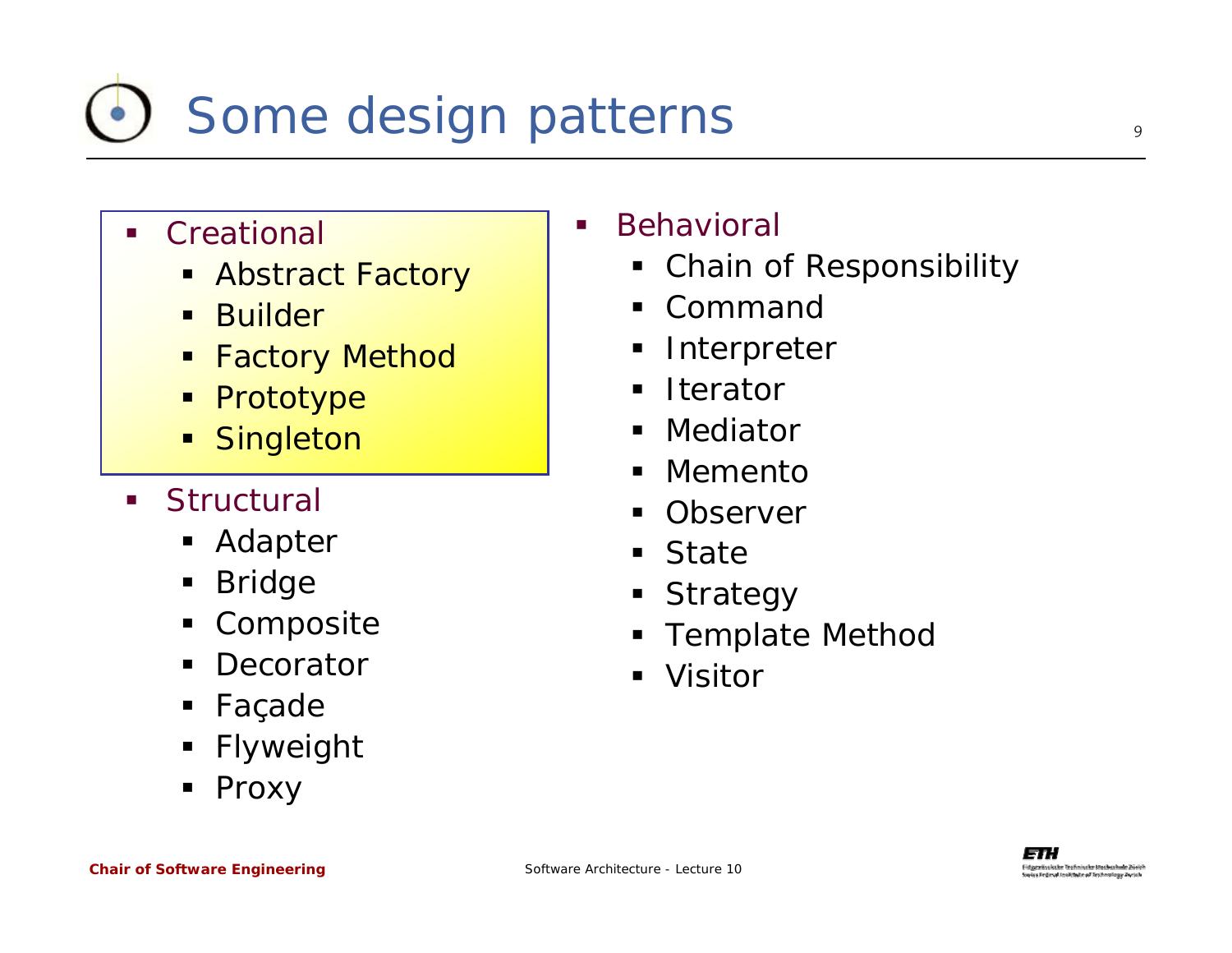"*Provide an interface for creating families of related or dependent objects without specifying their concrete classes.*" [Gamma et al.]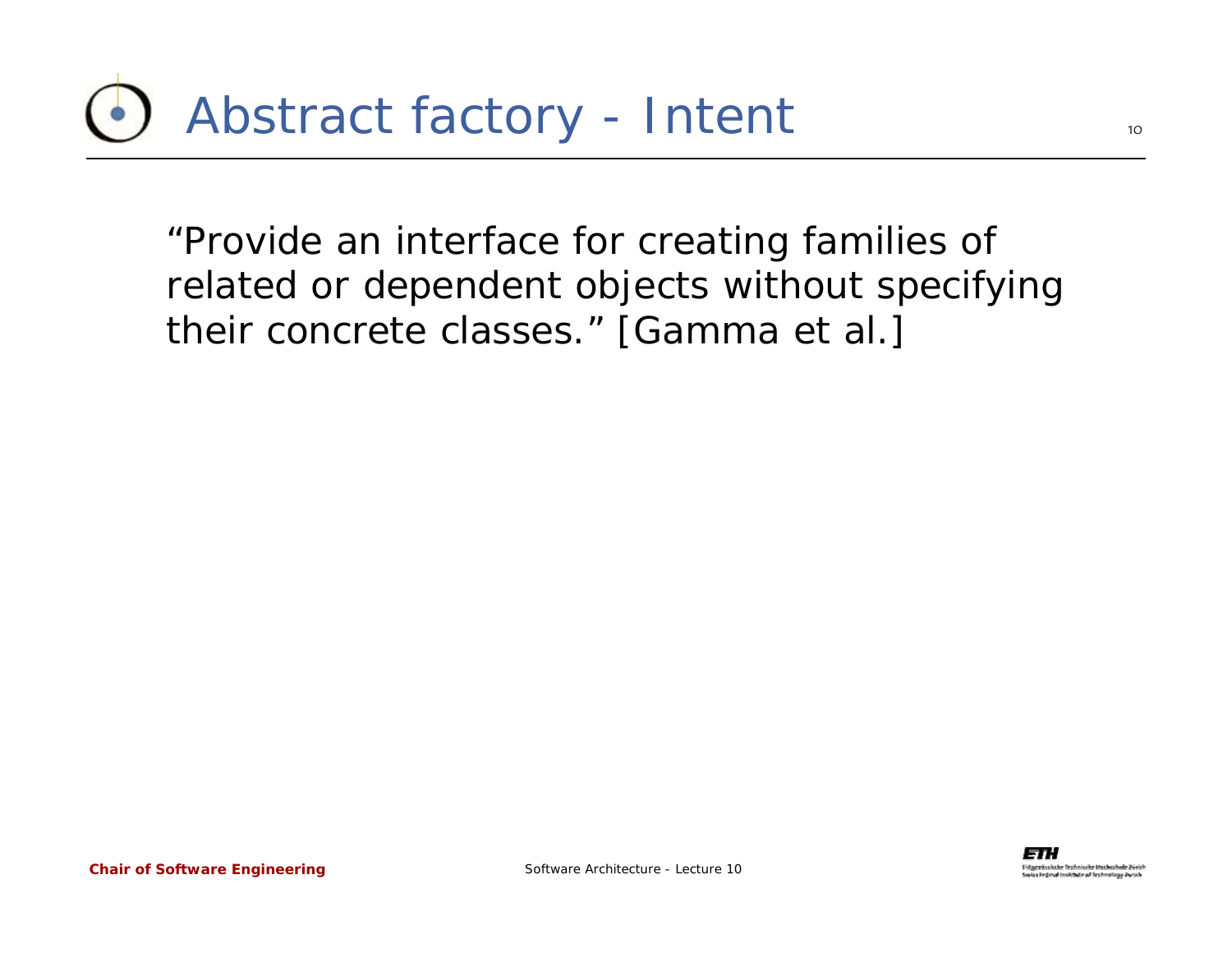Widget toolkit

- Different look and feel, e.g. for Unix & Windows
- Family of widgets: Scroll bars, buttons, dialogs…
- Want to allow changing look & feel
- AMost parts of the system need not know what look & feel is used
- $\rightarrow$  Creation of widget objects should not be distributed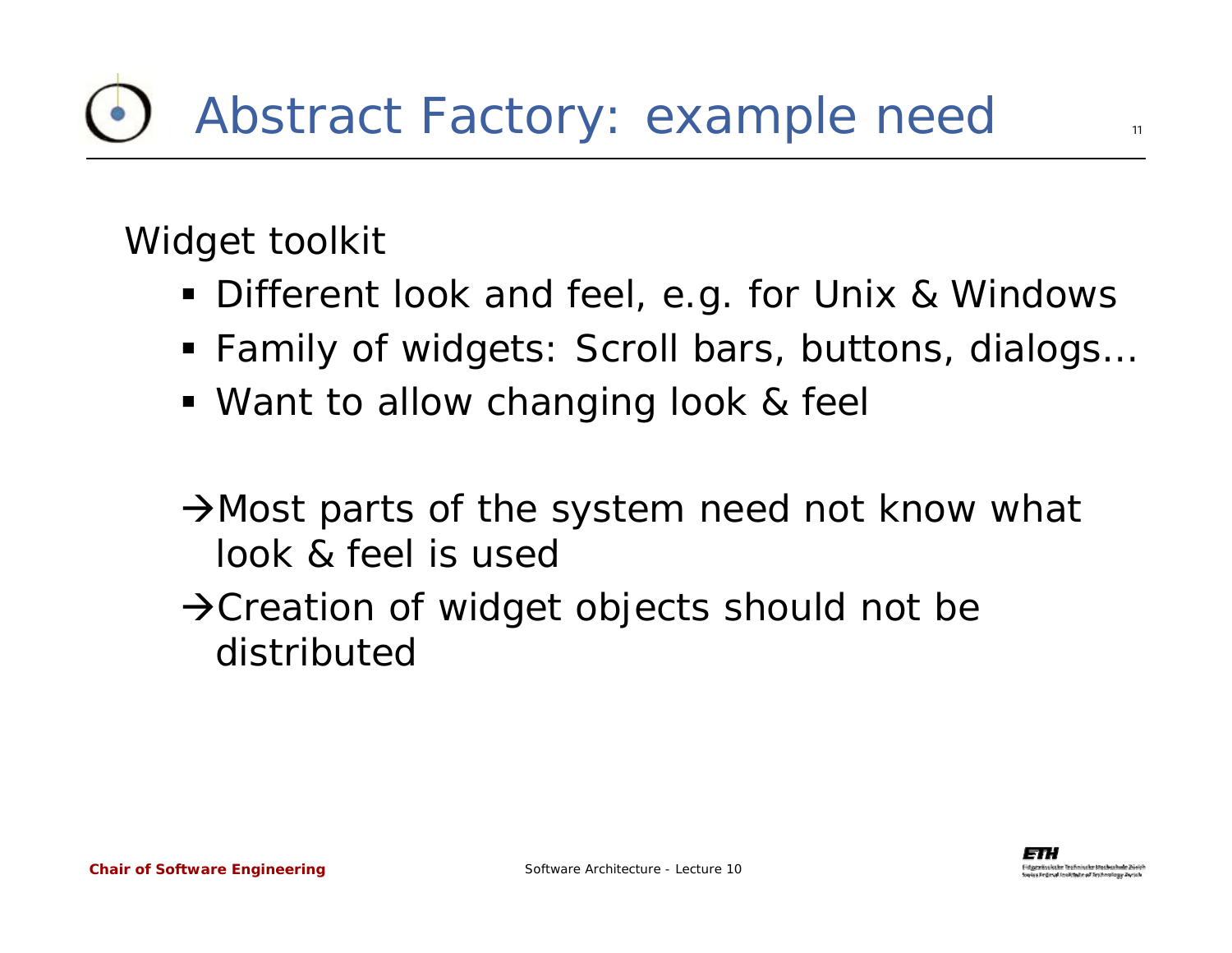### Architecture for widget example



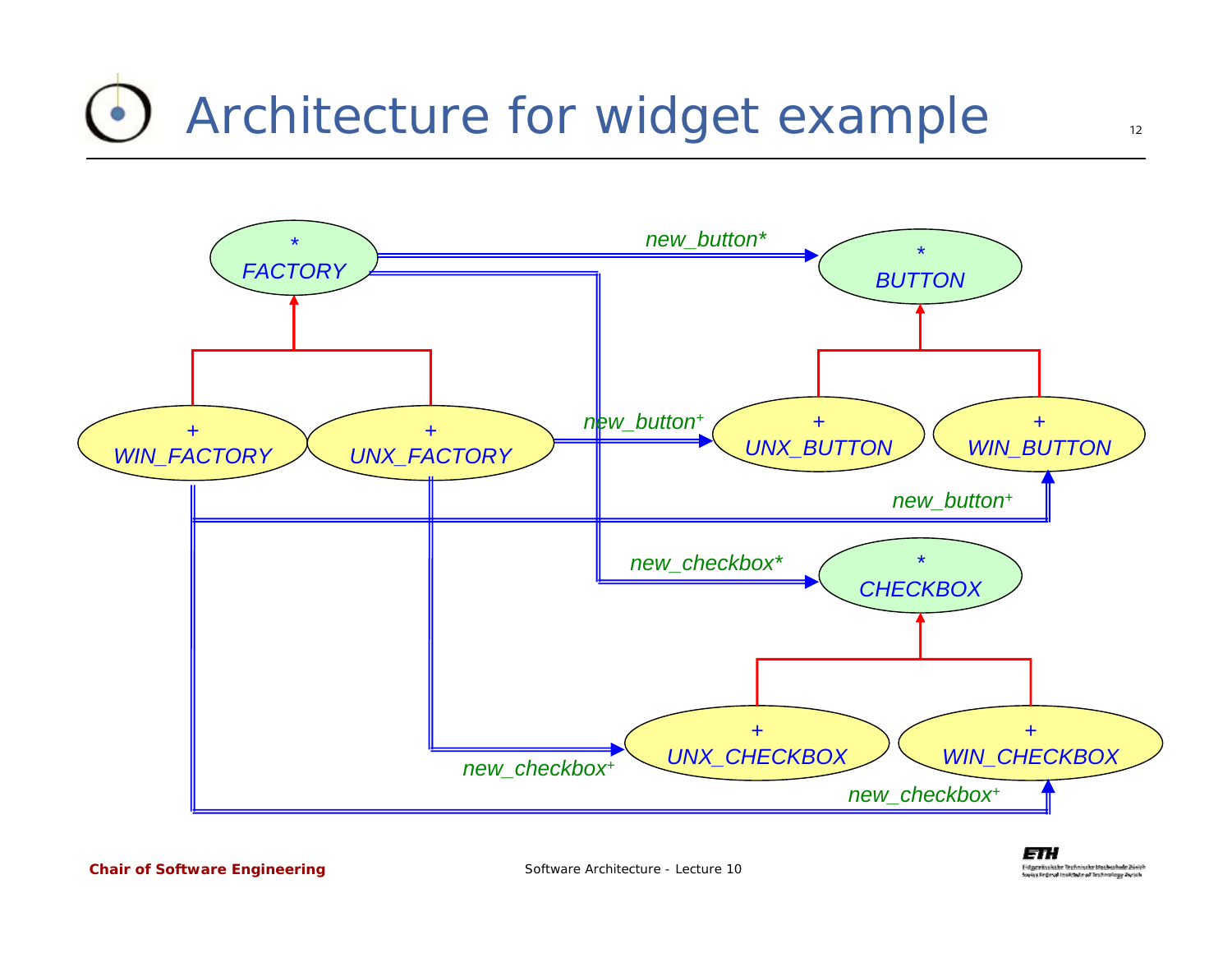### Architecture of a general example



*Chair of Software Engineering*

Software Architecture - Lecture 10

penässische Technische Utochschule Züric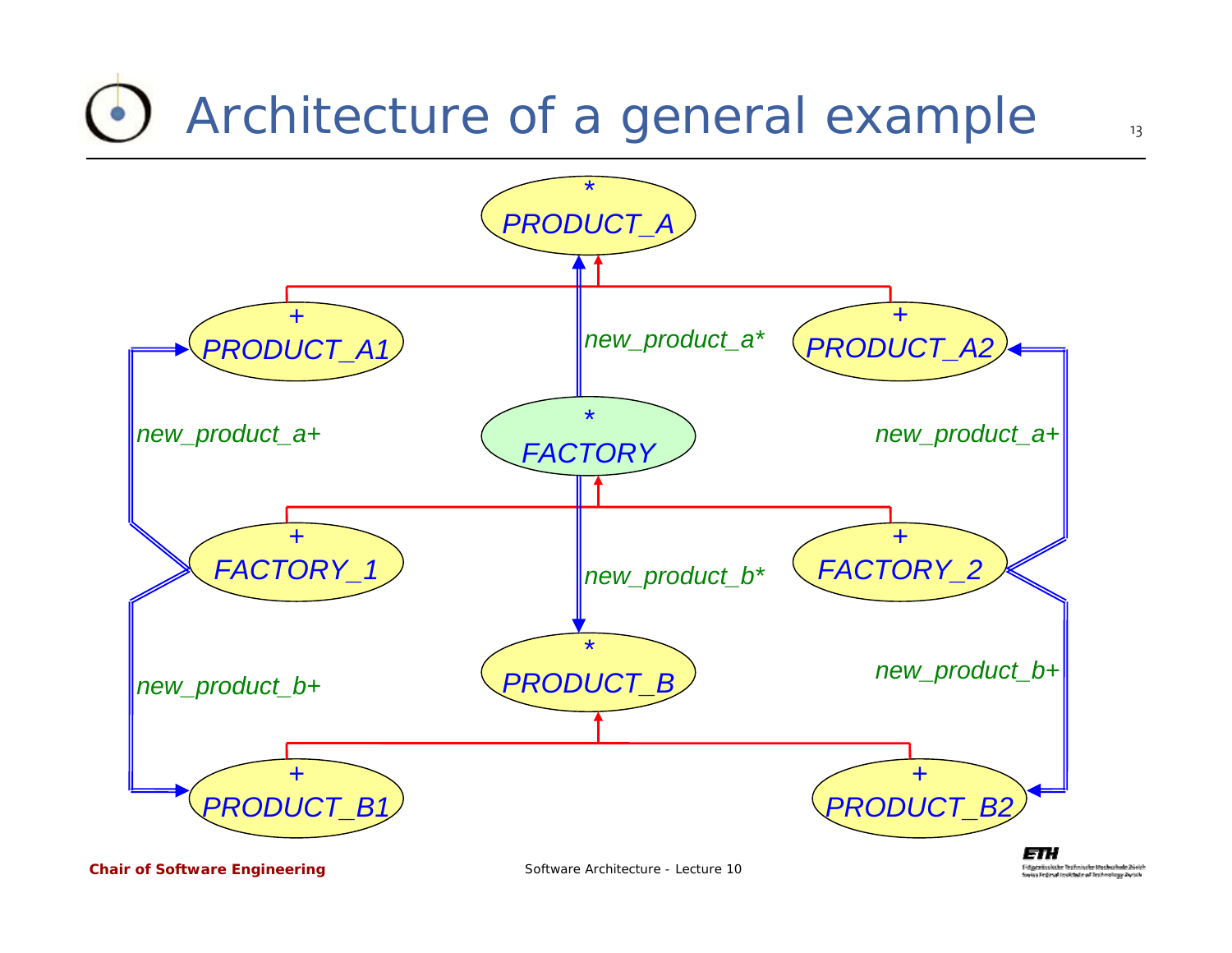

**deferred class***FACTORY*

**feature** -- Basic operations

*new\_button: BUTTON* **is** -- New button**deferredend**

```
new_checkbox: CHECKBOX is
            -- New checkboxdeferredend
```
**end**

…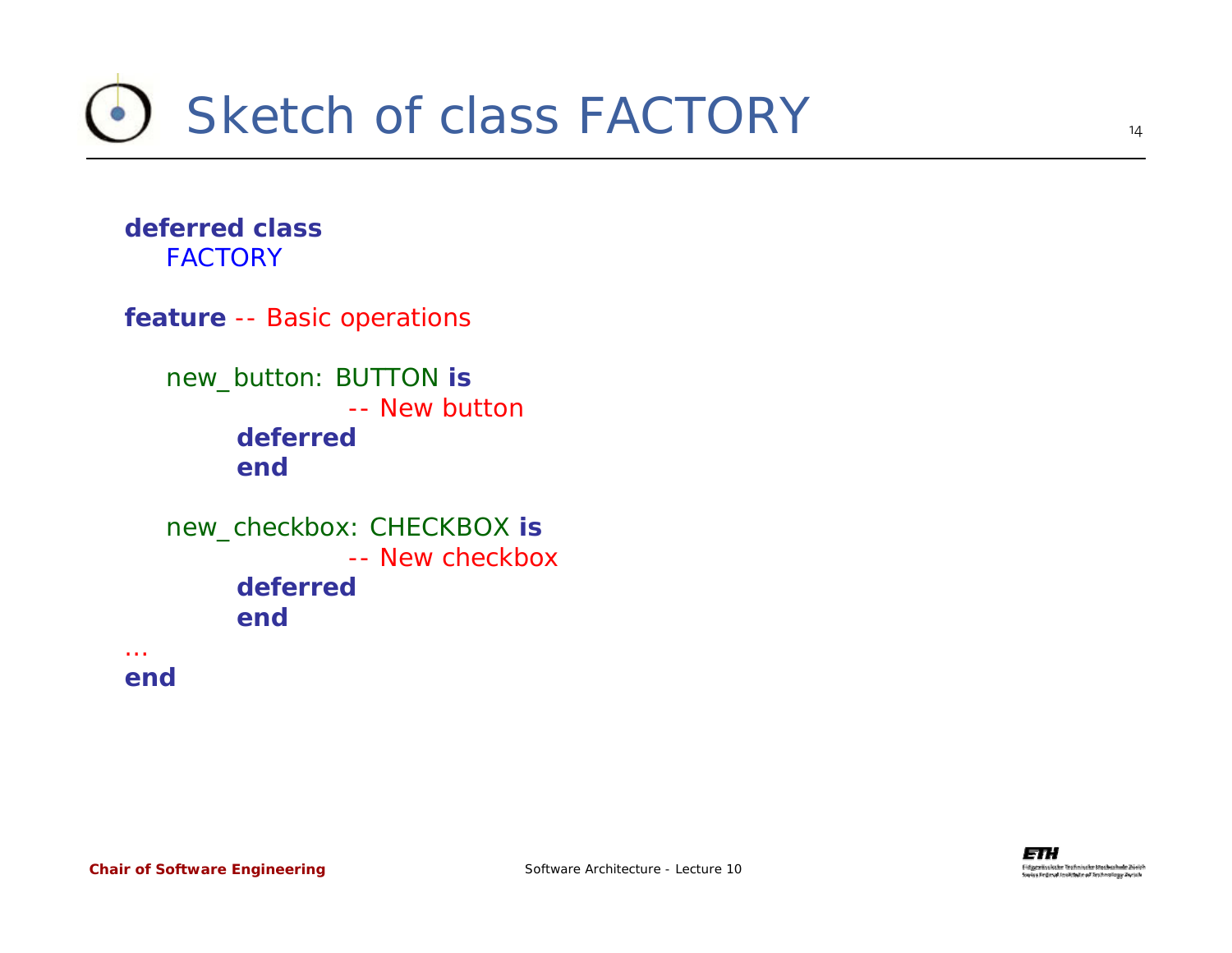### Sketch of class *WIN\_FACTORY*

**class***WIN\_FACTORY* **inherit***FACTORY*

**feature** -- Basic operations

*new\_button: BUTTON* **is** -- New windows button**docreate** {*WIN\_BUTTON*} **Result end**



**end**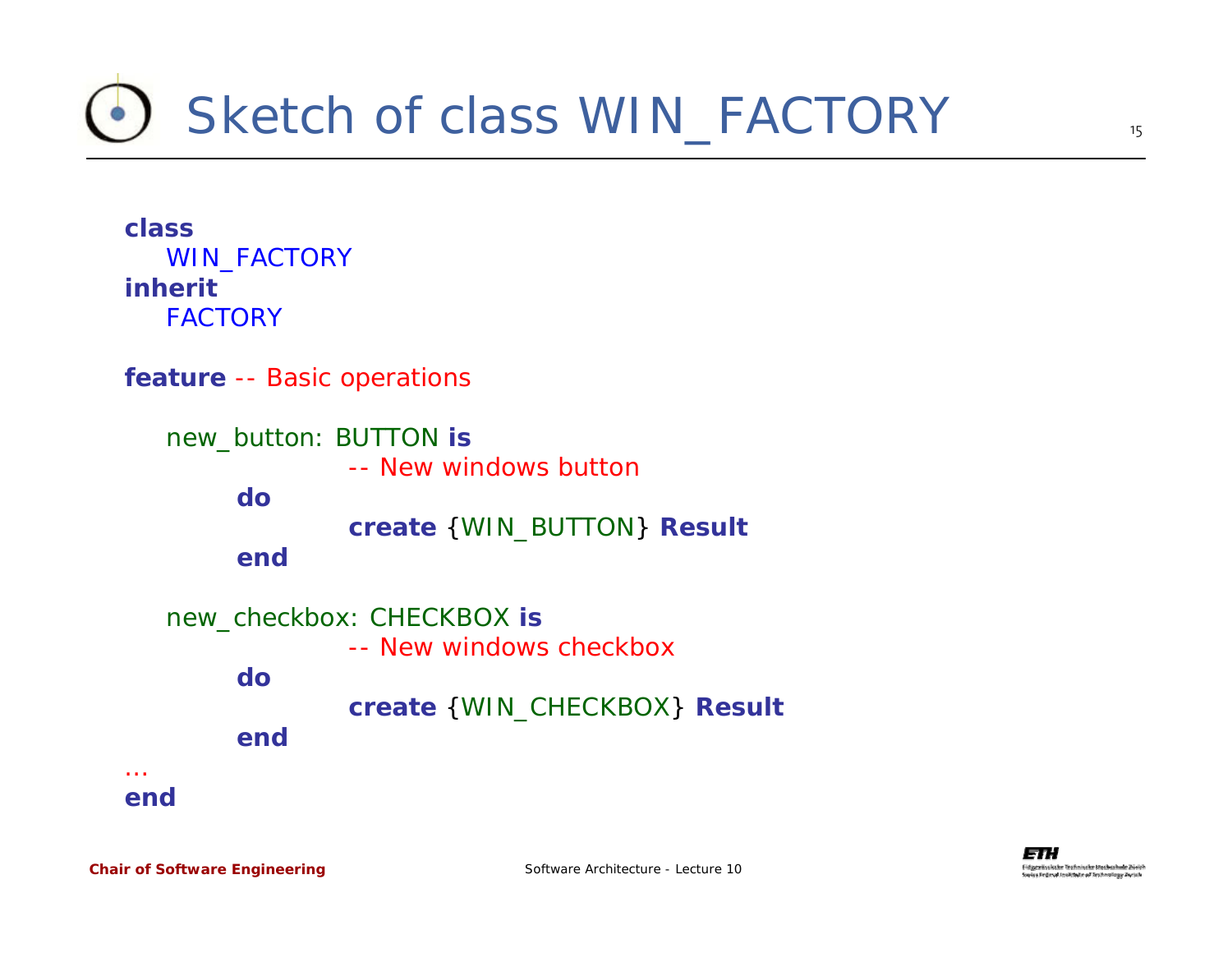### Ancestor factory class



**end**

…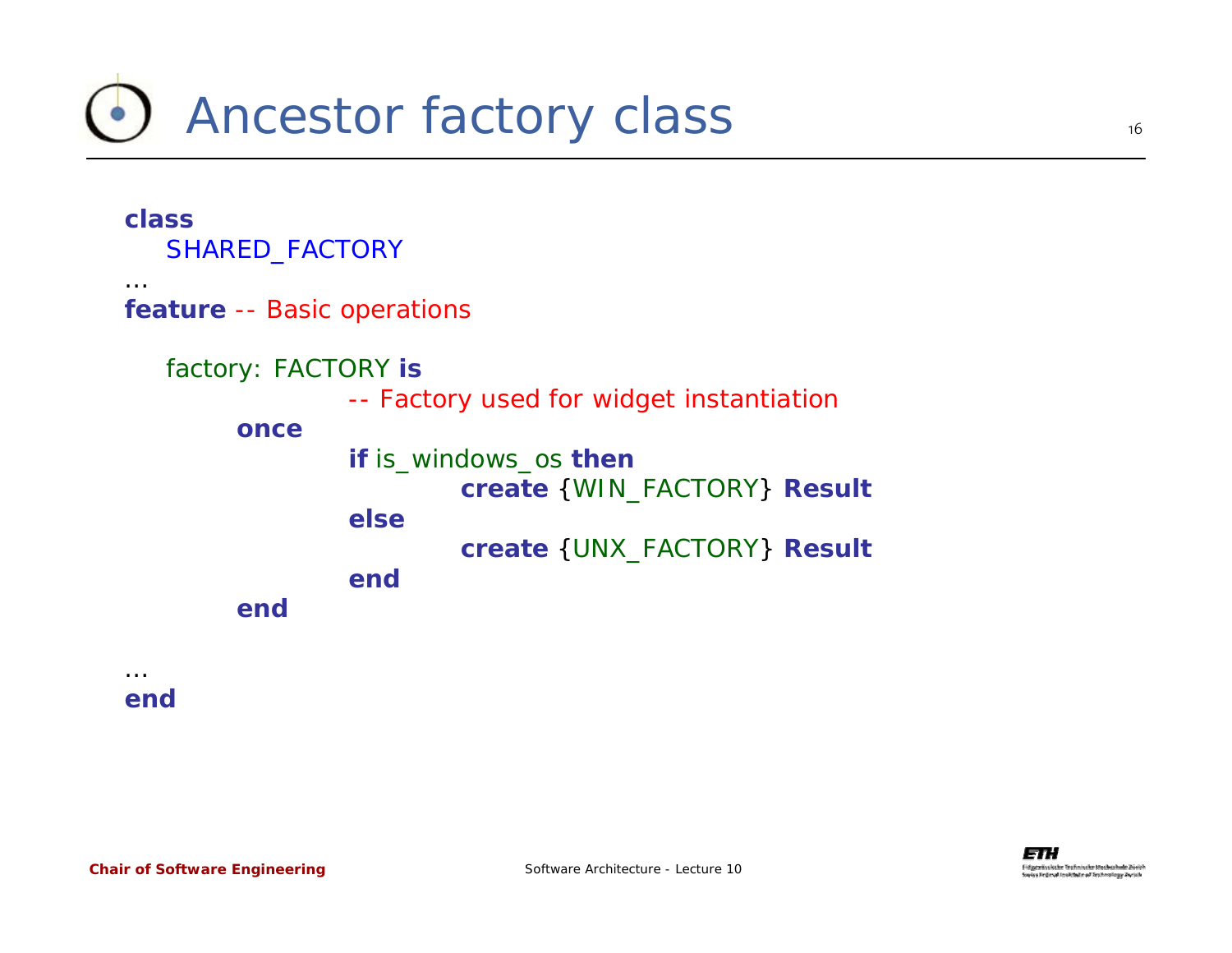

| class<br>WIDGET_APPLICATION<br><b>inherit</b><br>SHARED_FACTORY |                                                                                                               |  |
|-----------------------------------------------------------------|---------------------------------------------------------------------------------------------------------------|--|
| $\cdots$<br><b>feature</b> -- Basic operations                  |                                                                                                               |  |
| some feature is<br><b>local</b><br>do                           | -- Generate a new button and use it.<br>my_button: BUTTON<br>$\cdots$<br>$my_b$ button : = factory.new_button |  |
| end                                                             | $\cdots$                                                                                                      |  |
| end                                                             |                                                                                                               |  |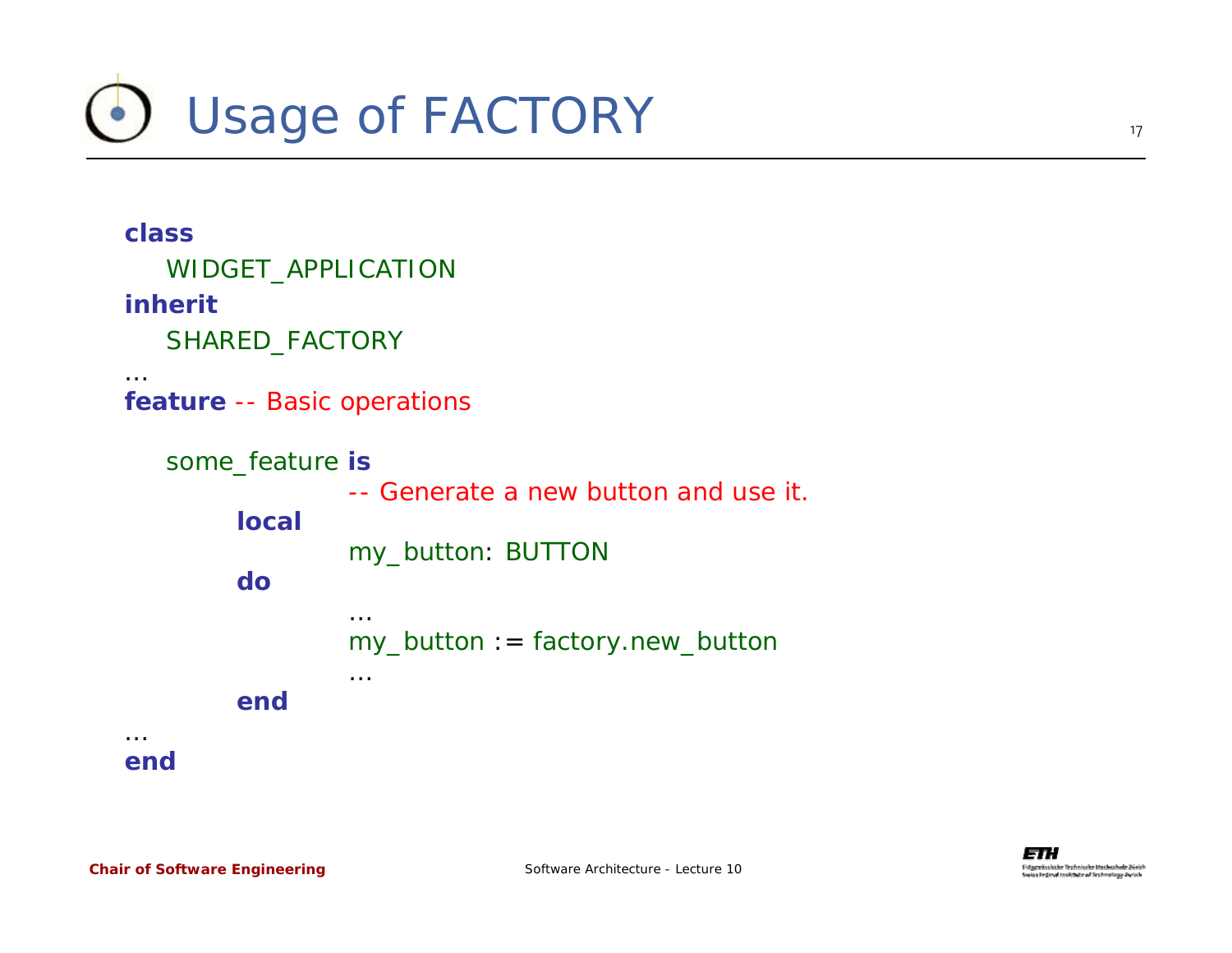## Reasons for using an abstract factory

- Most parts of a system should be independent of how its objects are created, represented and collaborating
- The system needs to be configured with one of multiple families
- A family of objects is to be designed and only used together
- **•** You want to support a whole palette of products, but only want to show the public interface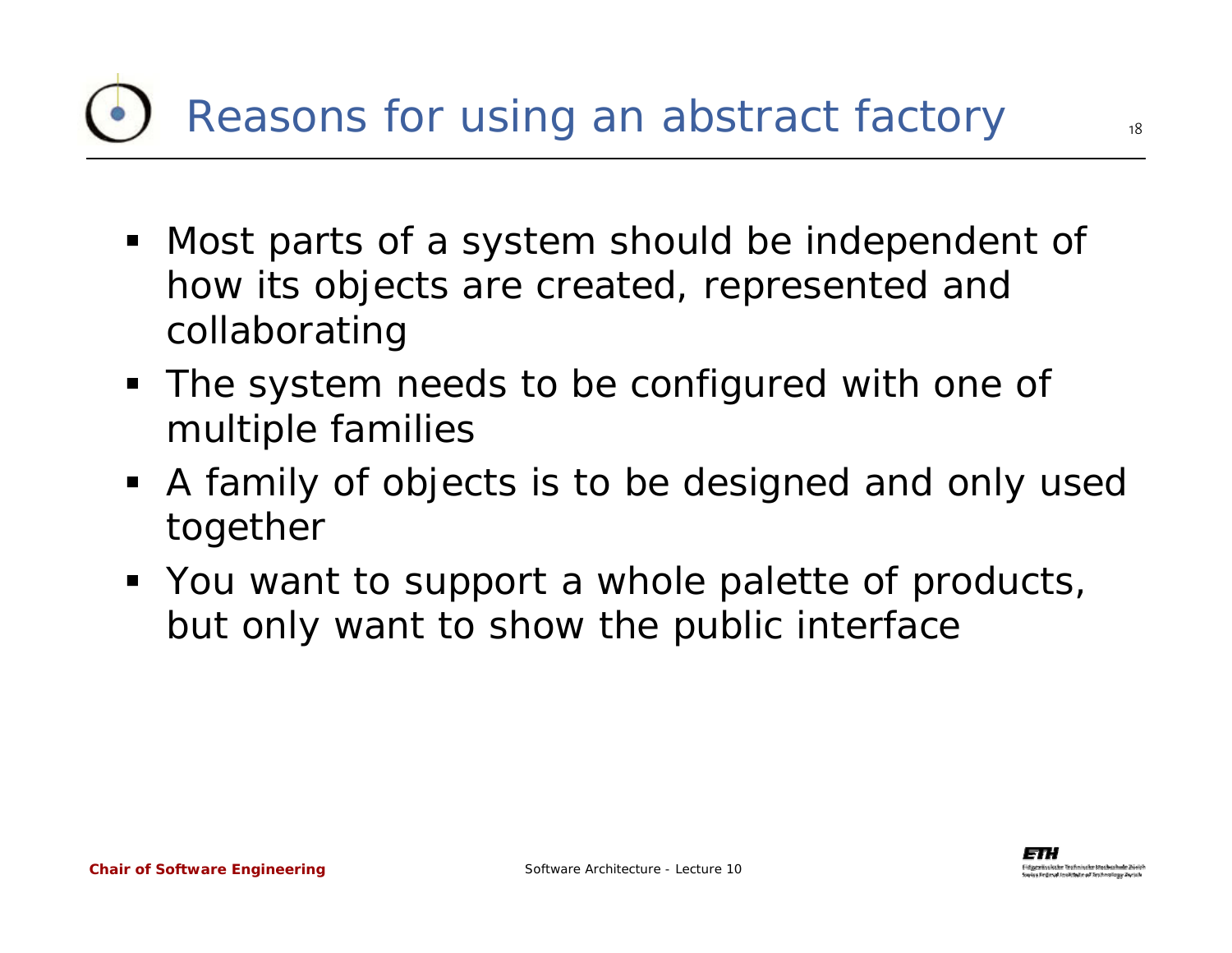- **Isolates concrete classes**
- $\blacksquare$ Makes exchanging product families easy
- **Promotes consistency among products**
- $\blacksquare$ Supporting new kinds of products is difficult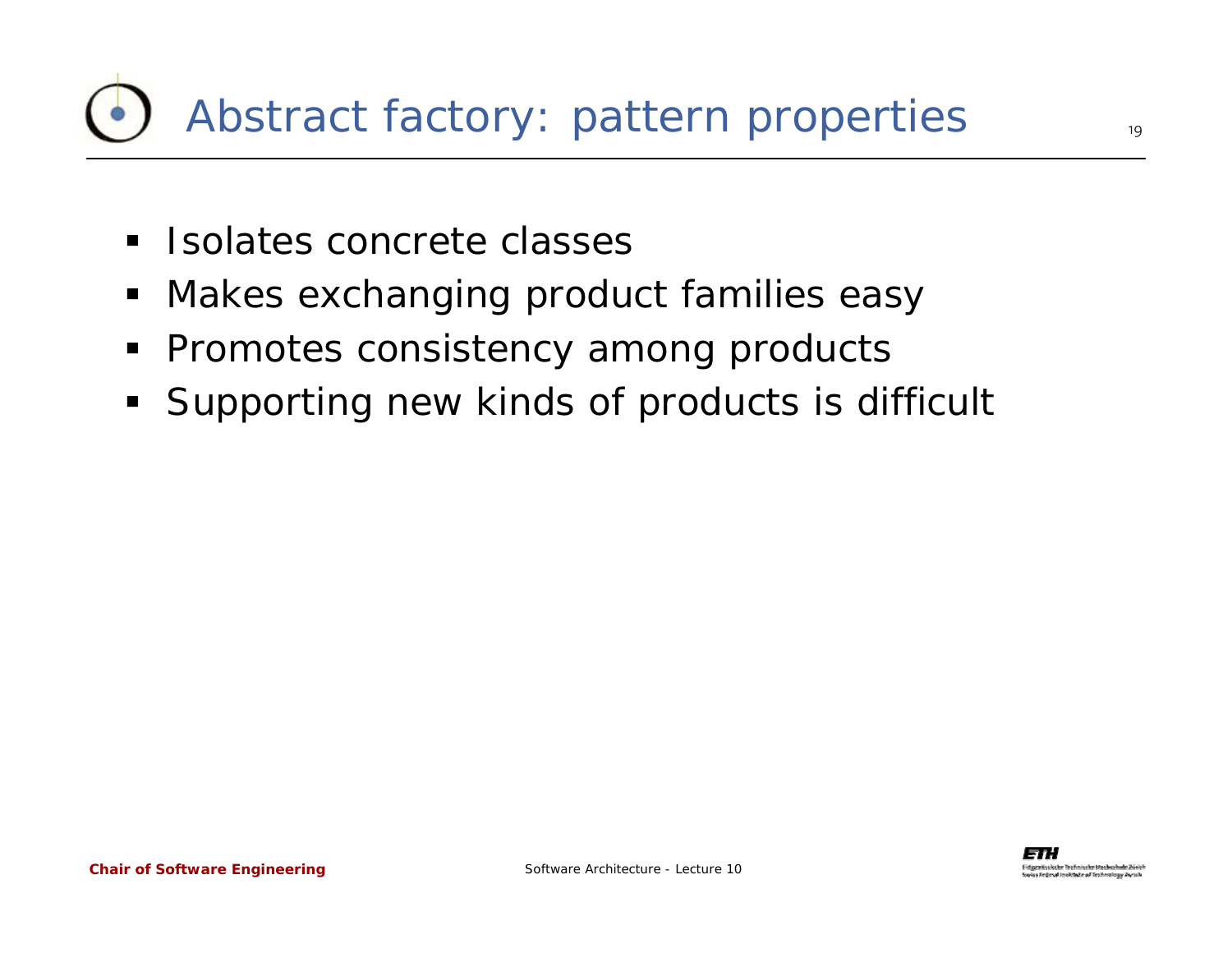

#### Visitor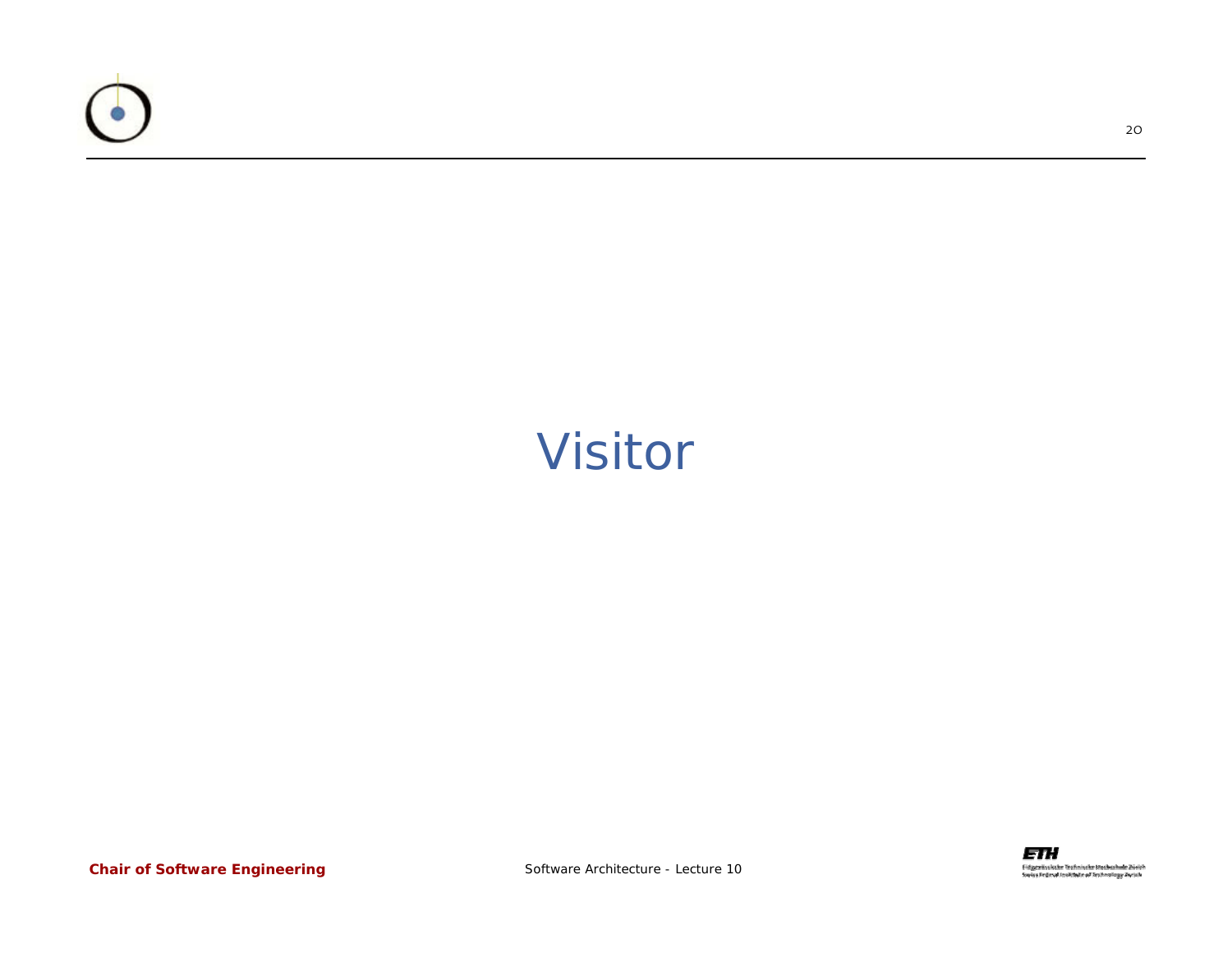"Represents an operation to be performed on the elements of an object structure. Visitor lets you define a new operation without changing the classes of the elements on which it operates."

[Gamma et al., p 331]

- Static class hierarchy
- Need to perform traversal operations on corresponding data structures
- Avoid changing the original class structure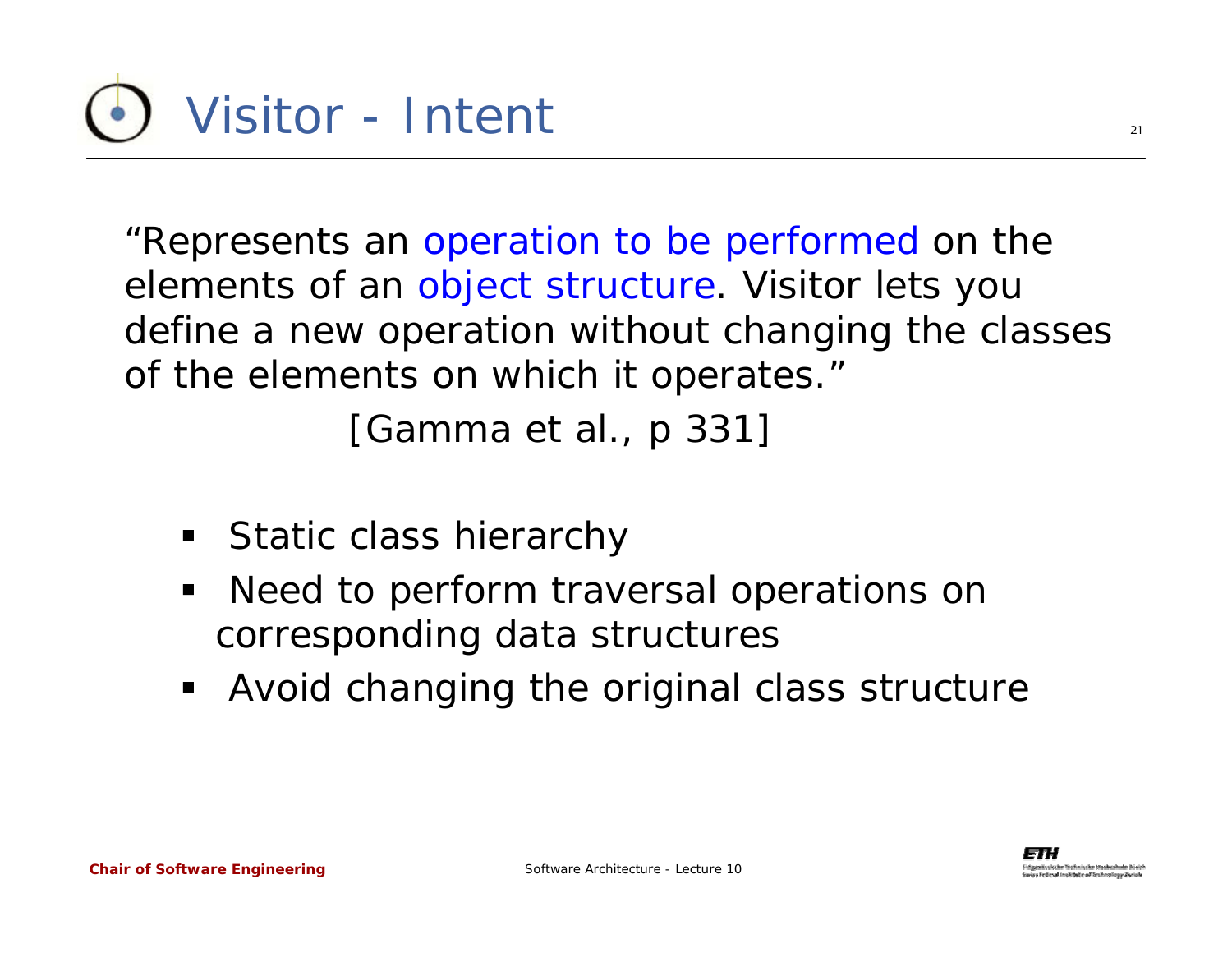# Visitor application example

- Set of classes to deal with XML documents
	- *XML\_NODE*
	- *XML\_DOCUMENT*
	- *XML\_ELEMENT*
	- *XML\_ATTRIBUTE*
	- *XML\_CONTENT*
- **One parser**
- Many formatters
	- Pretty-print
	- Compress
	- Convert to different encoding

 $\blacksquare$ 

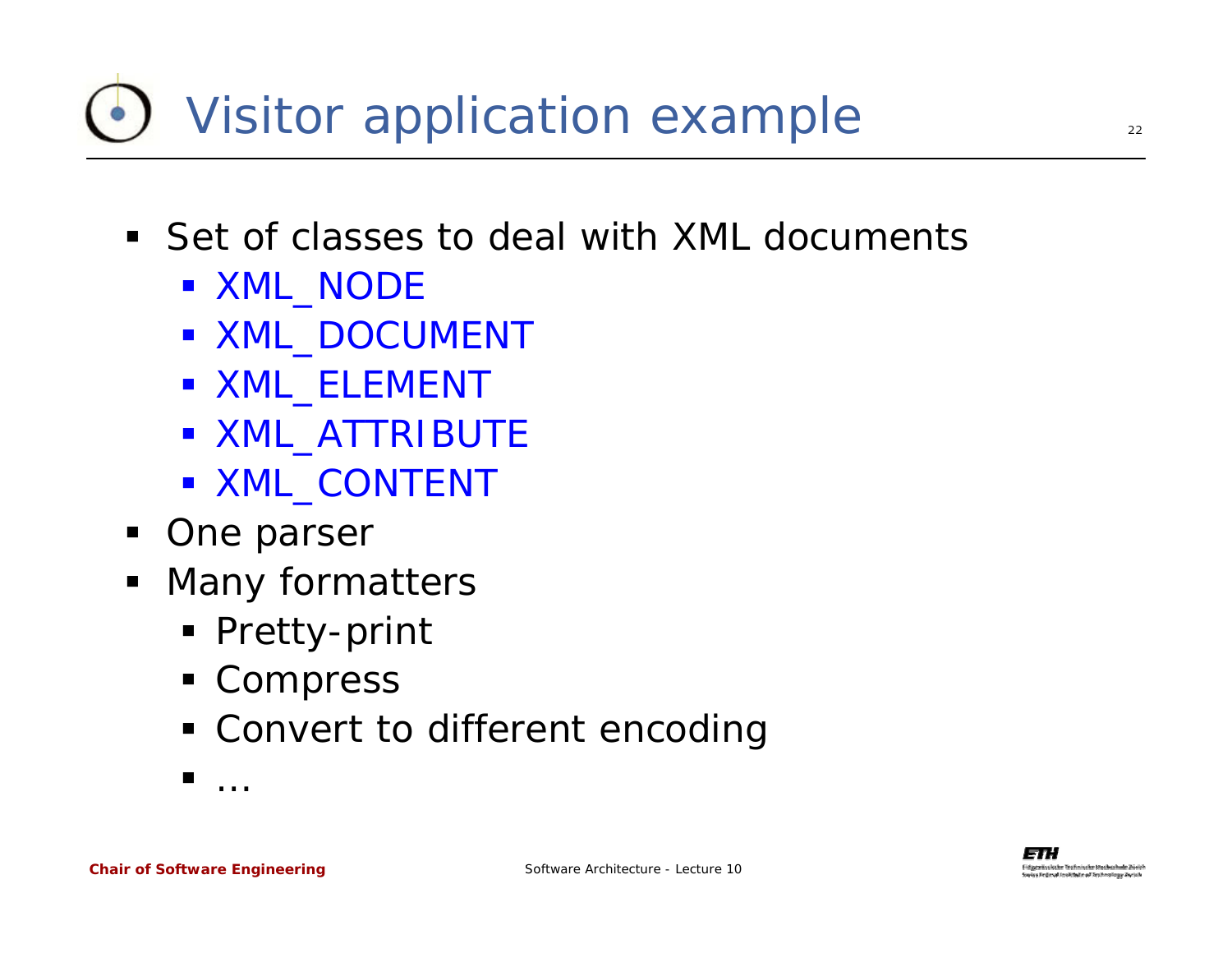

#### AST of program

- Nodes: Class, Feature, instruction, …
- **Operations:** 
	- Compile
	- Pretty print
	- Generate documentation
	- Refactor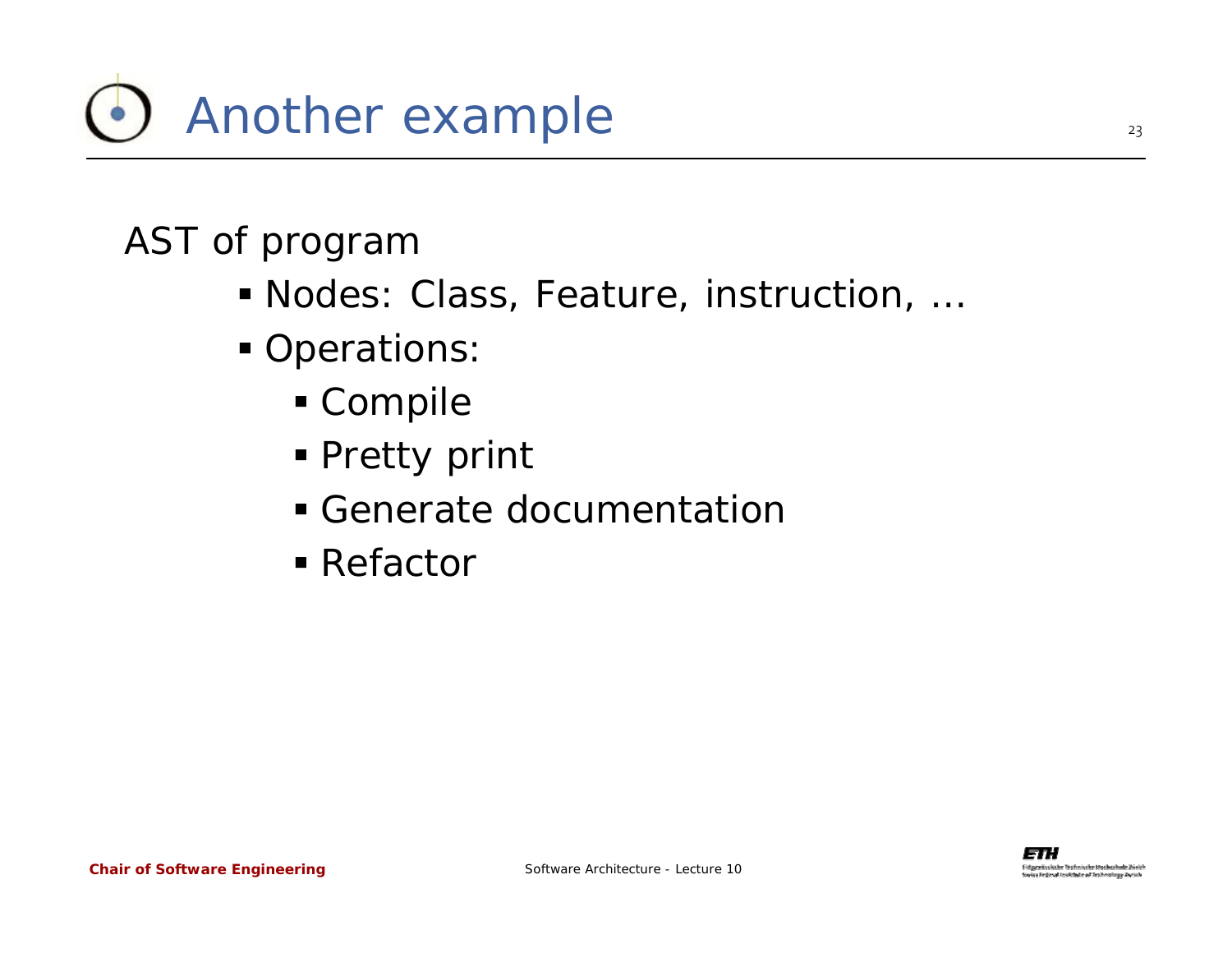



We want to add external functionality, for example:

- **Maintenance**
- Visualization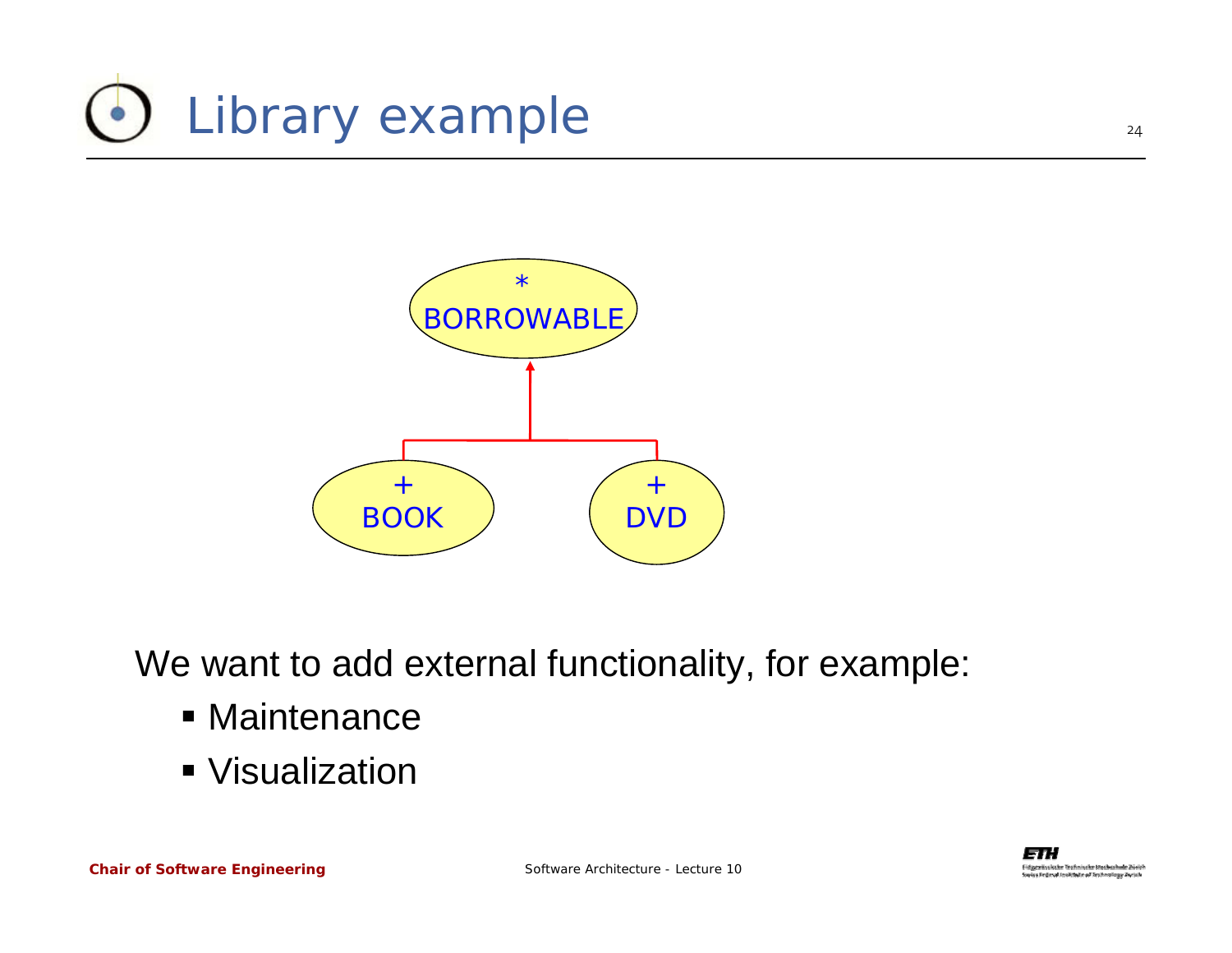Maintenance

```
maintain (b: BORROWABLE) is
            -- Perform maintenance operations on n.
    require
            exists: b /= Void
     localbook: BOOKdvd: DVDdobook ?= b
            if book /= Void then
                   … Check binding …
           enddvd ?= b
            if dvd /= Void then
                   … DVD maintenance …
           endendend
```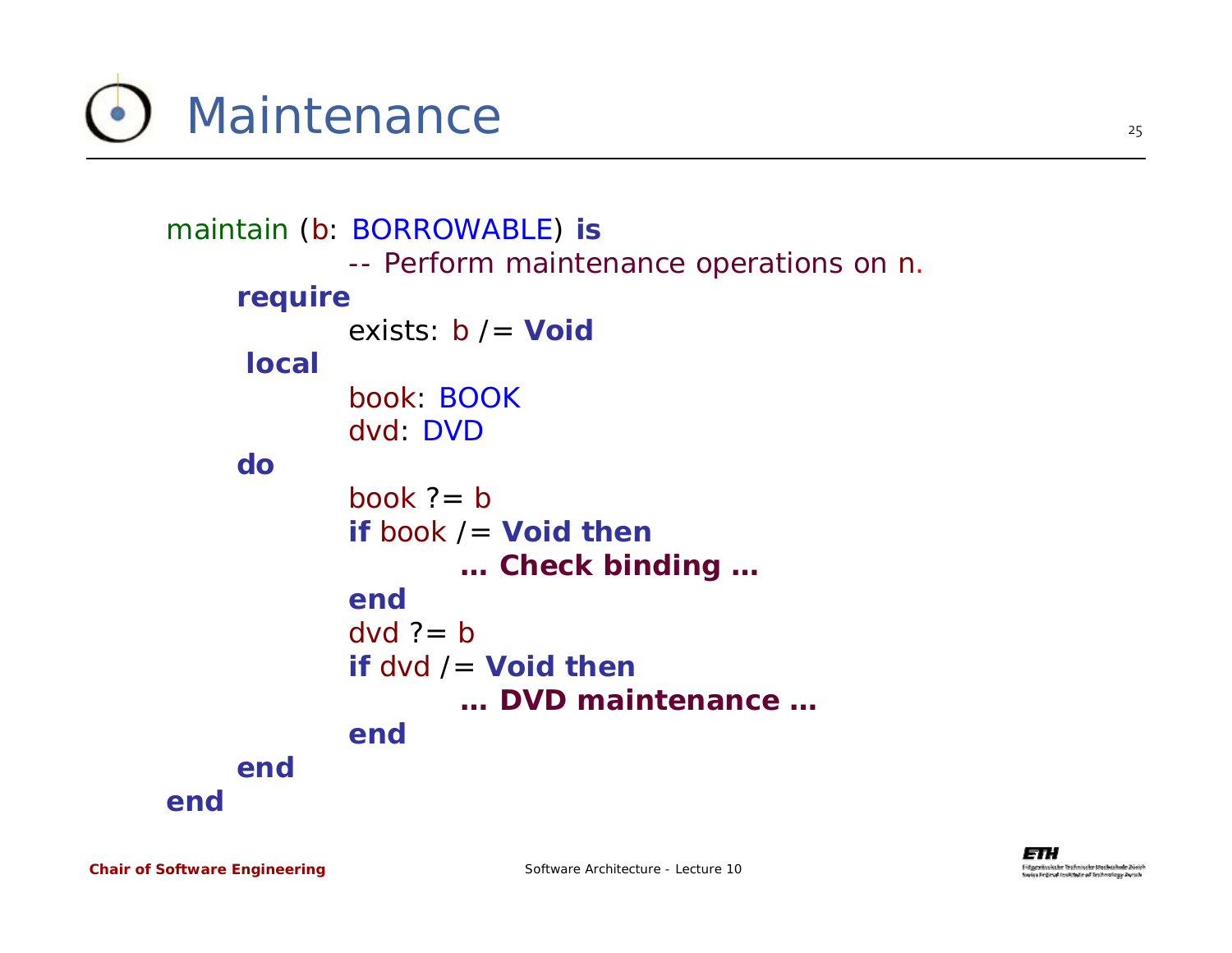

```
display (b: BORROWABLE) is
             -- Maintain b.
     require
             exists: b /= Void
     localbook: BOOKdvd: DVDdobook ?= b
             if book /= Void then
                     … Put book on display …
             enddvd ?= b
             if dvd /= Void then
                     … Put DVD on display …
             endendend
```
#### Why is this approach bad ?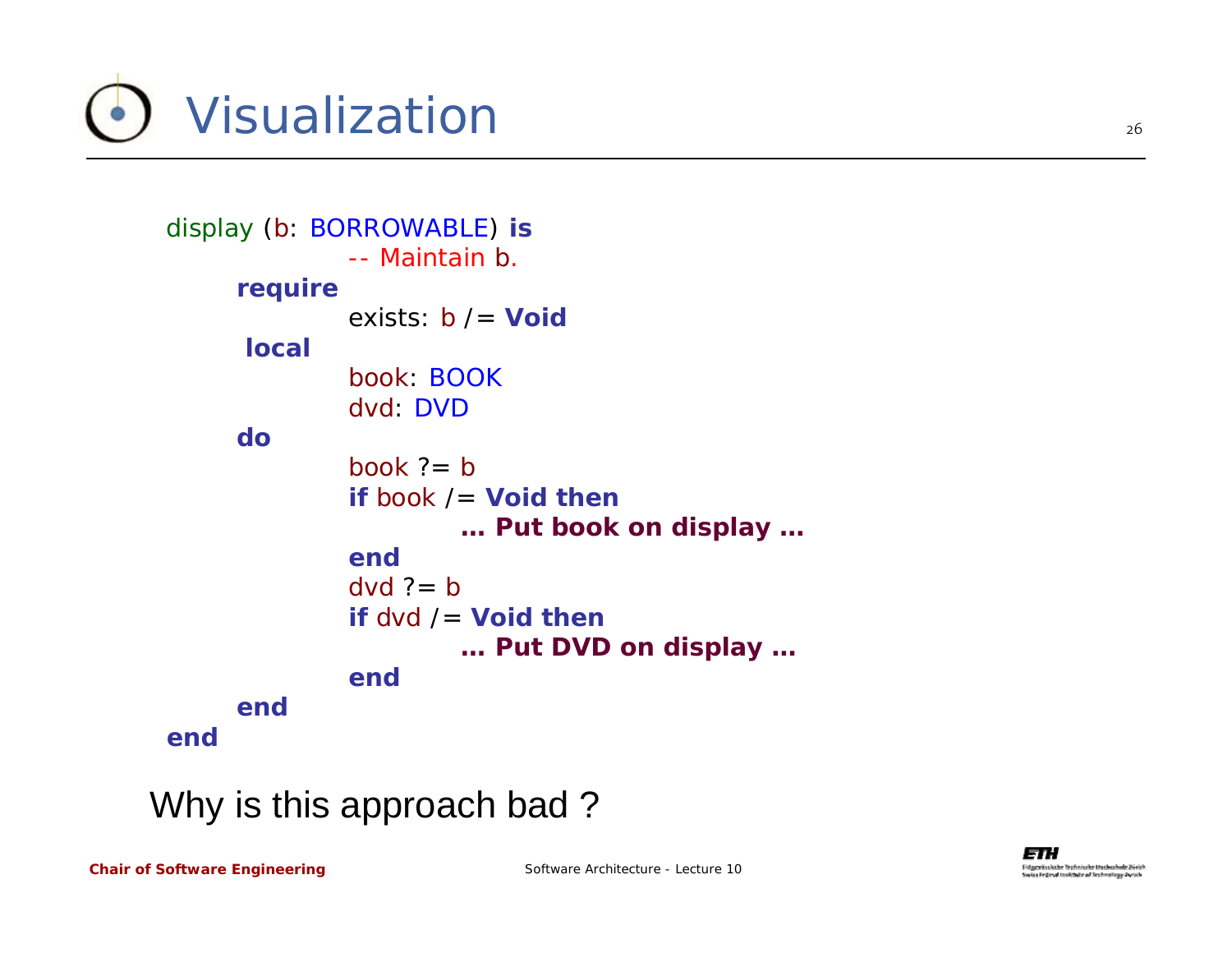## Visitor pattern: a typical example

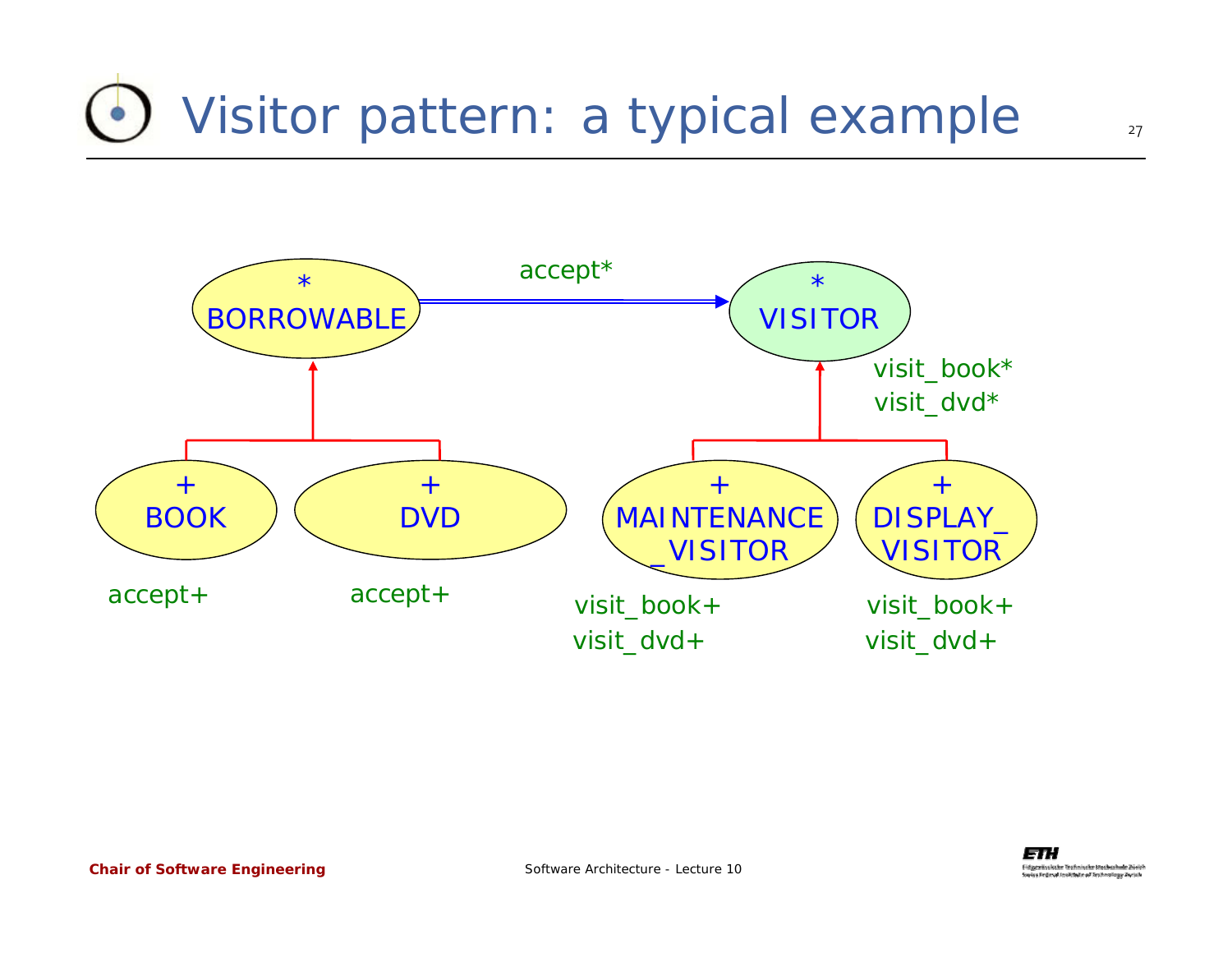### Class *MAINTENANCE\_VISITOR*



28

*Chair of Software Engineering*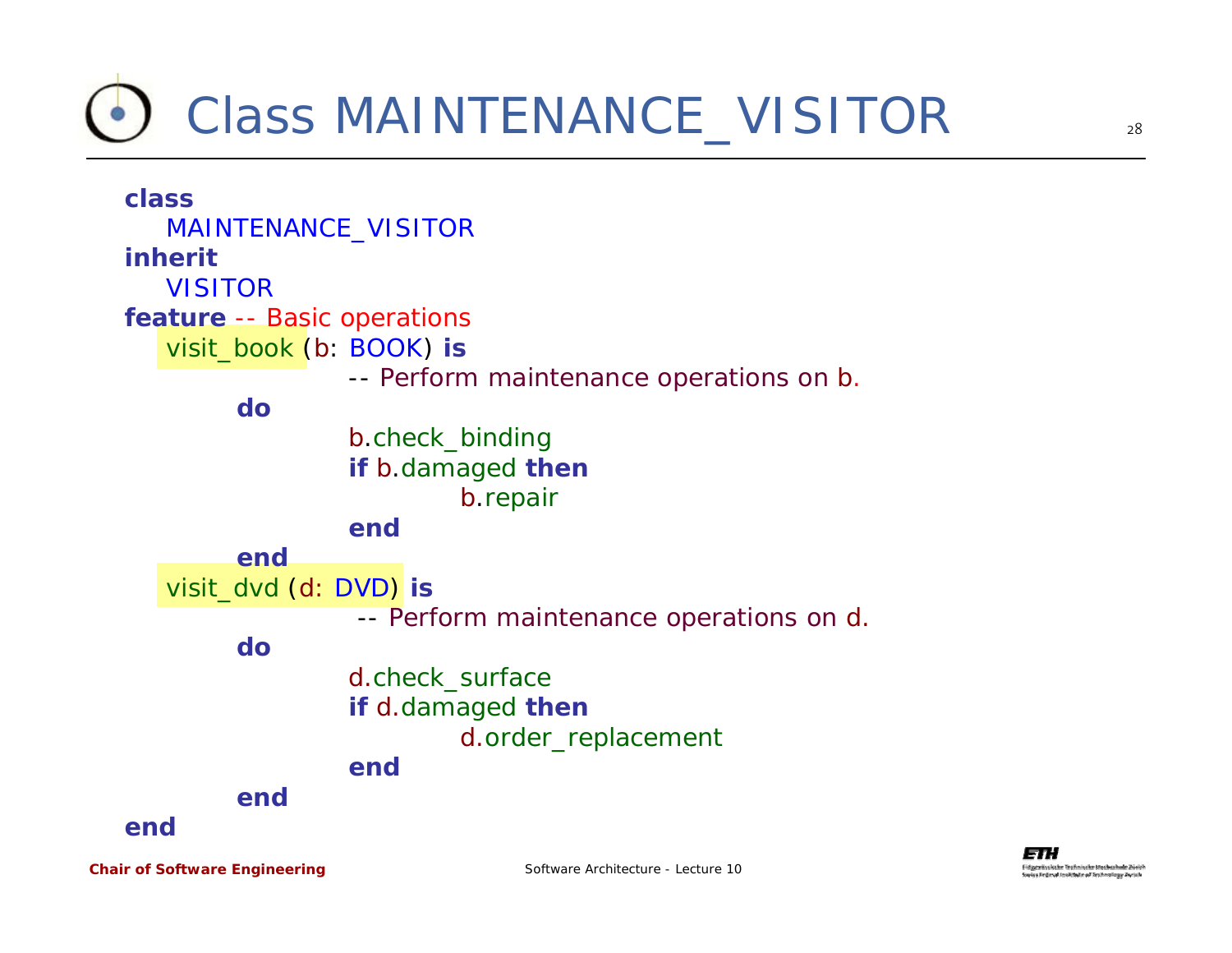

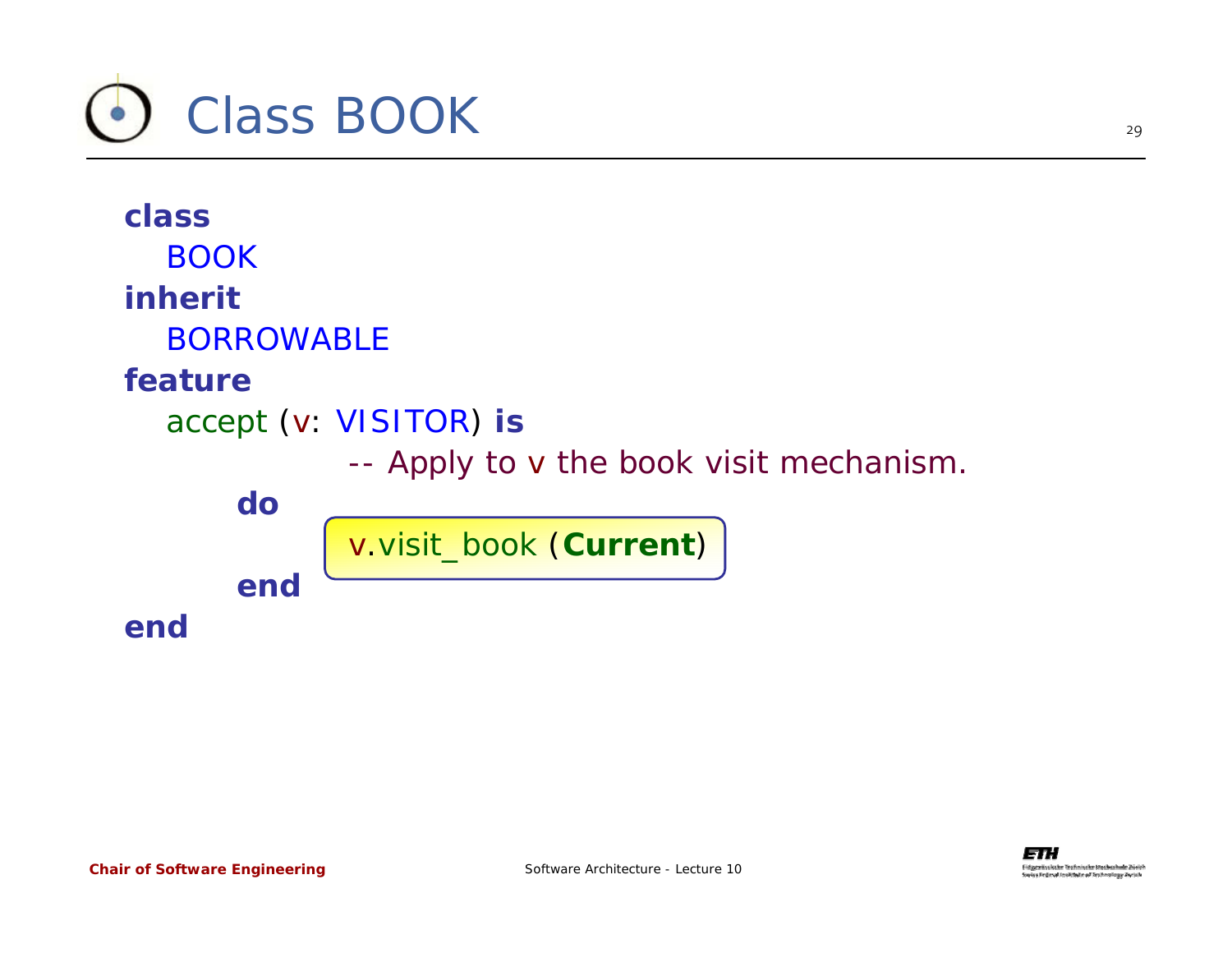

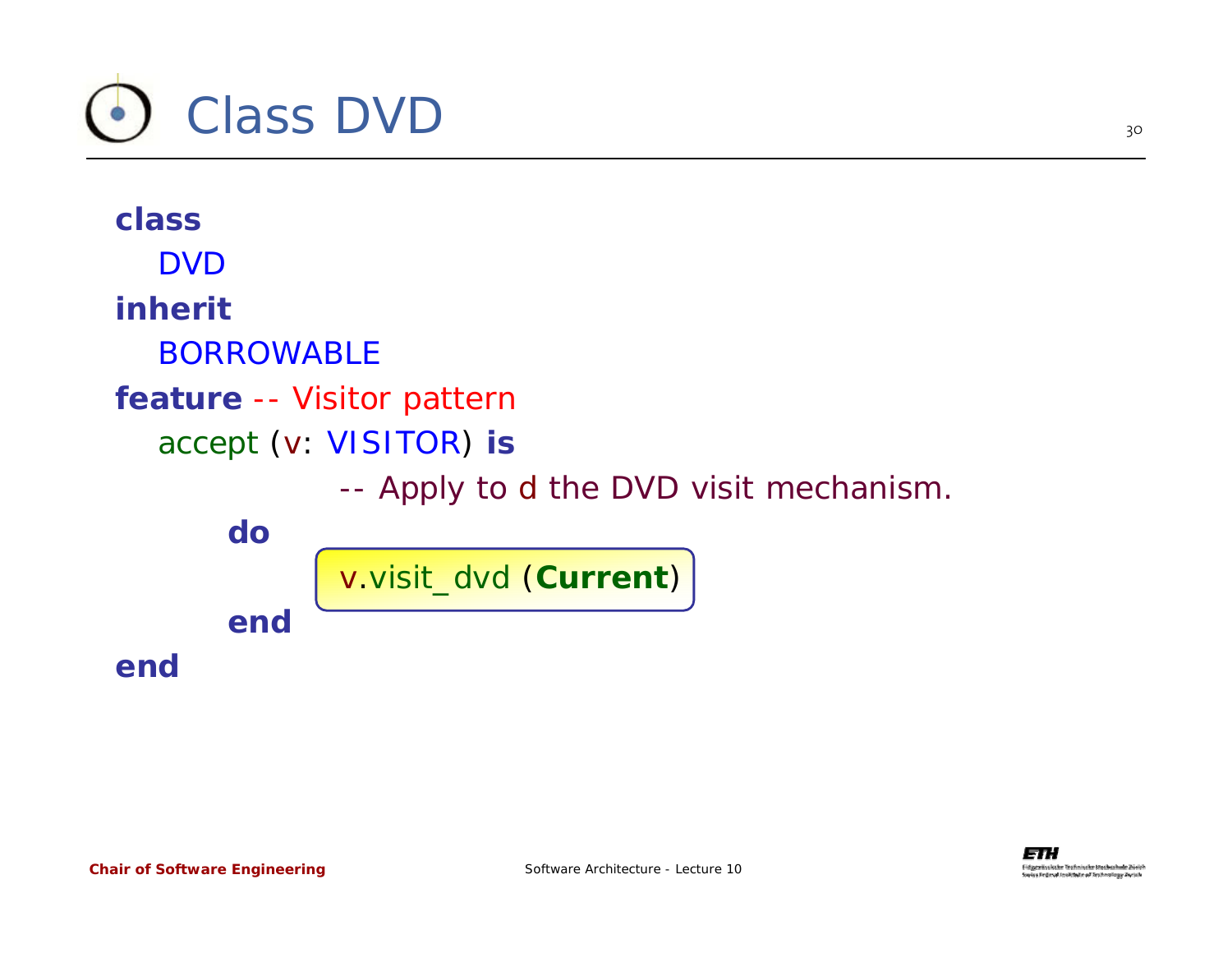

#### **local**

*item*: *BORROWABLEmaintainer*: *MAINTENANCE\_VISITOR*

#### **do**

#### …

*item*.*accept* (*maintainer*)

#### …

**end**

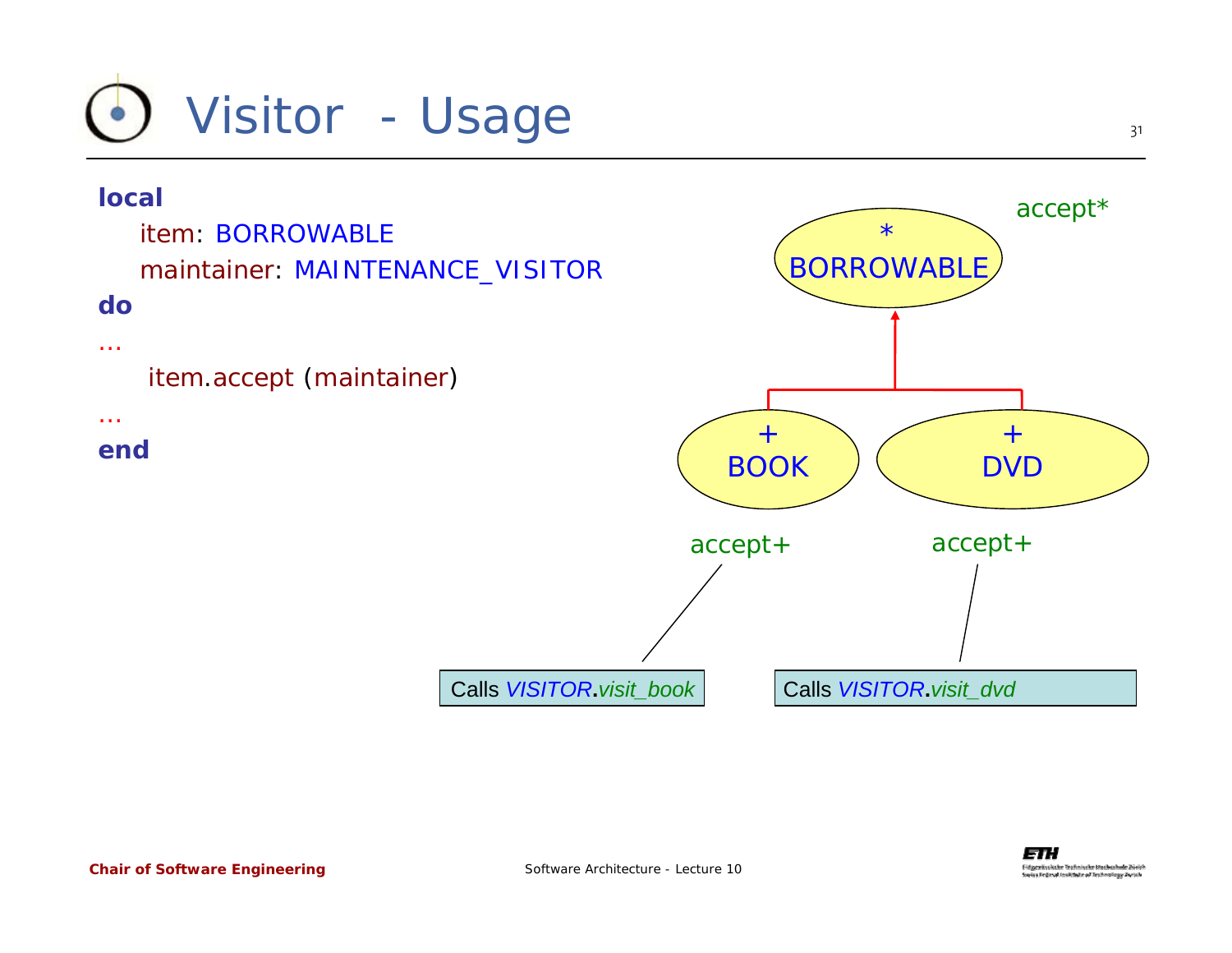#### Visitor

Common ancestor for all concrete visitors.

#### ■ Concrete Visitor

Represents a specific operation, applicable to all elements.

#### ■ Element

Common ancestor for all concrete elements.

#### ■ Concrete Element

Represents a specific element in class hierarchy.

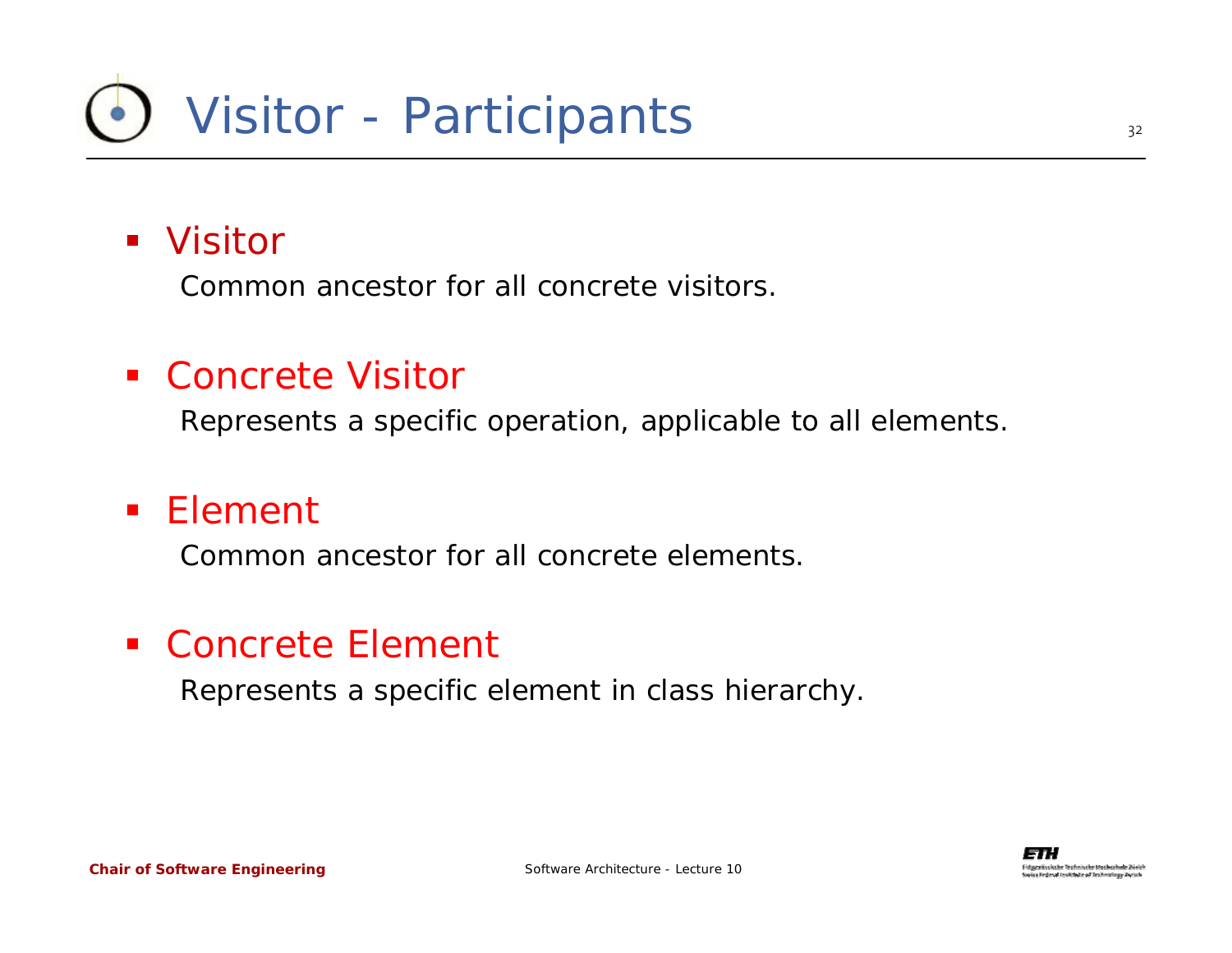- Makes adding new operations easy
- $\blacksquare$  Gathers related operations, separates unrelated ones
- **Avoids assignment attempts** 
	- **Better type checking**
- Adding new concrete element is hard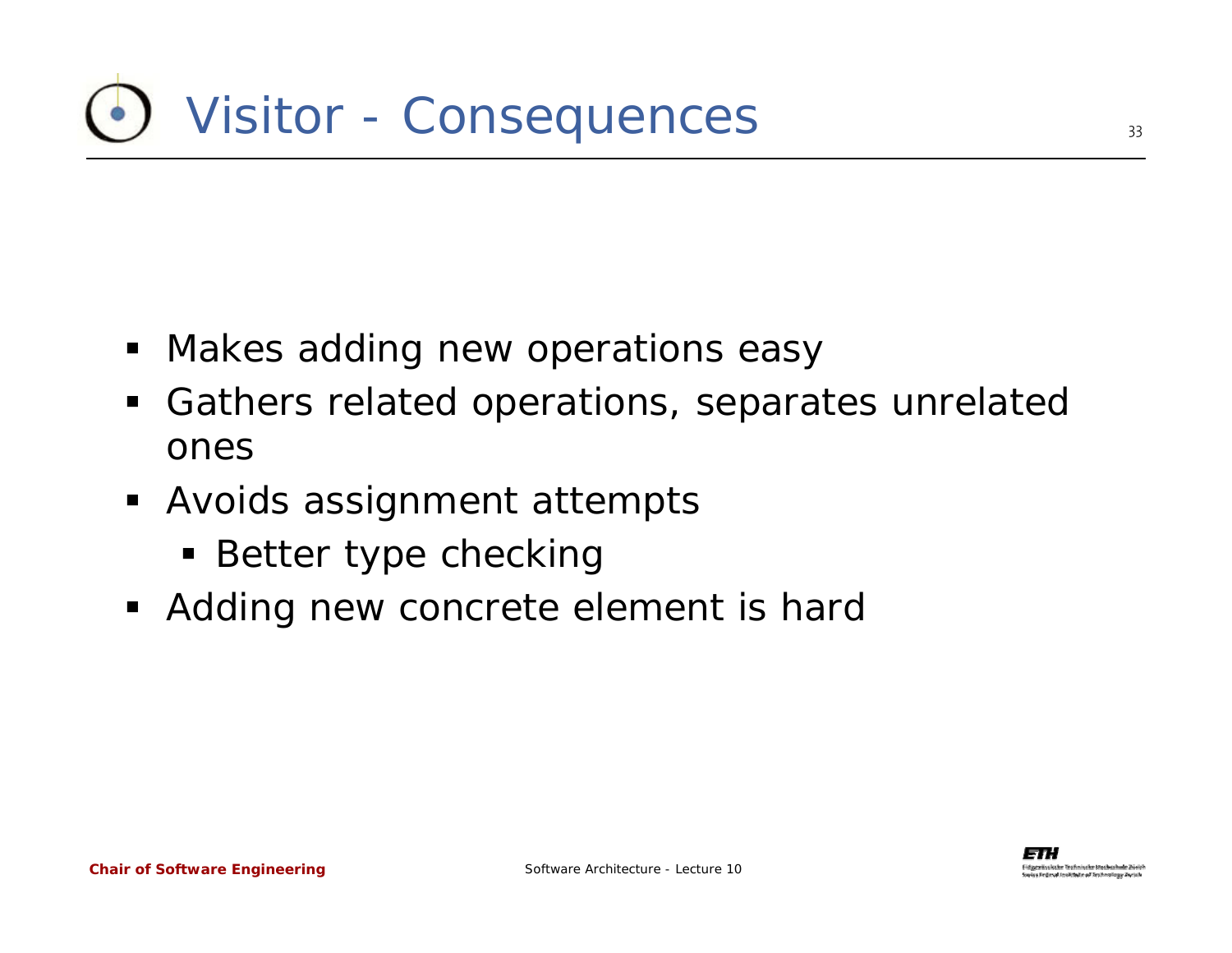

#### **Observer**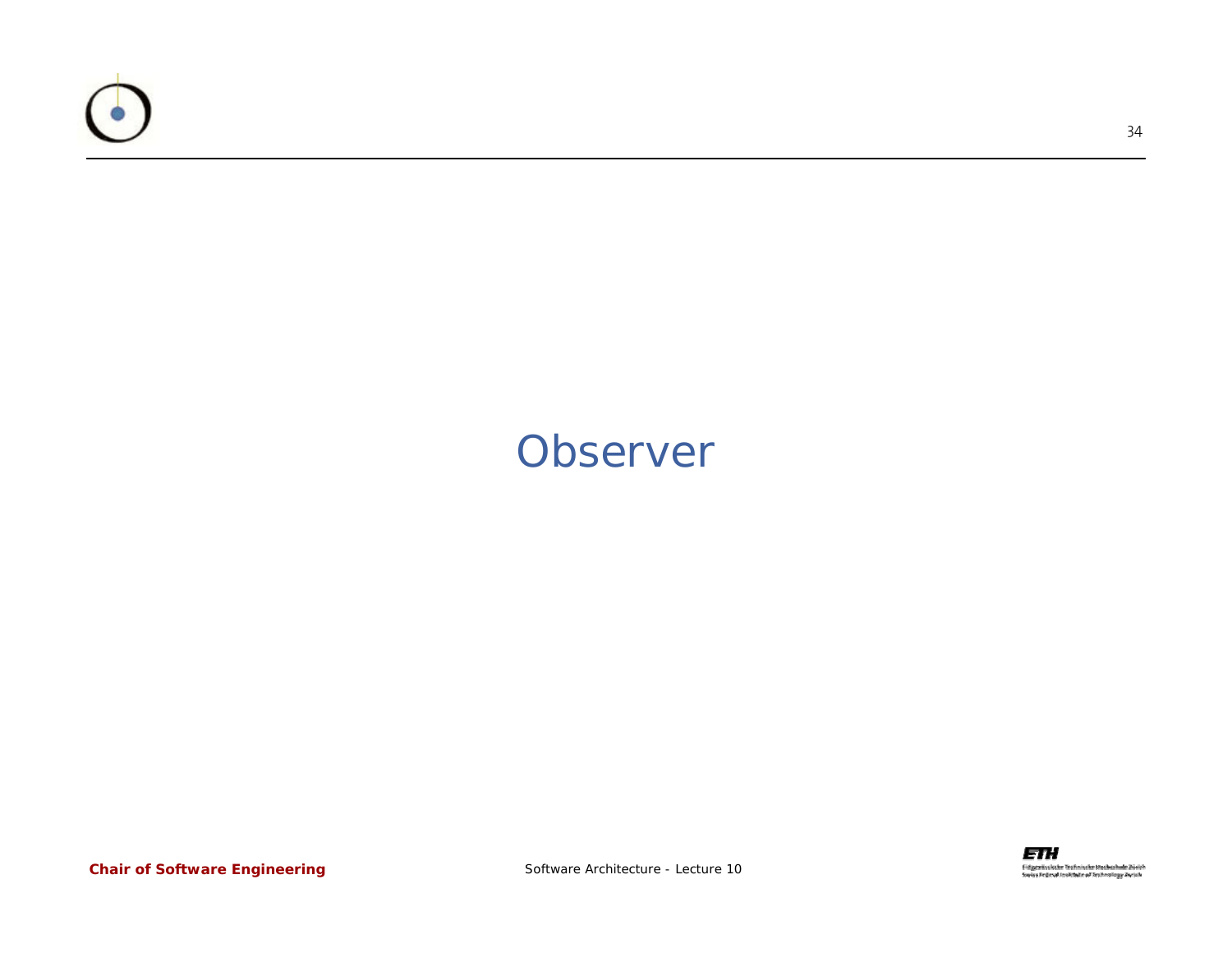



*Chair of Software Engineering*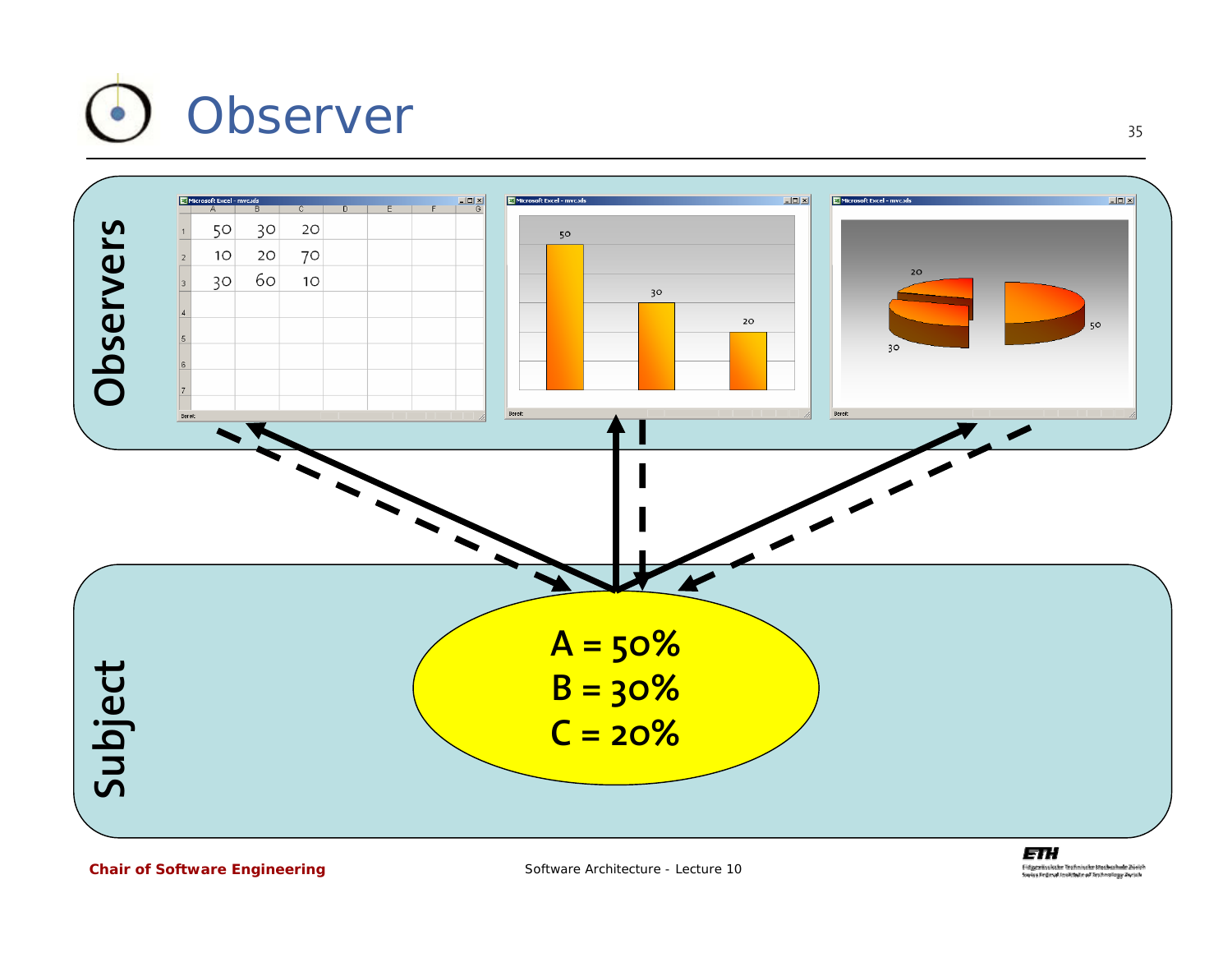

"*Define*[*s*] *a one-to-many dependency between objects so that when one object changes state, all its dependents are notified and updated automatically.*" [Gamma et al., p 293]

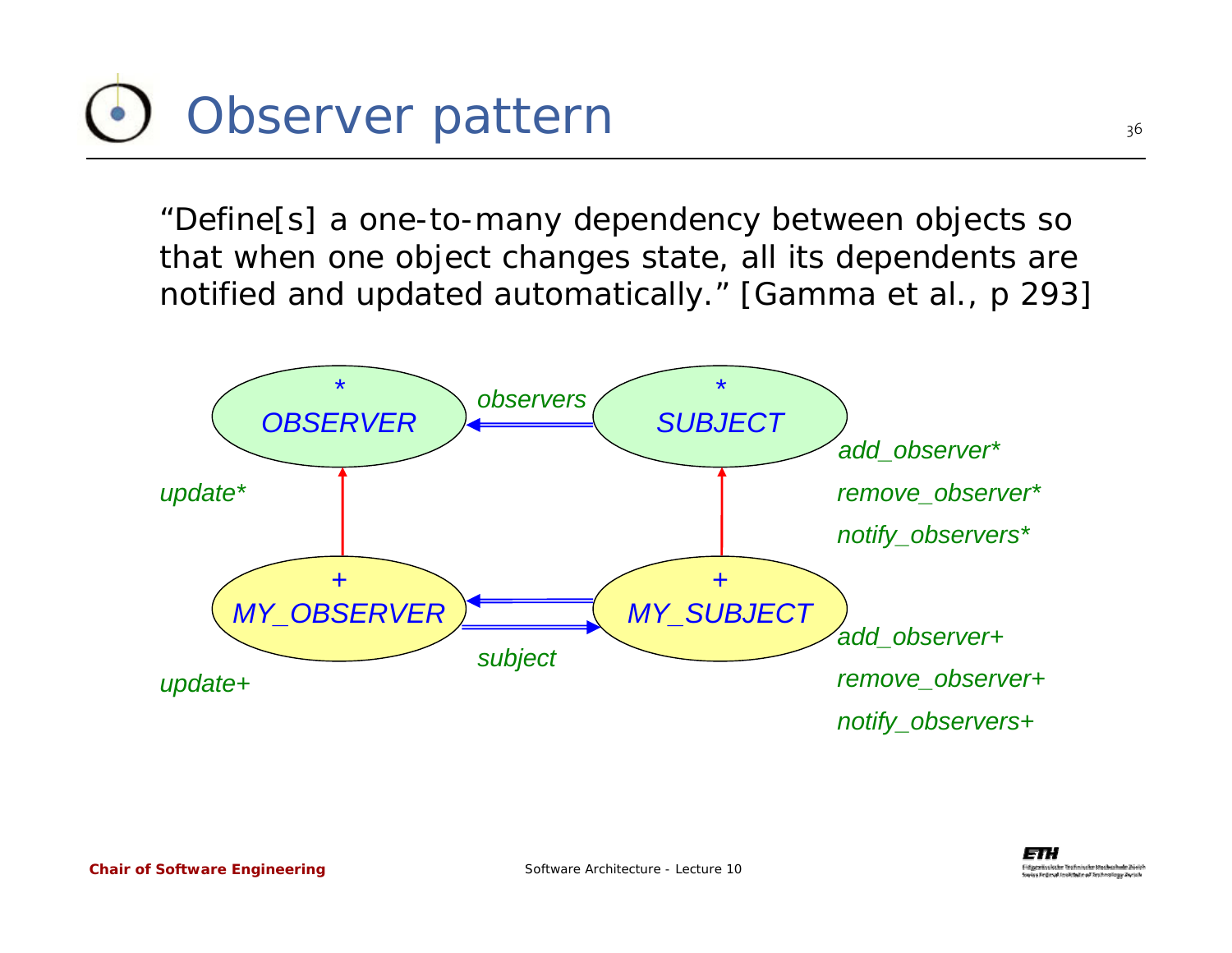### Book library example (1/4)



*Chair of Software Engineering*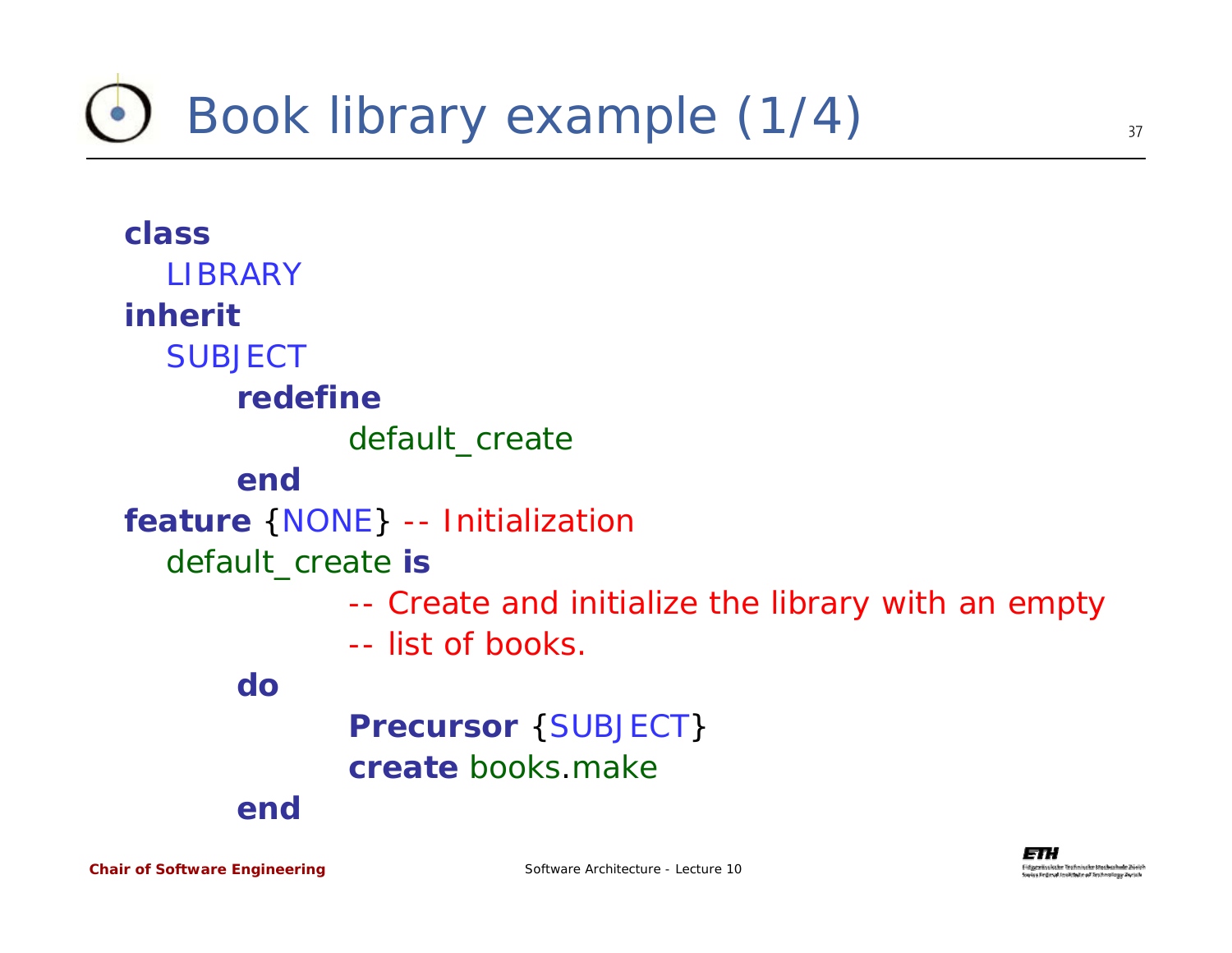### Book library example (2/4)

```
feature -- Access
   books: LINKED_LIST [BOOKS]
                 -- Books currently in the library
feature -- Element change
   add_book (b: BOOK) is
                 -- Add b to the list of books and notify all library observers.
        require
                 b_not_void: b /= Void
                 not_yet_in_library: not books.has (b)
        dobooks.extend (b)
                 notify_observers
        ensureone_more: books.count =old books.count + 1
                 book_added: books.last =b
        end...invariantbooks_not_void: books /= Void
   no_void_book: not books.has (Void)
```
**end**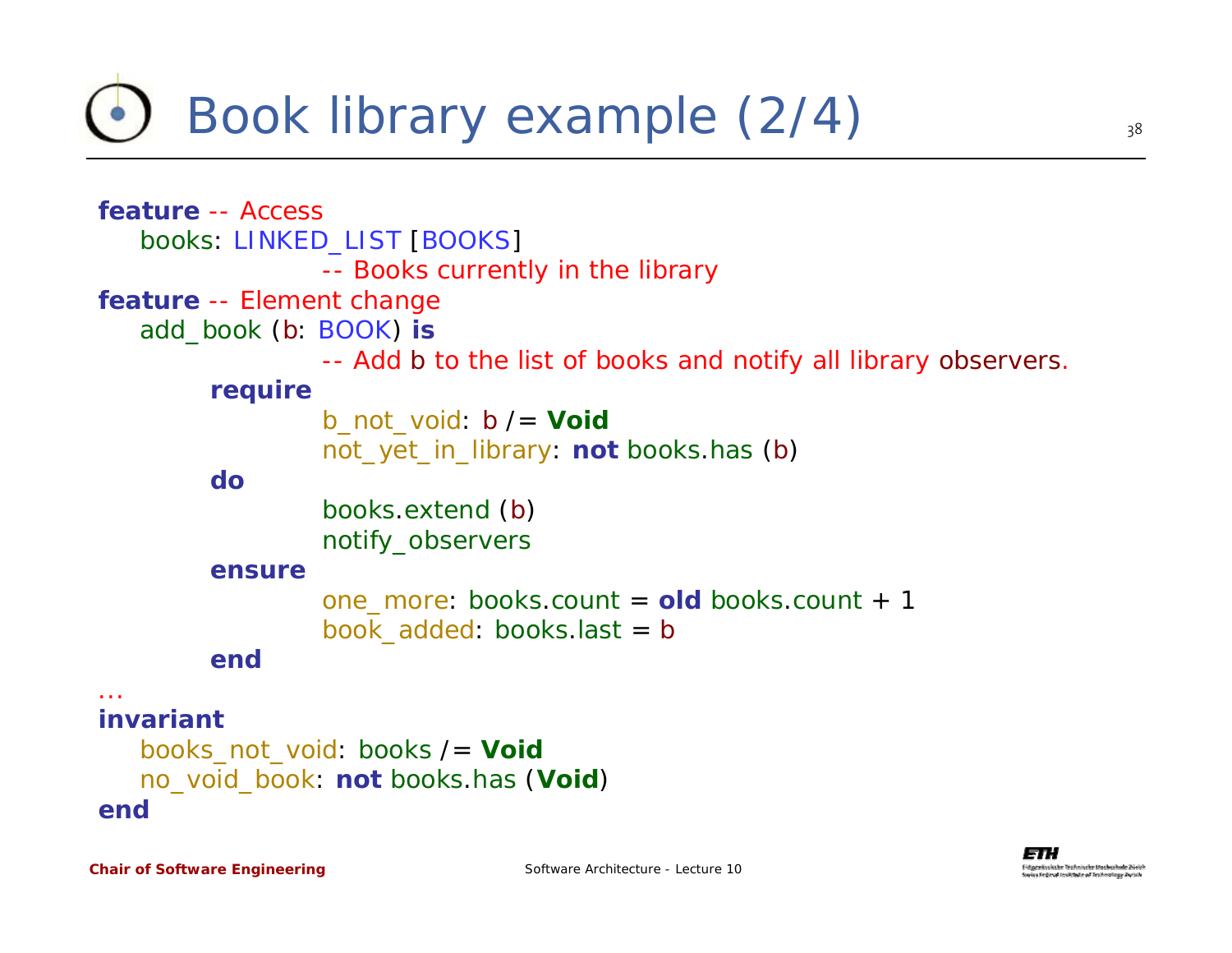### Book library example (3/4)

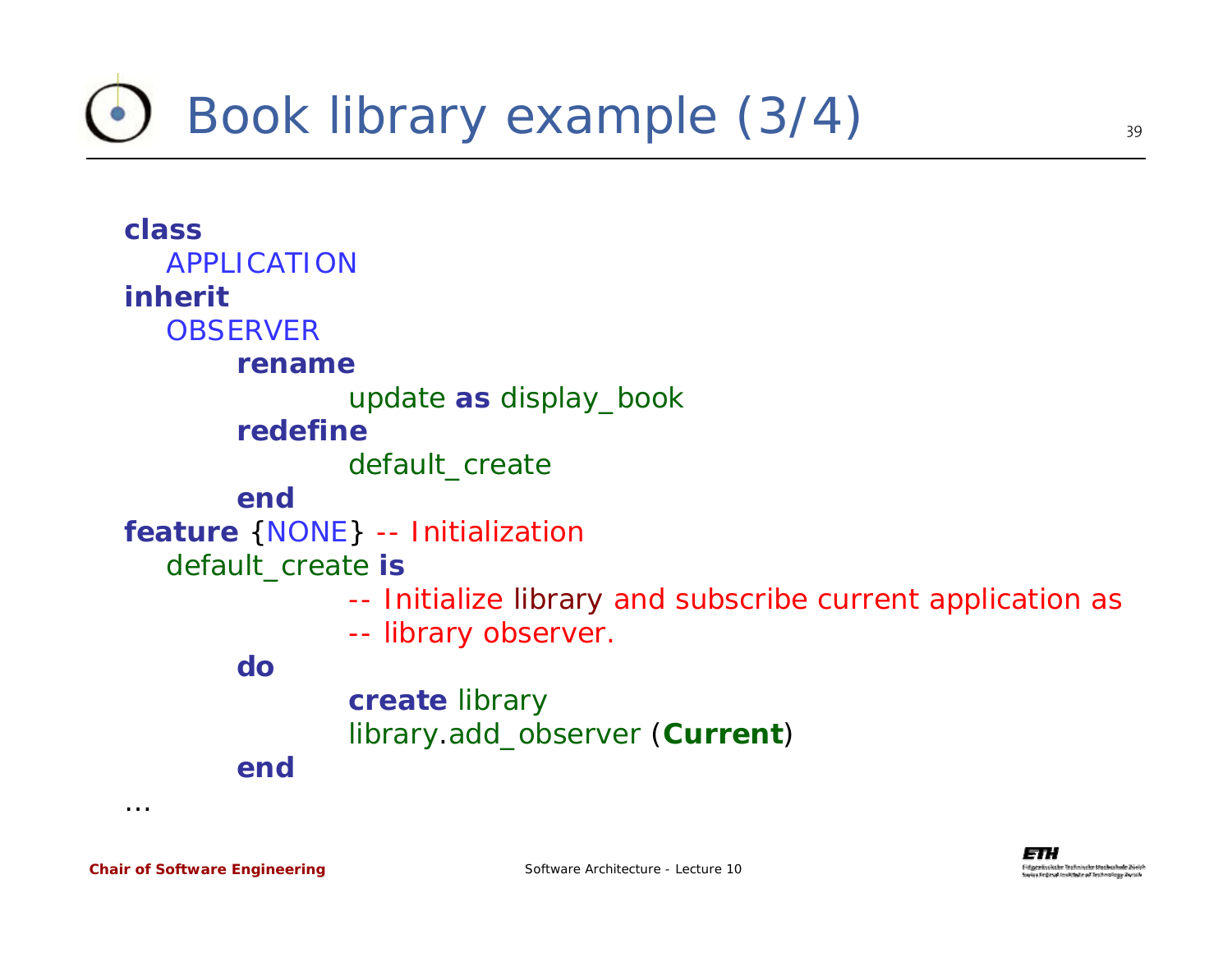Book library example (4/4)

**feature** -- Observer pattern *library*: *LIBRARY* --- Subject to observe *display\_book* **is** -- Display title of last book added to *library*. **do***print* (*library*.*books*.*last*.*title*) **endinvariant**library\_not\_void: *library* /= *Void* consistent: *library*.*observers*.*has* (*Current*) **end**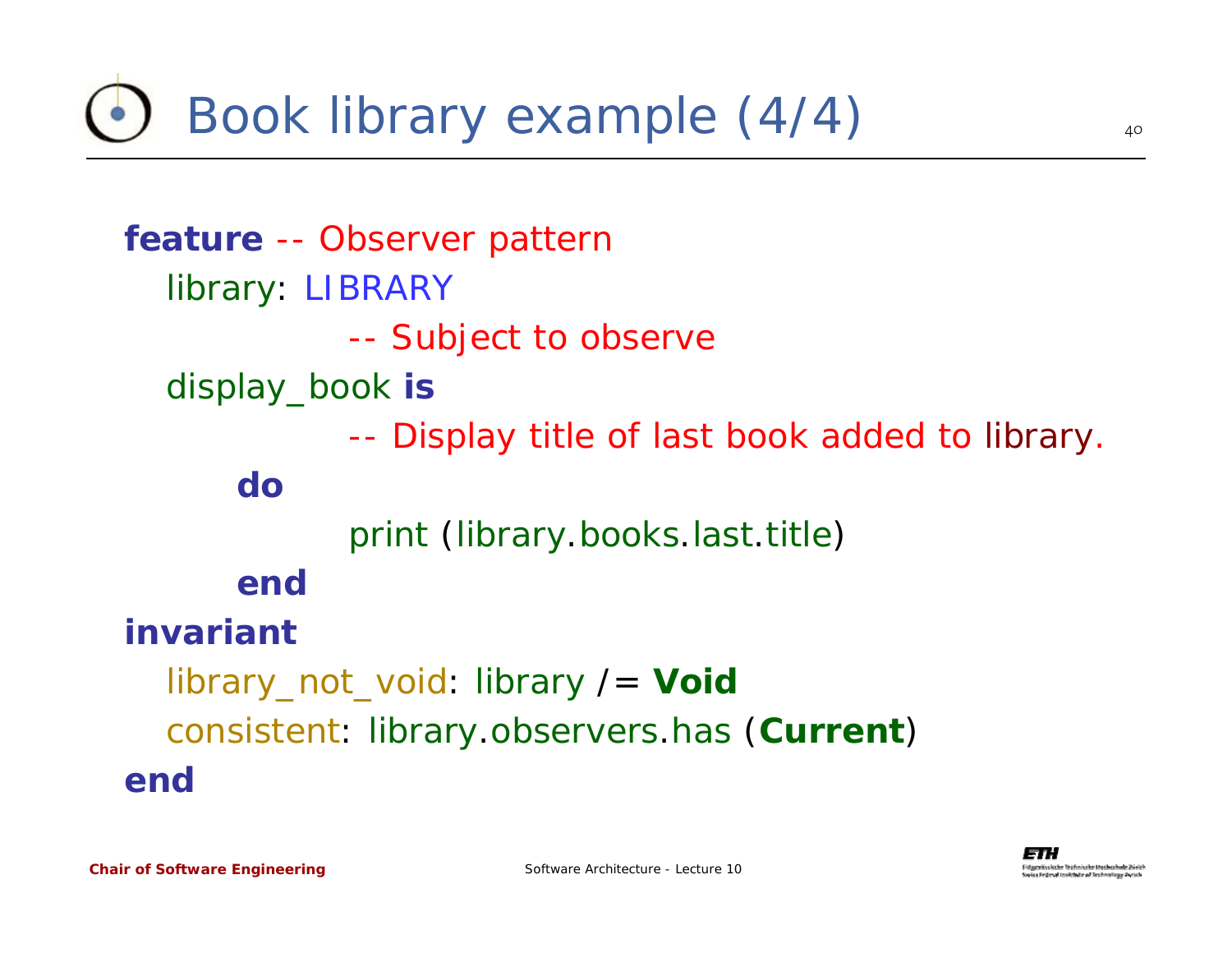- The subject knows its observers
- No information passing from subject to observer when an event occurs
- **An observer can register to at most one subject** 
	- Could pass the *SUBJECT* as argument to *update* but would yield many assignment attempts to distinguish between the different *SUBJECT*s.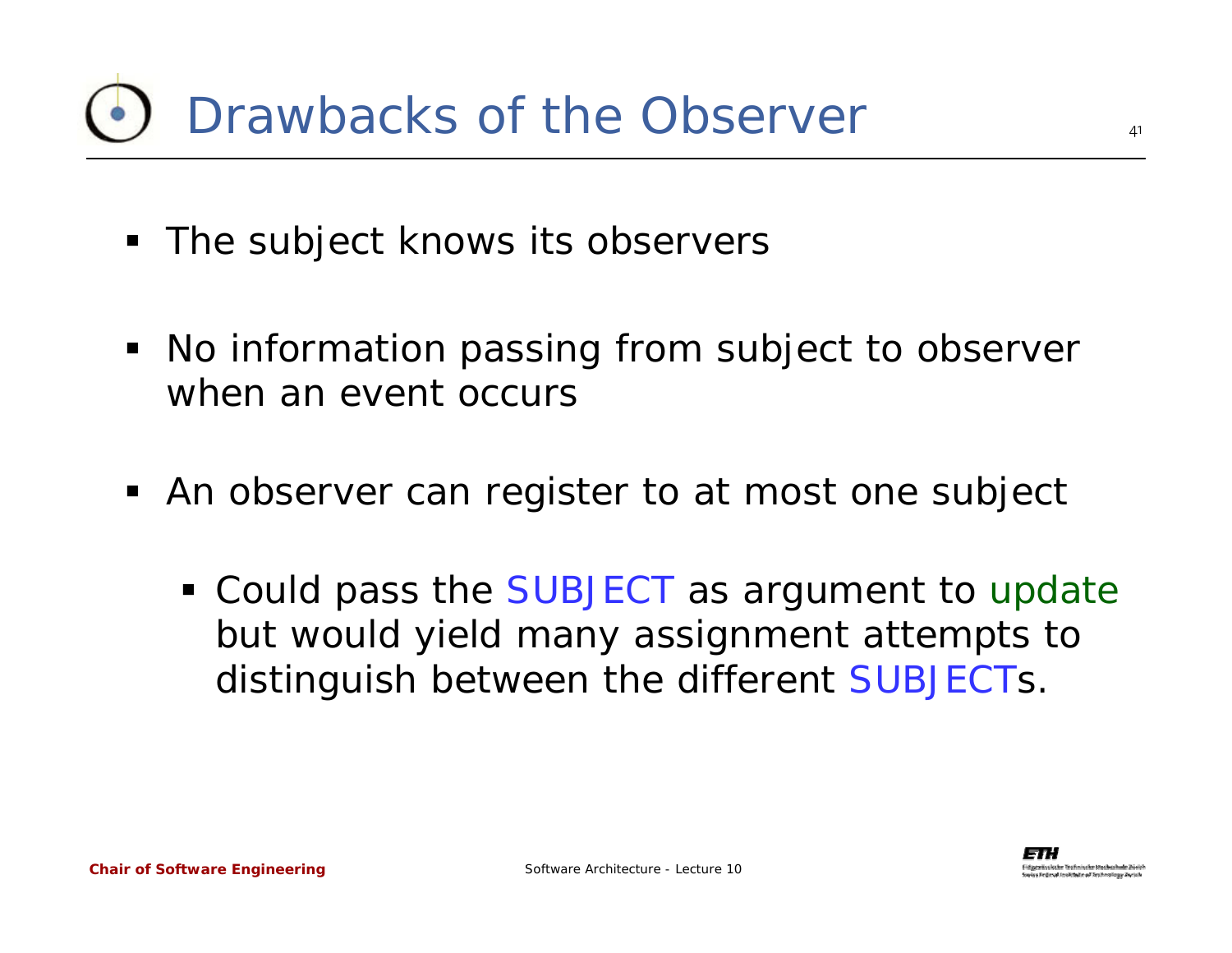

 $\blacksquare$ objects representing potential computations

```
b∫ my_function (x) dx
a
```
*my\_integrator*.*integral* (**agent** *my\_function*, *a*, *b*)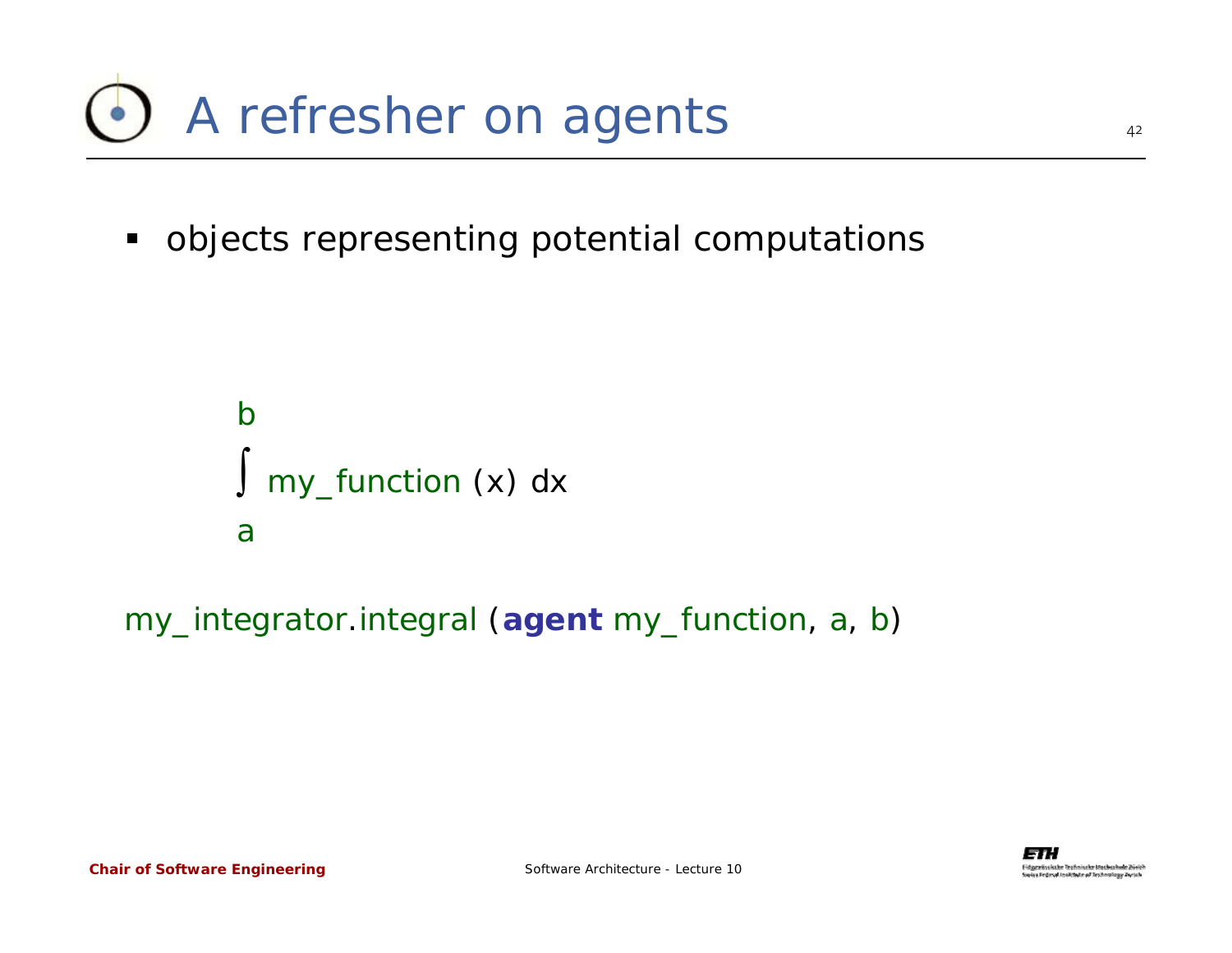

 $\blacksquare$ Normal call

```
a0.f (a1, a2, a3)
```
 Agent call (expression): preface it by keyword **agent**, yielding

**agent** *a0*.*f* (*a1*, *a2*, *a3*)

 $\blacksquare$ For example:

*u* := **agent** *a0*.*f* (*a1*, *a2*, *a3*)

 $\blacksquare$ This represents the routine, ready to be called. To call it:

```
u.call ([])
        -- For type of u, see next
```
 $\blacksquare$ Recall original name of agents: "delayed calls".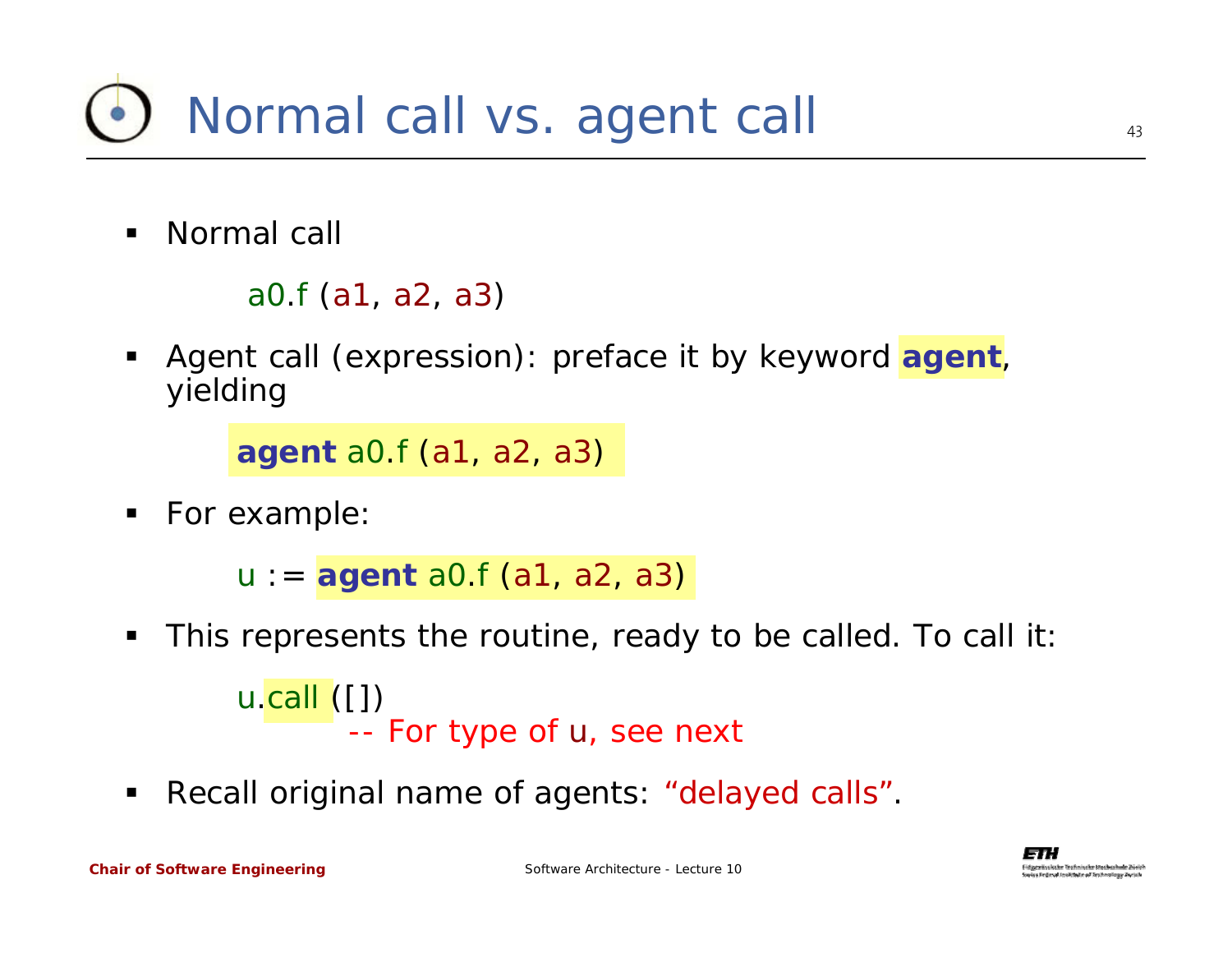### Agent types: Kernel library classes





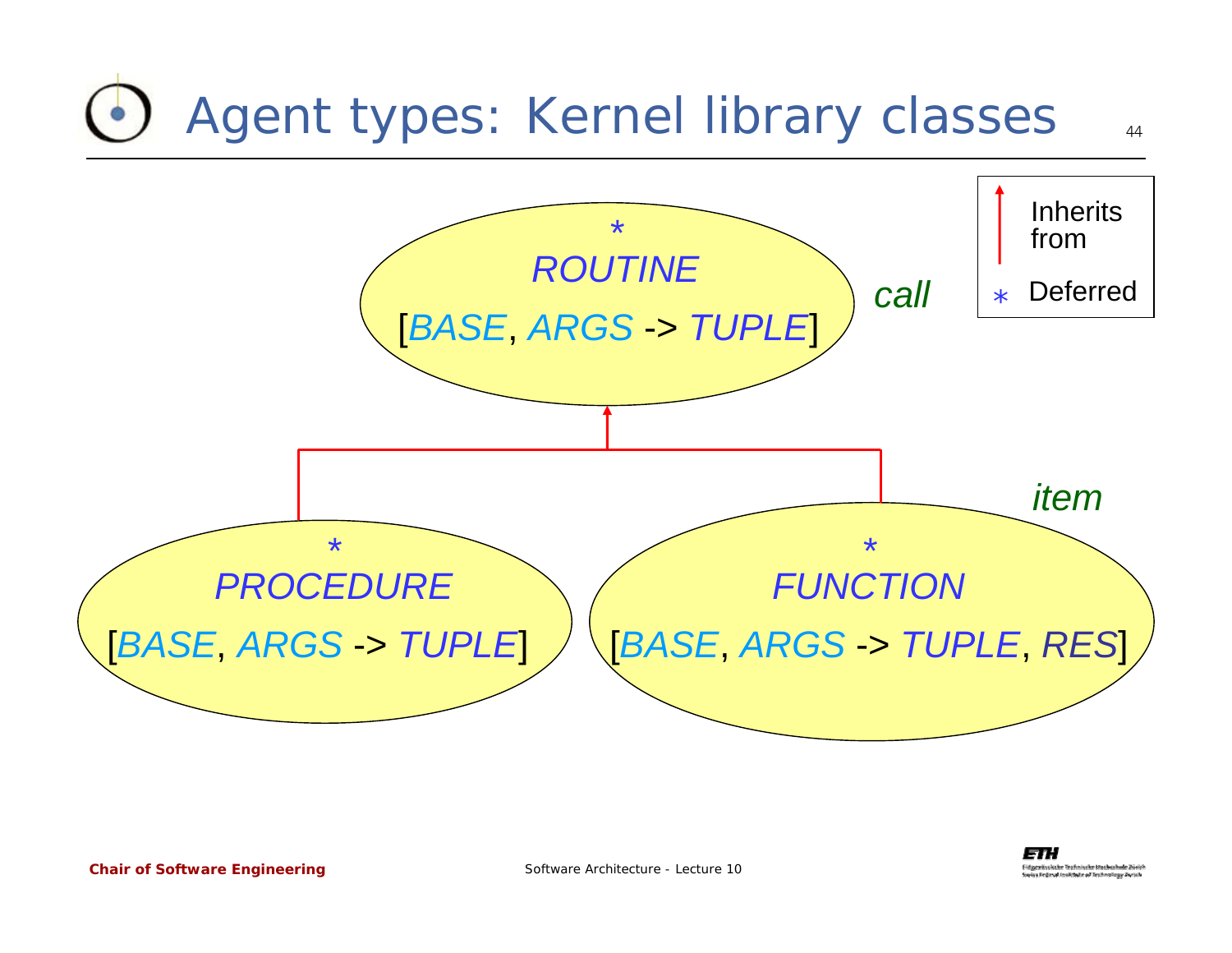### Creating vs. calling an agent

Writing:

```
agent my_feature
```
creates an agent, i.e. an object of type *ROUTINE*.

 To call an agent, one needs to execute *call* (with the proper arguments) to this *ROUTINE* object, e.g:

*my\_routine*.*call* ([*args*])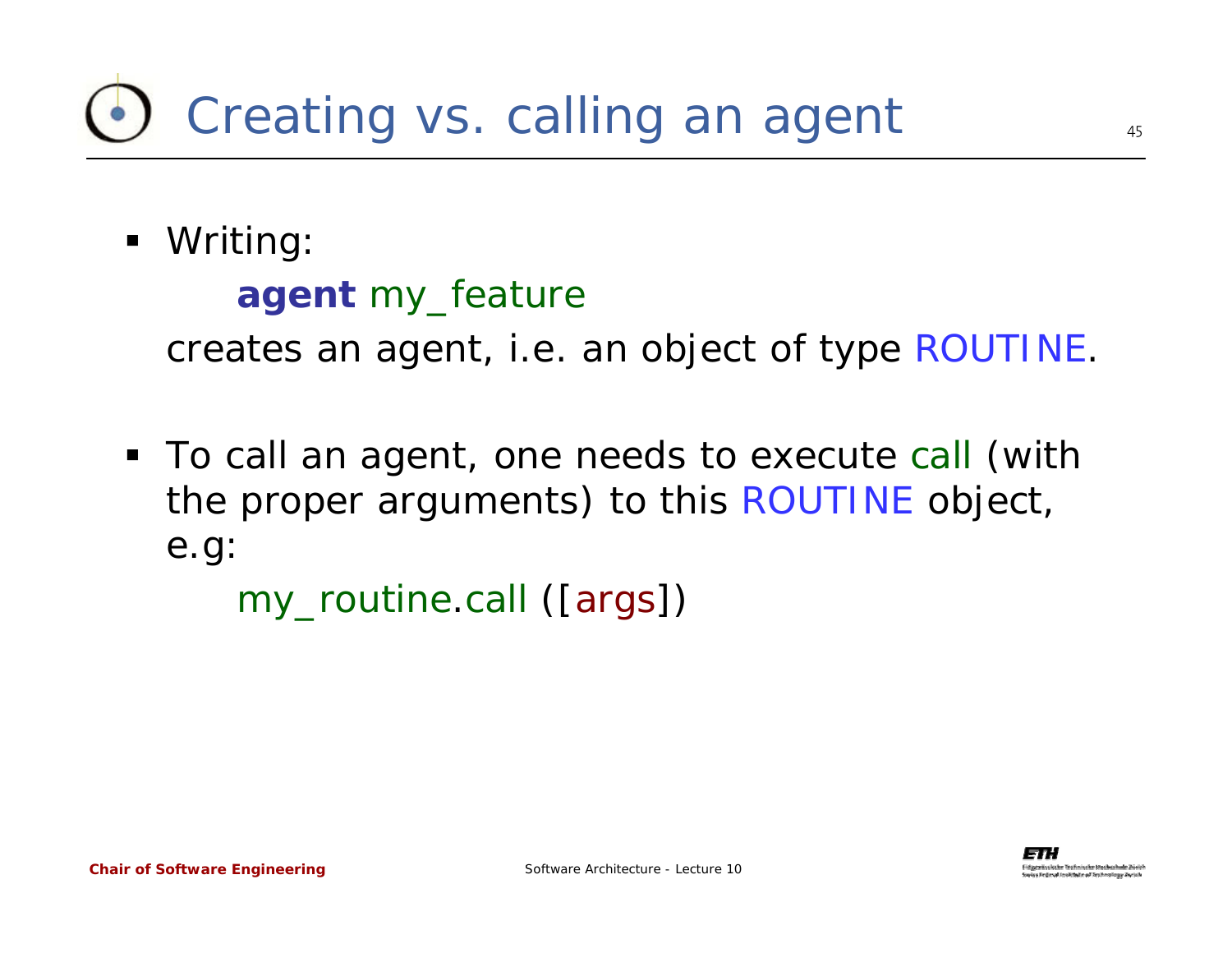# Keeping arguments open

- An agent can have both "closed" and "open" arguments.
- Closed arguments set at time of agent definition; open arguments set at time of each call.
- To keep an argument open, just replace it by a question mark:

*u* := **agent** *a0*.*f* (*a1*, *a2*, *a3*) -- All closed (as before) *w* := **agent** *a0*.*f* (*a1*, *a2*, ?) *x* := **agent** *a0*.*f* (*a1*, ?, *a3*) *y* := **agent** *a0*.*f* (*a1*, ?, ?) *z* := **agent** *a0*.*f* (?, ?, ?)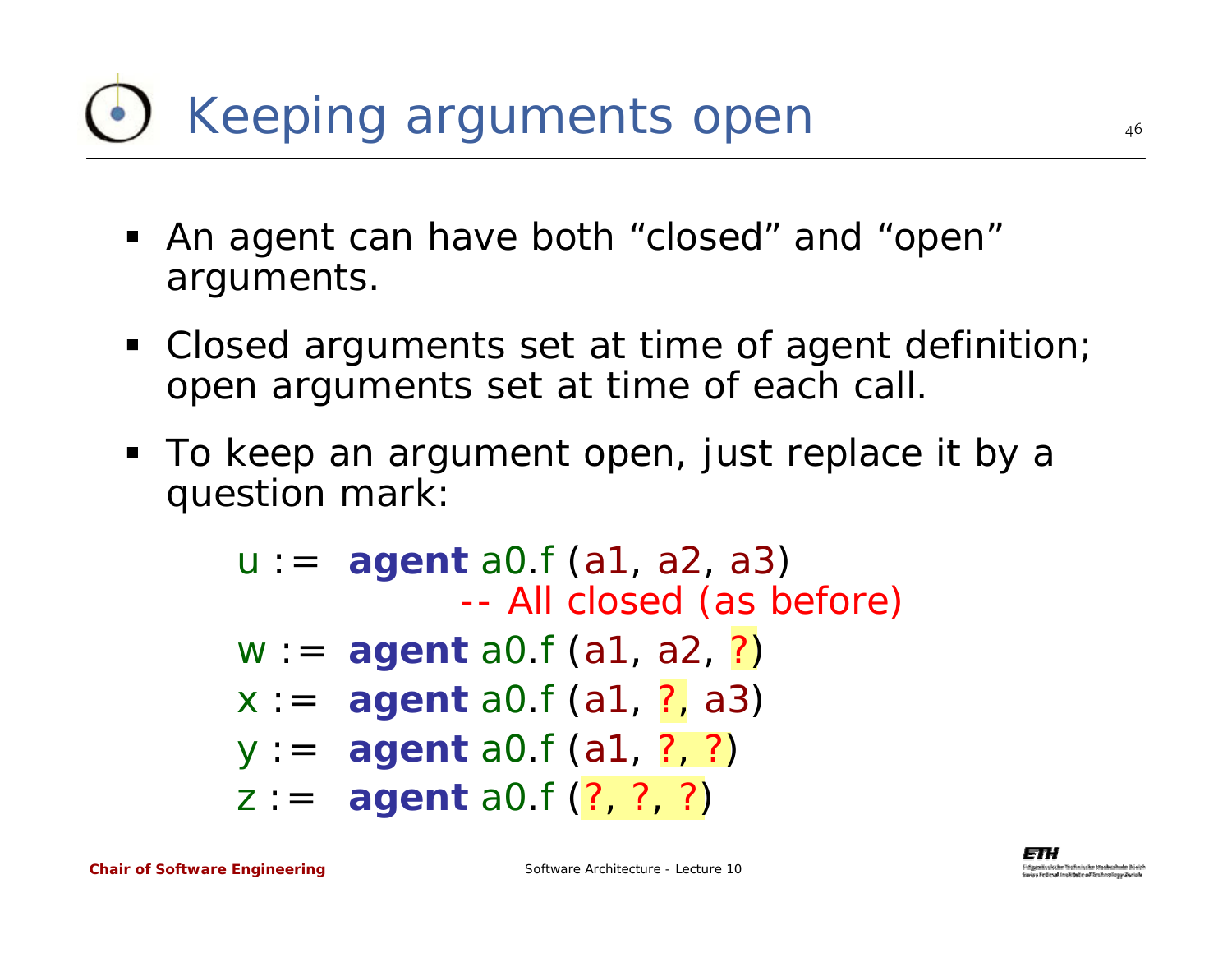

- $\blacksquare$  Basically:
	- One generic class: *EVENT\_TYPE*
	- $\blacksquare$ Two features: *publish* and *subscribe*
- $\blacksquare$  For example: A button *my\_button* that reacts in a way defined in *my\_procedure* when clicked (event *mouse\_click*):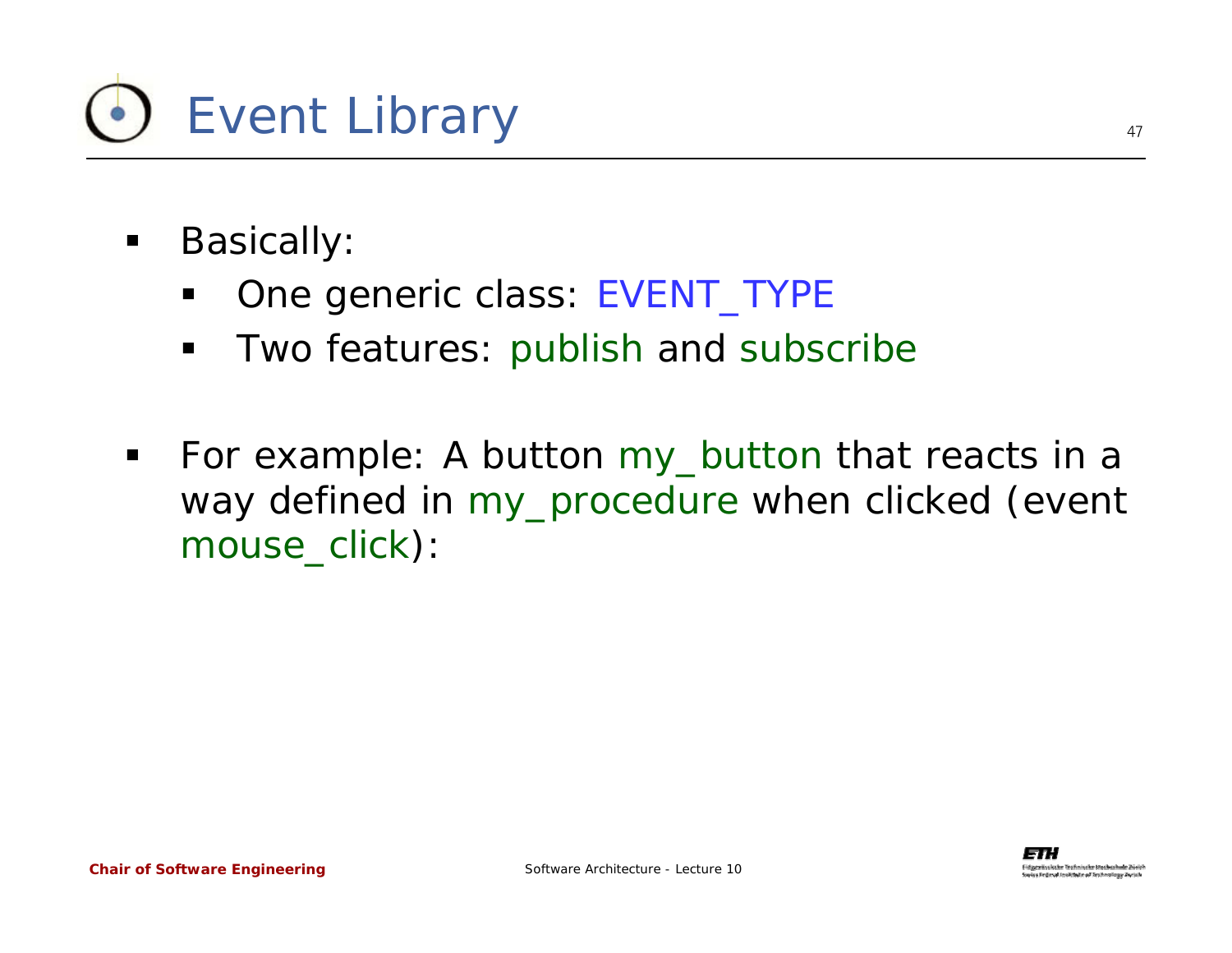### Example using the Event Library

48

The publisher ("subject") creates an event type object:

```
mouse_click: EVENT_TYPE [TUPLE [INTEGER, INTEGER]] is
          -- Mouse click event type
   oncecreate Result
   ensuremouse_click_not_void: Result /= Void
   end
```
The publisher triggers the event:

*mouse\_click*.*publish* ([*x\_positition*, *y\_position*])

The subscribers ("observers") subscribe to events:

*my\_button*.*mouse\_click*.*subscribe* (**agent** *my\_procedure*)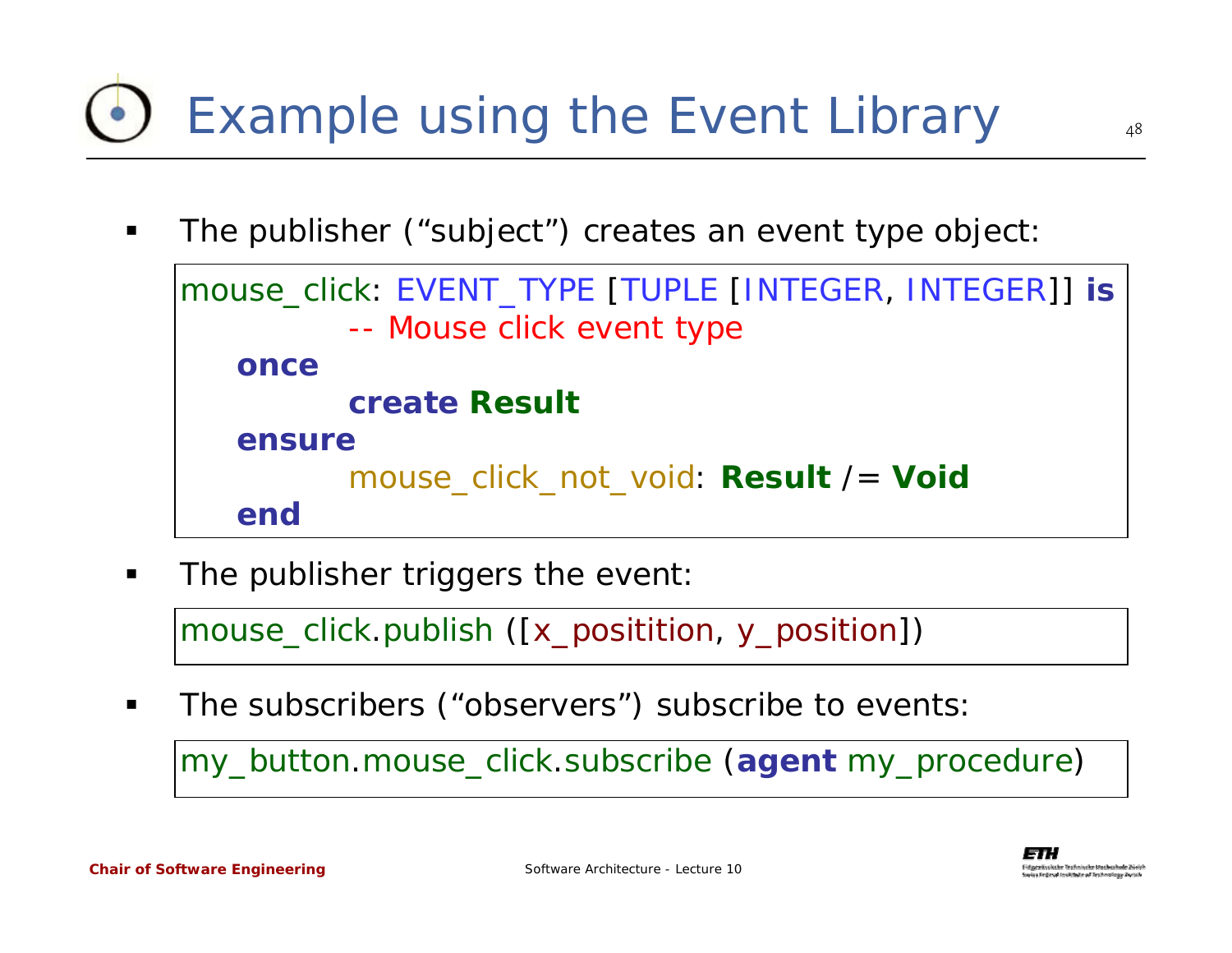#### Publisher, subscriber, subscribed object (2/2)  $_{\tiny{49}}$



**Observer** 

Subject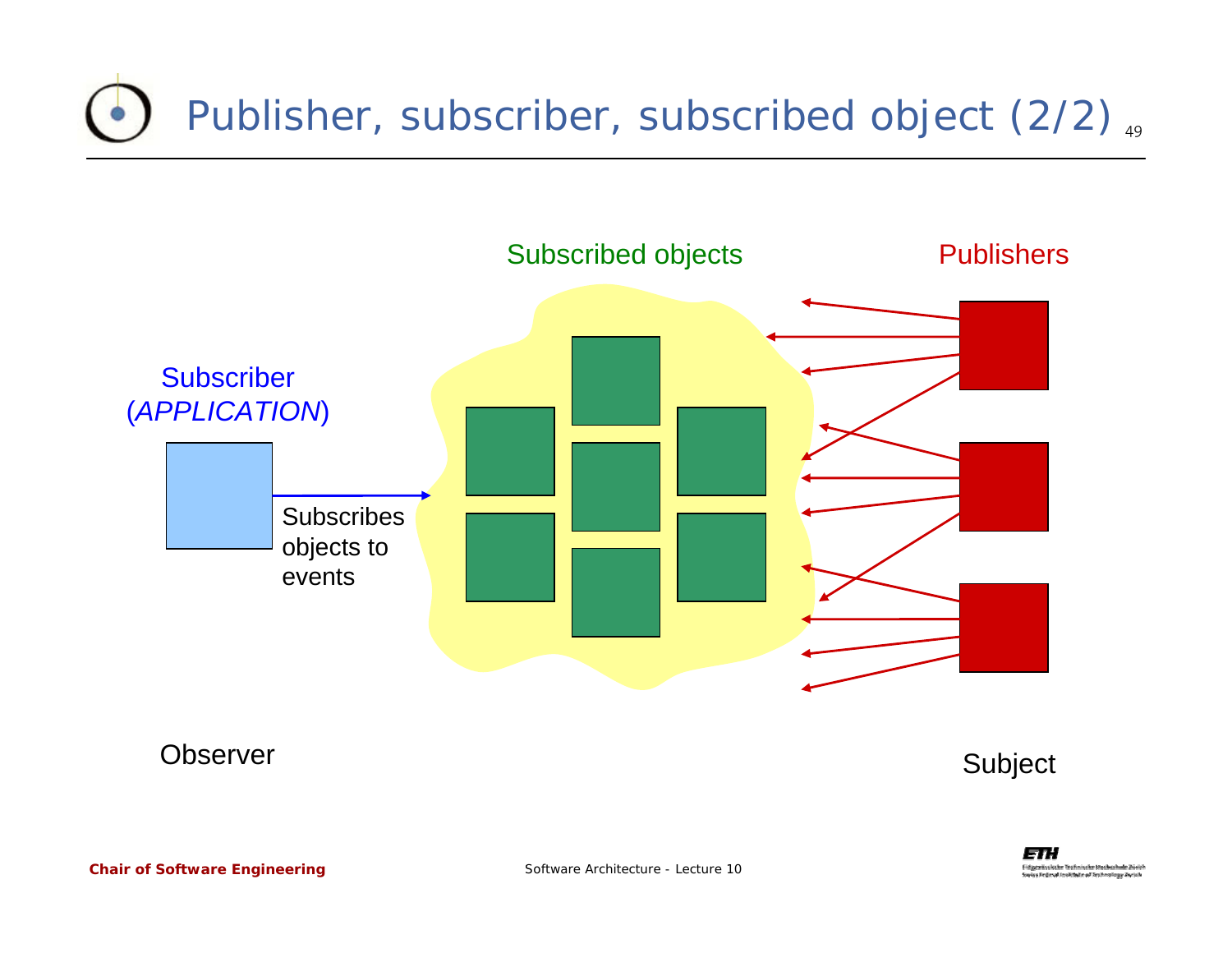#### **class***LIBRARY*

…

#### **feature** -- Access

#### *books*: *LINKED\_LIST* [*BOOK*] --- Books in library

#### **feature** -- Event type

#### *book\_event*: *EVENT\_TYPE* [*TUPLE* [*BOOK*]] -- Event associated with attribute *books*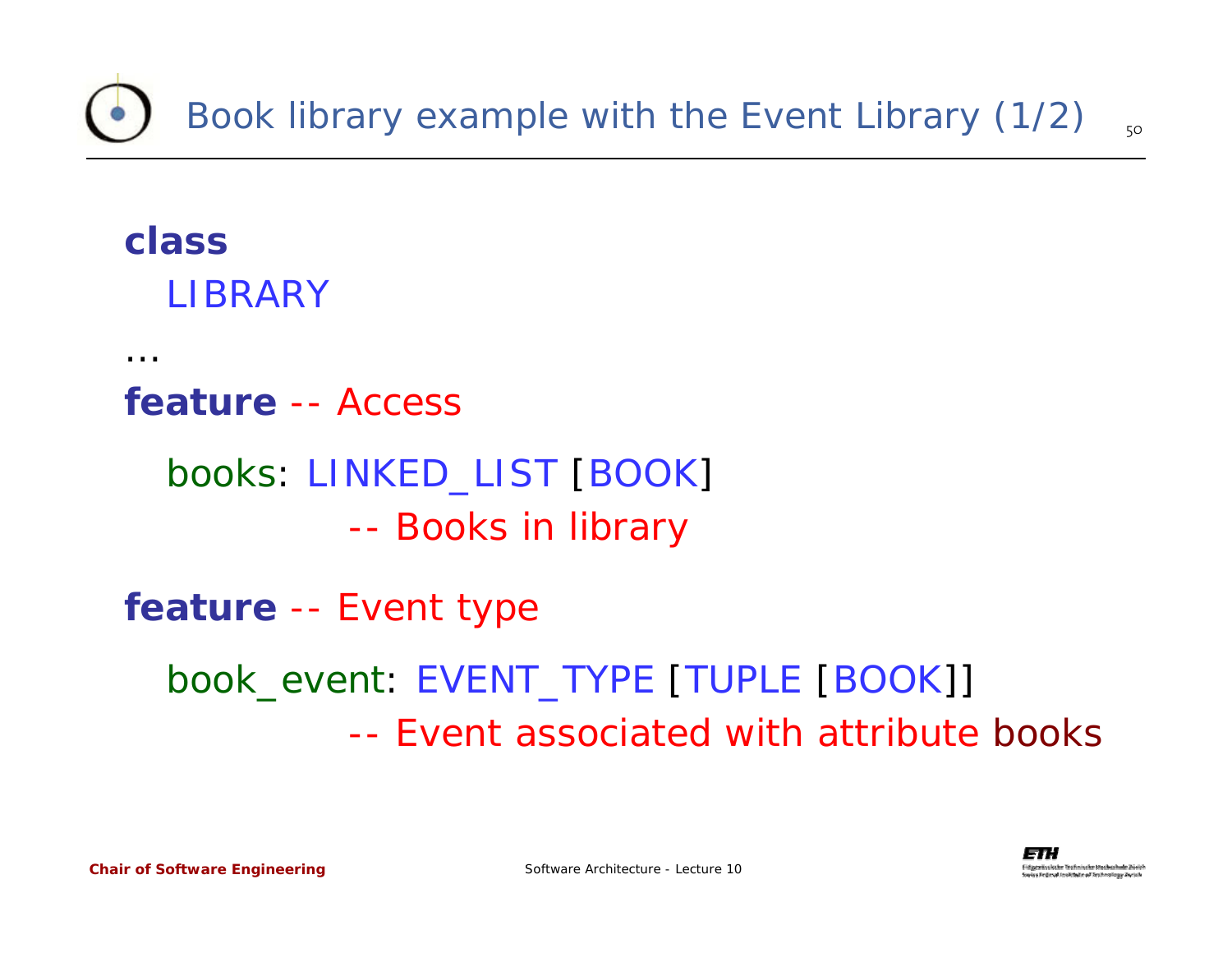Book library example with the Event Library (2/2)

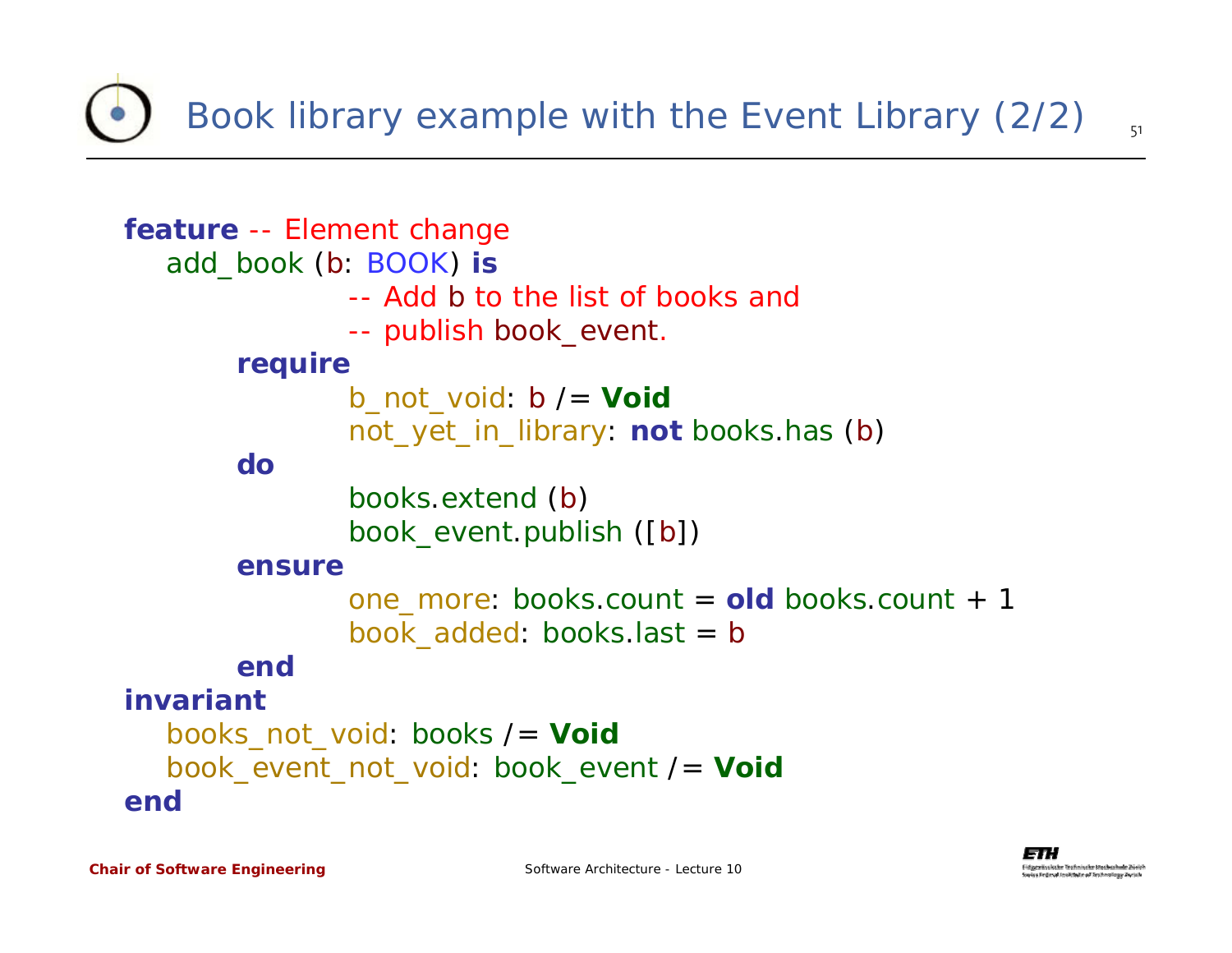# Observer pattern vs. Event Library

- In case of an existing class *MY\_CLASS*:
	- **With the Observer pattern:** 
		- Need to write a descendant of *OBSERVER* and *MY\_CLASS*
		- $\Rightarrow$  Useless multiplication of classes
	- **With the Event Library:** 
		- Can reuse the existing routines directly as agents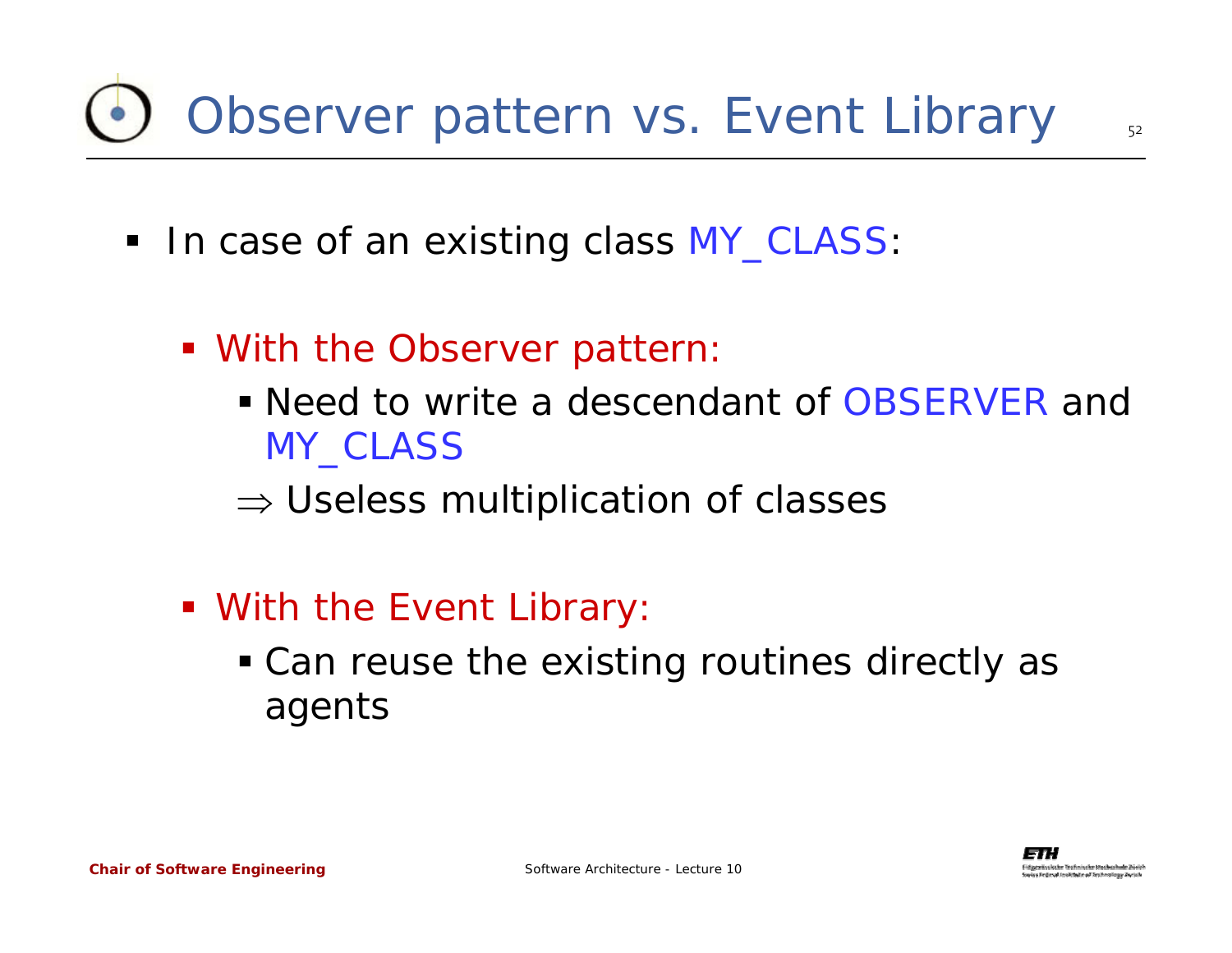

#### Chain of responsibility, Command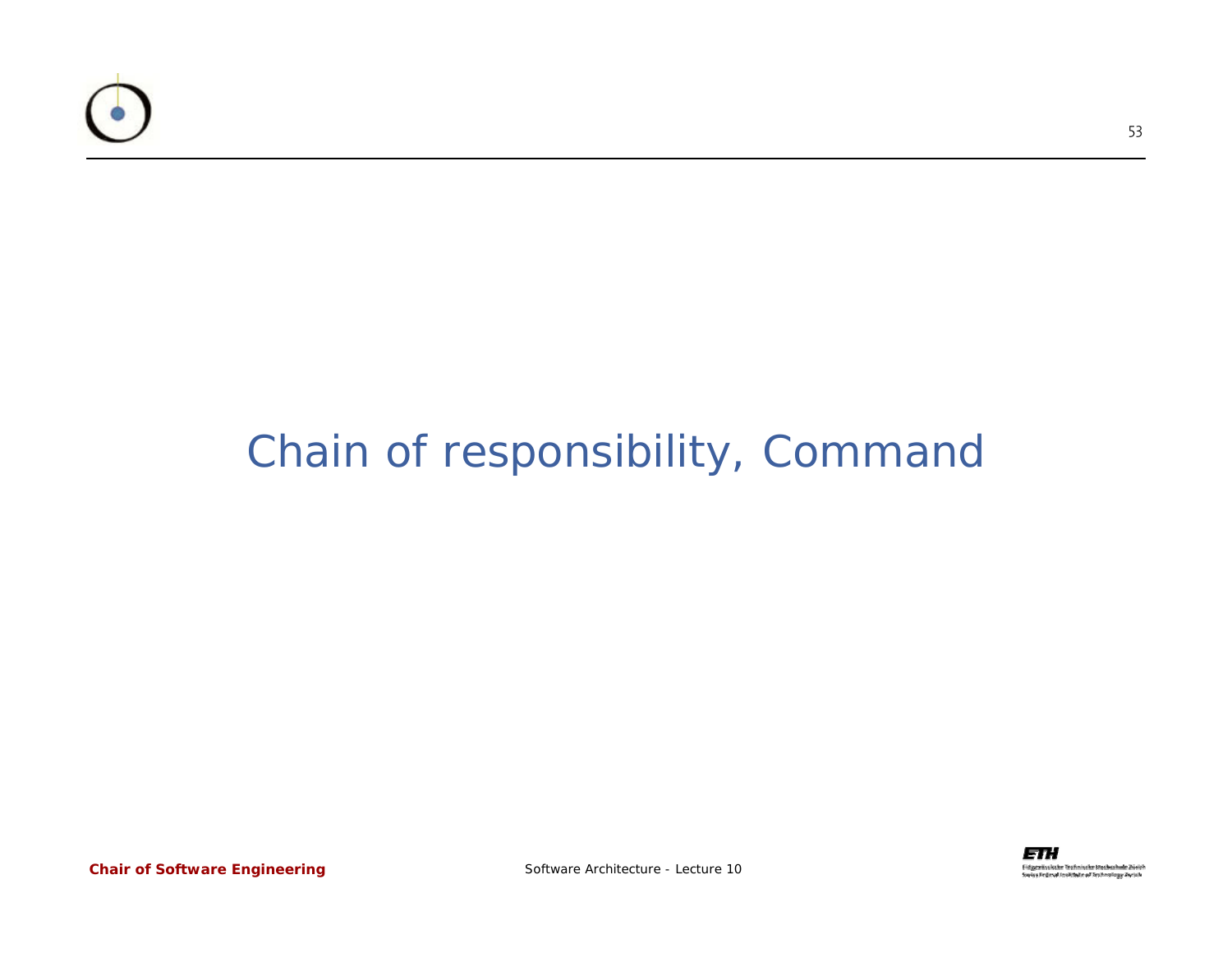#### $\blacksquare$ **Creational**

- Abstract Factory
- $\blacksquare$ Builder
- $\blacksquare$ Factory Method
- Prototype
- Singleton

#### $\blacksquare$ **Structural**

- Adapter
- ٠ Bridge
- ٠ Composite
- $\blacksquare$ **Decorator**
- ٠ Façade
- ٠ Flyweight
- Proxy

#### Behavioral

- ٠ Chain of Responsibility
- Command
- ٠ **Interpreter**
- **Iterator**
- Mediator
- Ξ **Memento**
- **Observer**
- Ξ State
- Ξ **Strategy**
- Template Method
- $\blacksquare$ Visitor

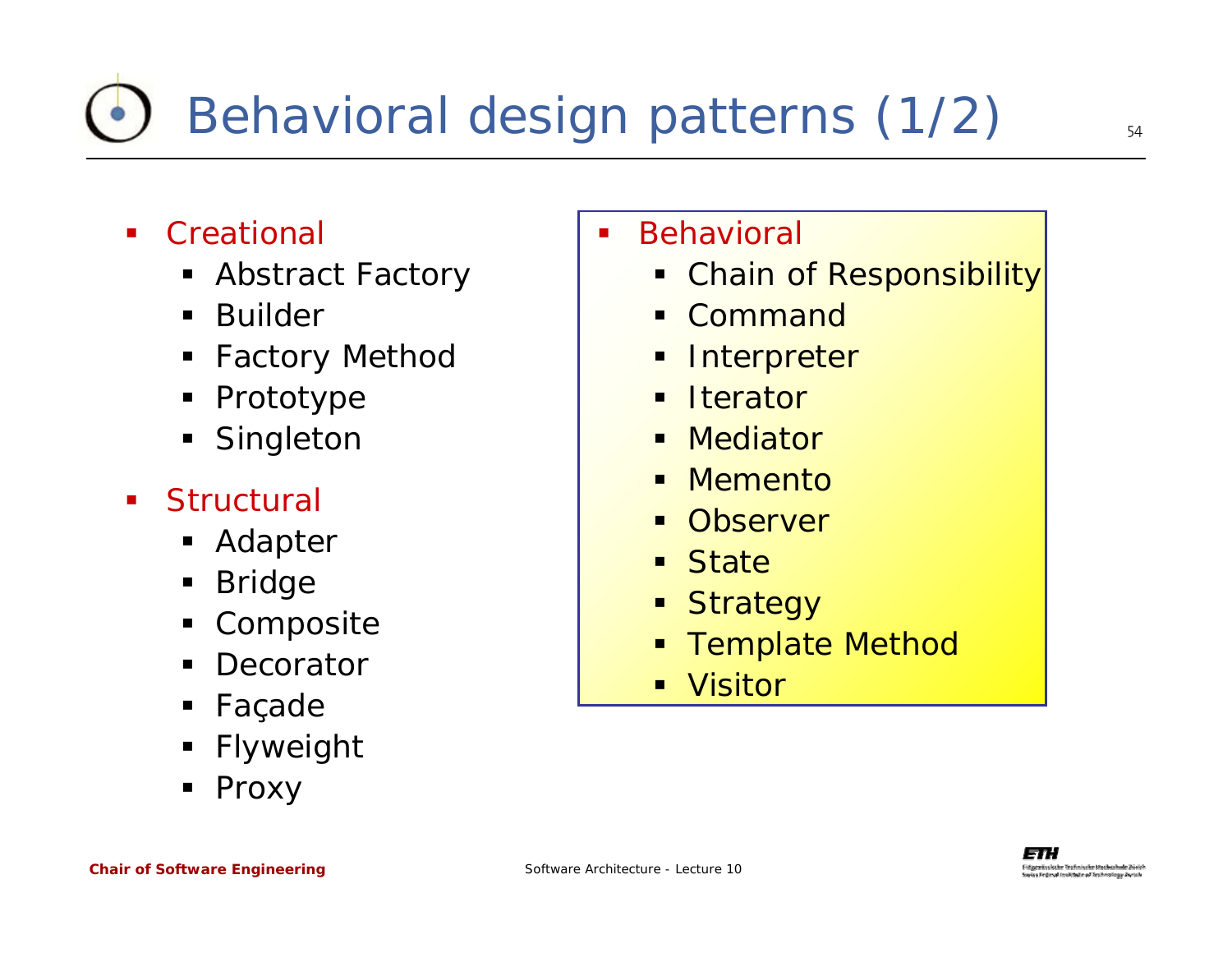# Behavioral design patterns (2/2)

- Deal with:
	- Algorithms
	- Assignment of responsibilities between objects
	- Communication between objects
- **How:** 
	- Through inheritance or composition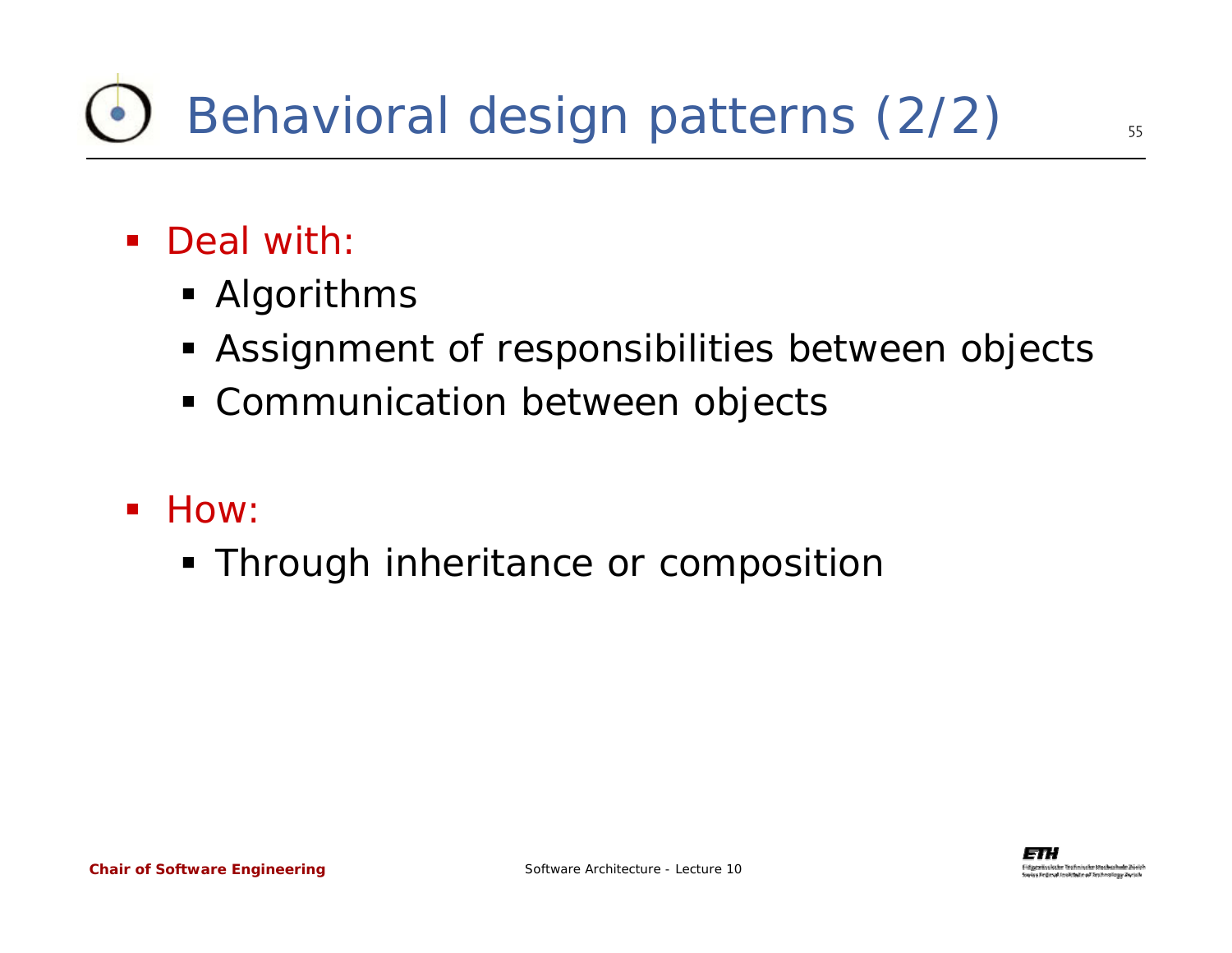

#### Chain of Responsibility pattern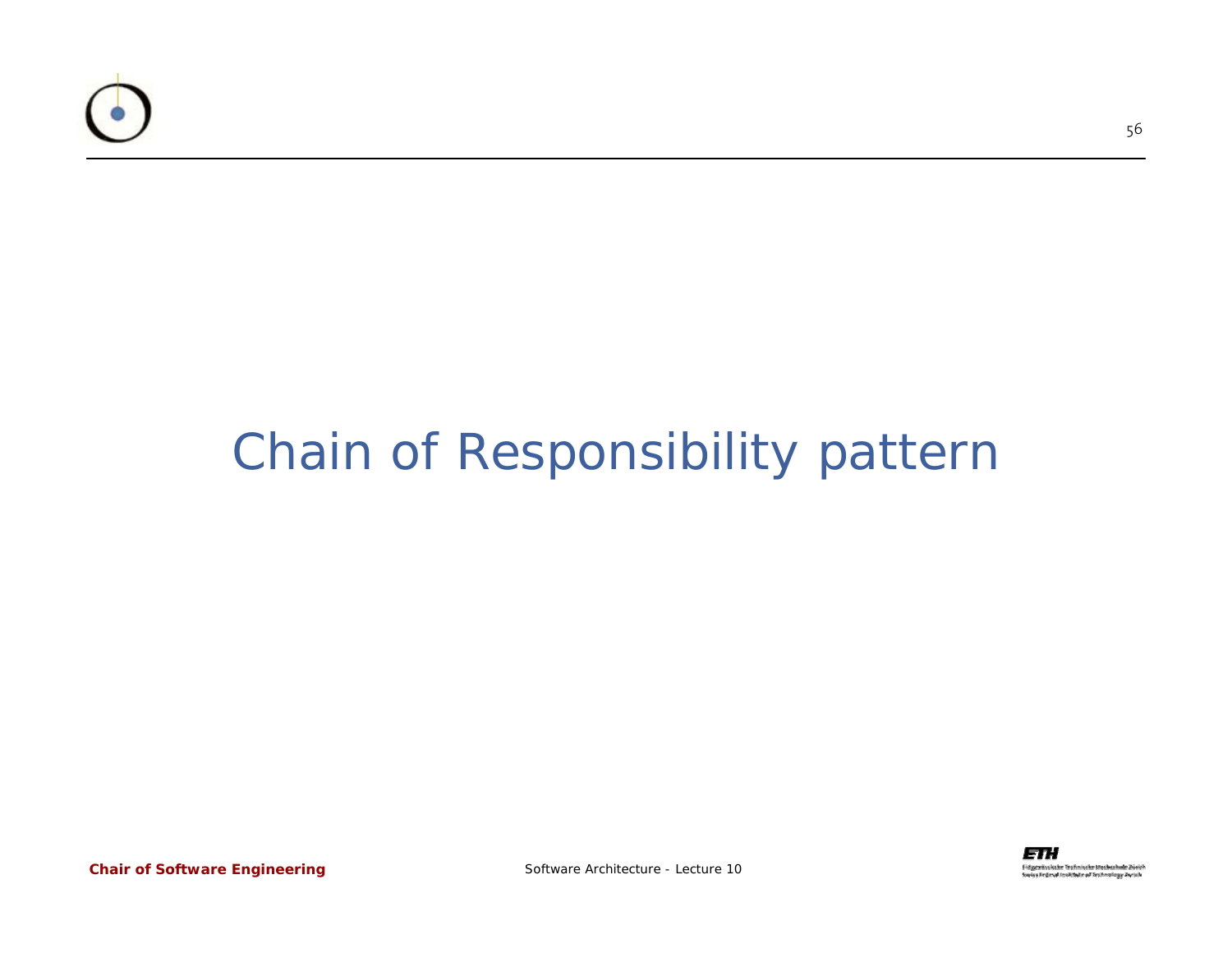### Chain of Responsibility: Intent

"*Avoid*[*s*] *coupling the sender of a request to its receiver by giving more than one object a change to handle the request.* [It] *chain*[*s*] *the receiving objects and pass*[*es*] *the request along the chain until an object handles it.*" [GoF, p 223]



Software Architecture - Lecture 10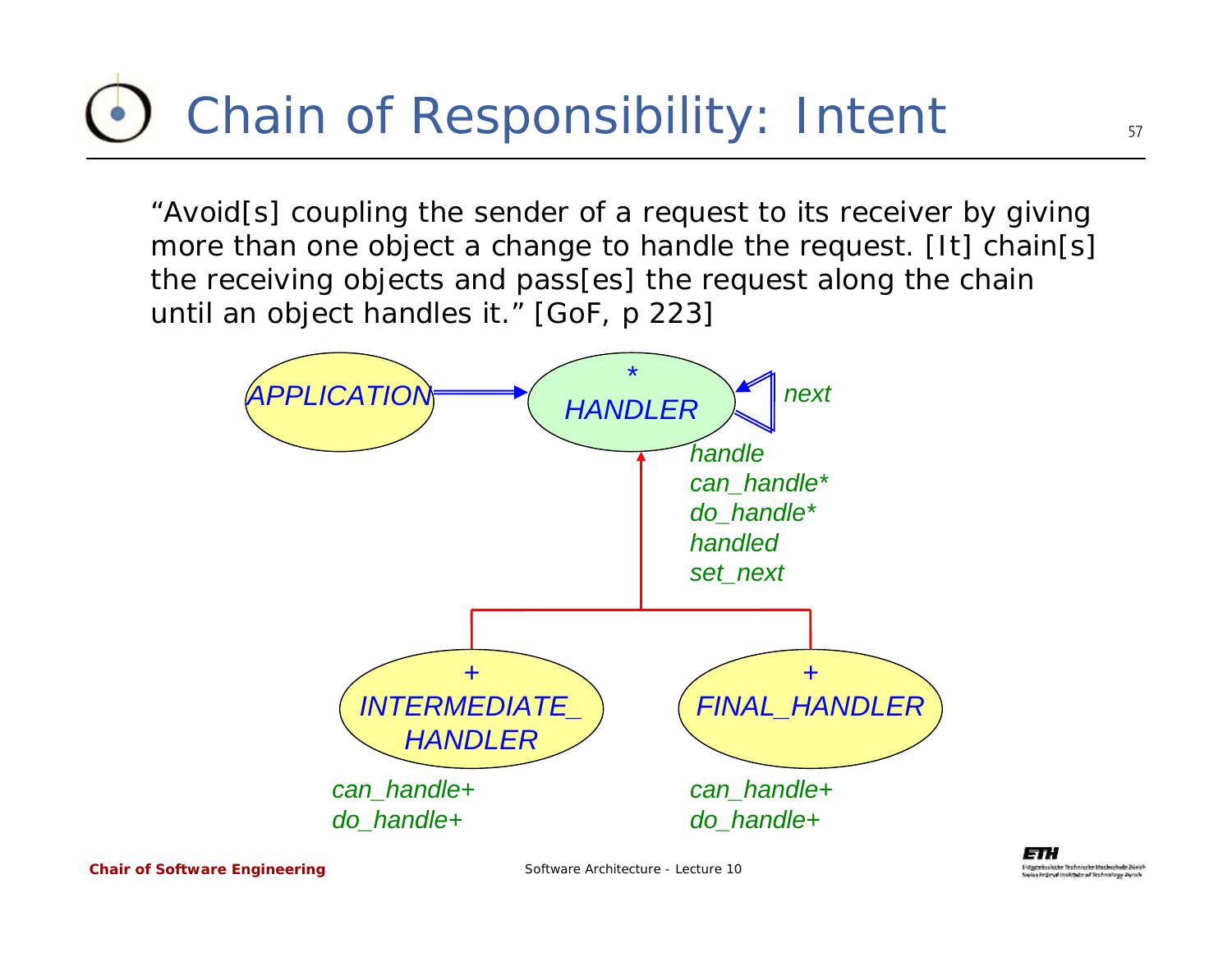

| deferred class<br><b>HANDLER</b>                   |                                                                                                            |
|----------------------------------------------------|------------------------------------------------------------------------------------------------------------|
| $\sim$ $\sim$ $\sim$<br>feature -- Basic operation |                                                                                                            |
| handle is                                          |                                                                                                            |
|                                                    | -- Handle request if can_handle otherwise forward it to next.<br>-- If next is void, set handled to False. |
| do                                                 |                                                                                                            |
|                                                    | if can_handle then                                                                                         |
|                                                    | do_handle                                                                                                  |
|                                                    | $handled := True$                                                                                          |
|                                                    | else                                                                                                       |
|                                                    | if $next$ /= Void then                                                                                     |
|                                                    | next.handle                                                                                                |
|                                                    |                                                                                                            |
|                                                    | $handled := next.handled$                                                                                  |
|                                                    | else                                                                                                       |
|                                                    | $handled := False$                                                                                         |
|                                                    | end                                                                                                        |
|                                                    | end                                                                                                        |
| ensure                                             |                                                                                                            |
|                                                    | can_handle implies handled                                                                                 |
|                                                    | (not can_handle and then next $l =$ Void) implies handled = next. handled                                  |
|                                                    | (not can_handle and then next = Void) implies not handled                                                  |
| end                                                |                                                                                                            |
|                                                    |                                                                                                            |
| end                                                |                                                                                                            |
|                                                    | ETH                                                                                                        |

Fidgenössische Technische Mocheshule Zürich Swiss Federal Institute of Technology Zurich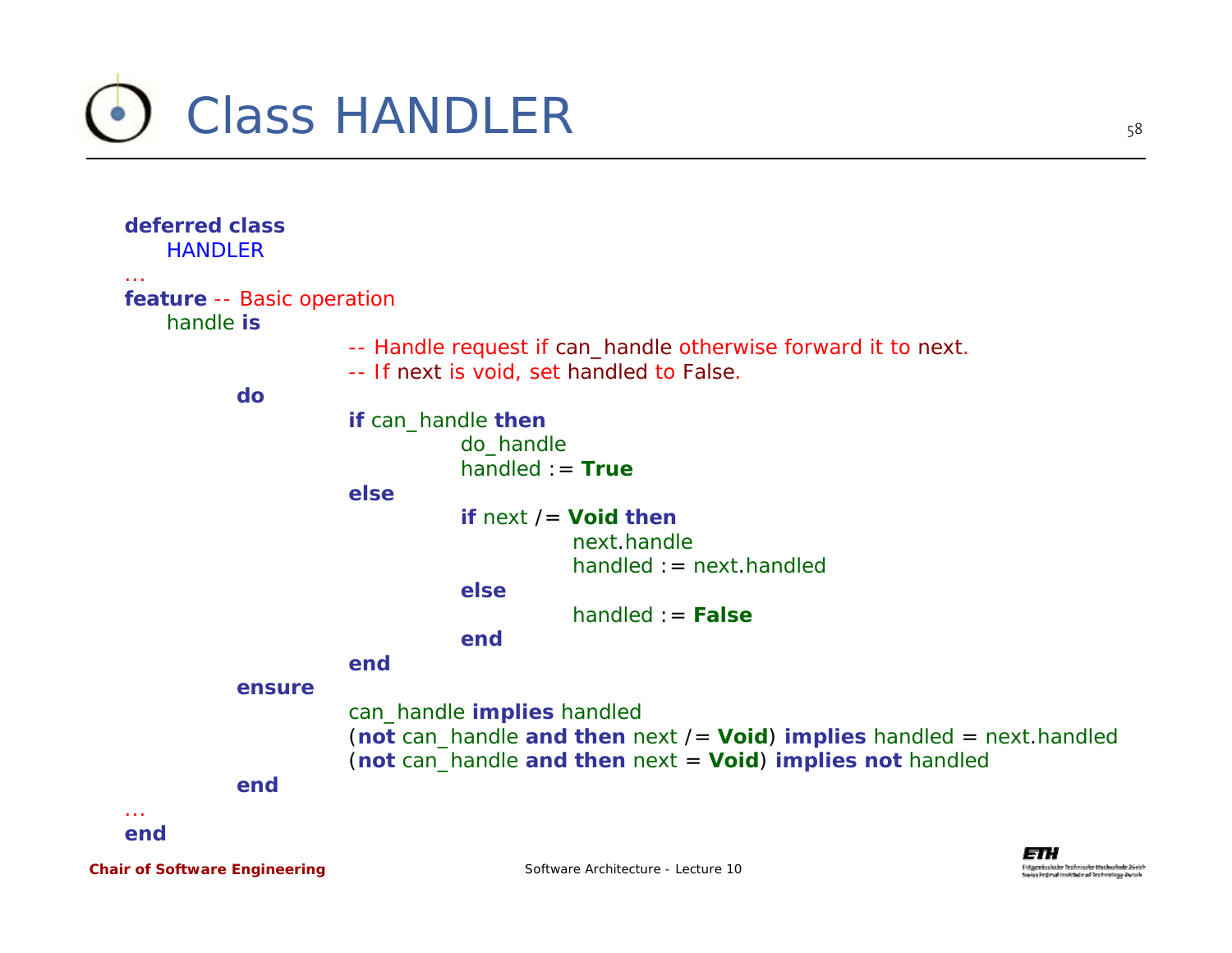## Chain of Responsibility

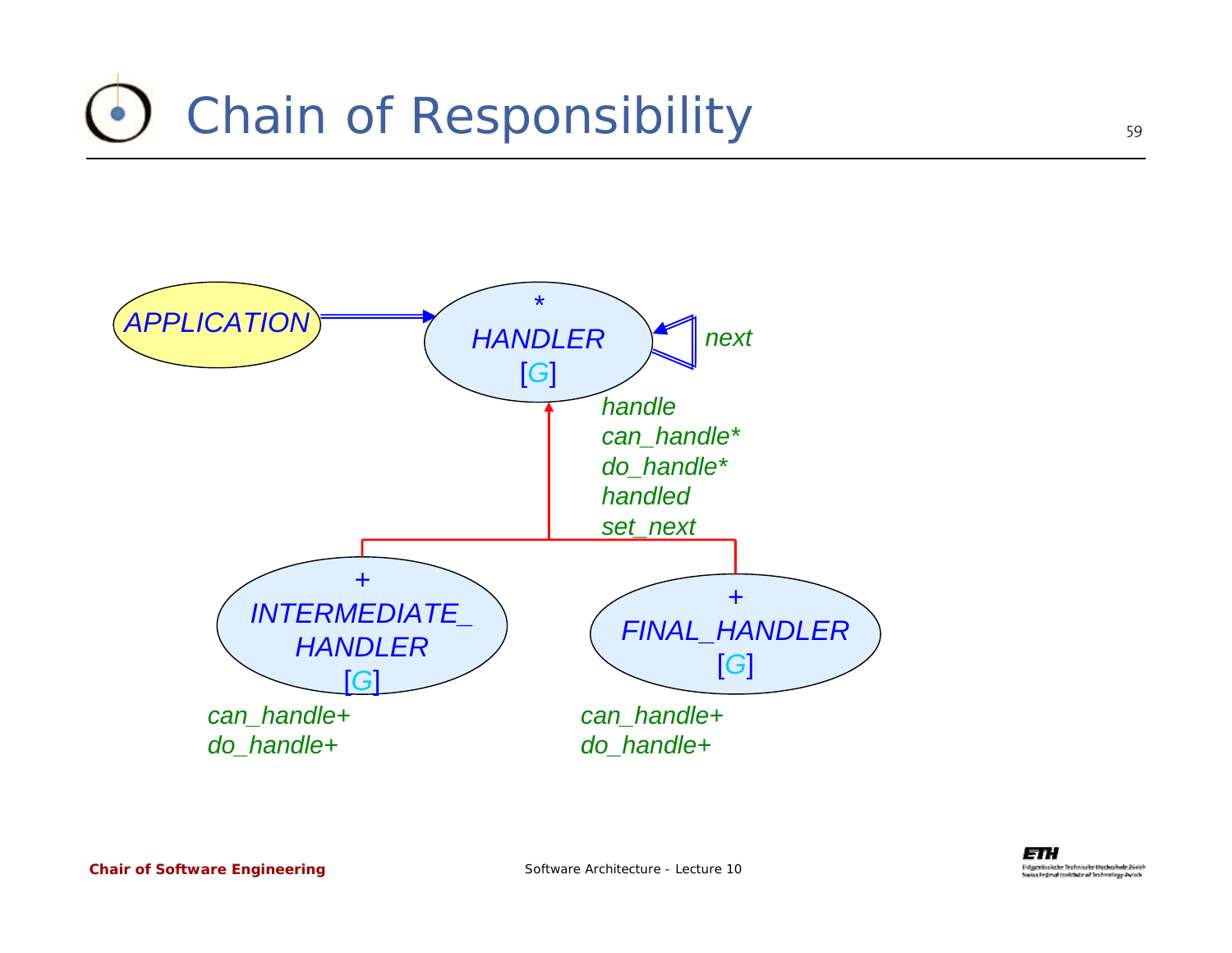

**deferred class***HANDLER* [*G*] **feature** {*NONE*} -- Initialization *make* (*a\_successor*: **like** *next*) **is** -- Set *next* to *a\_successor*. **do***next* := *a\_successor* **ensure**next\_set: *next* <sup>=</sup>*a\_successor* **endfeature** -- Access *next*: *HANDLER* [*G*] -- Successor in the chain of responsibility **feature** -- Status report *can\_handle* (*a\_request*: *G*): *BOOLEAN* **is deferred end** -- Can current handle *a\_request*? *handled*: *BOOLEAN*-- Has request been handled?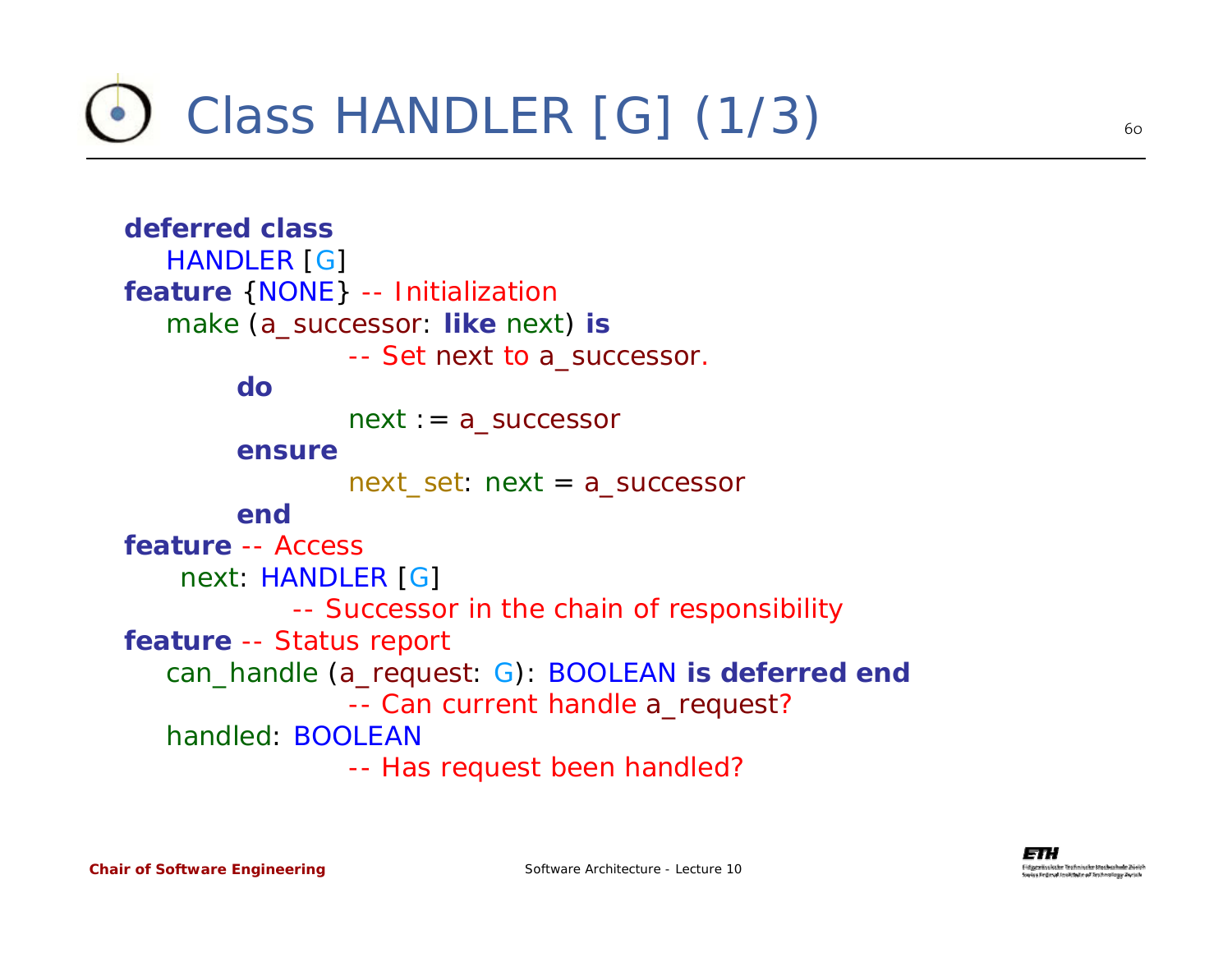Class *HANDLER* [*G*] (2/3)

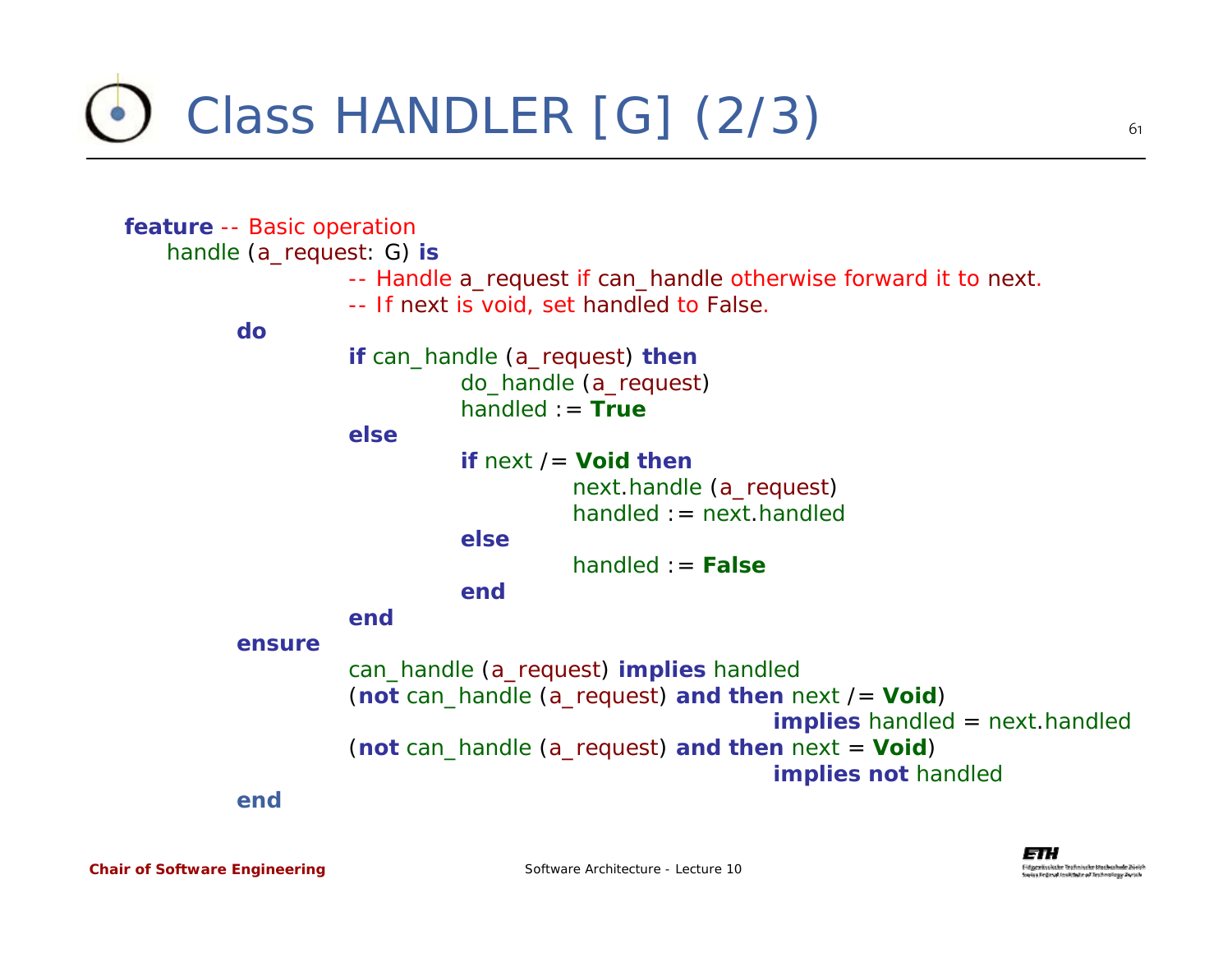Class *HANDLER* [*G*] (3/3)

```
feature -- Element change
  set_next (a_successor: like next) is
               -- Set next to a_successor.
       donext := a_successor
       ensurenext_set: next =a_successor
       endfeature {NONE} -- Implementation
  do_handle (a_request: G) is
               -- Handle a_request.
       require
               can_handle: can_handle (a_request)
       deferredendend
```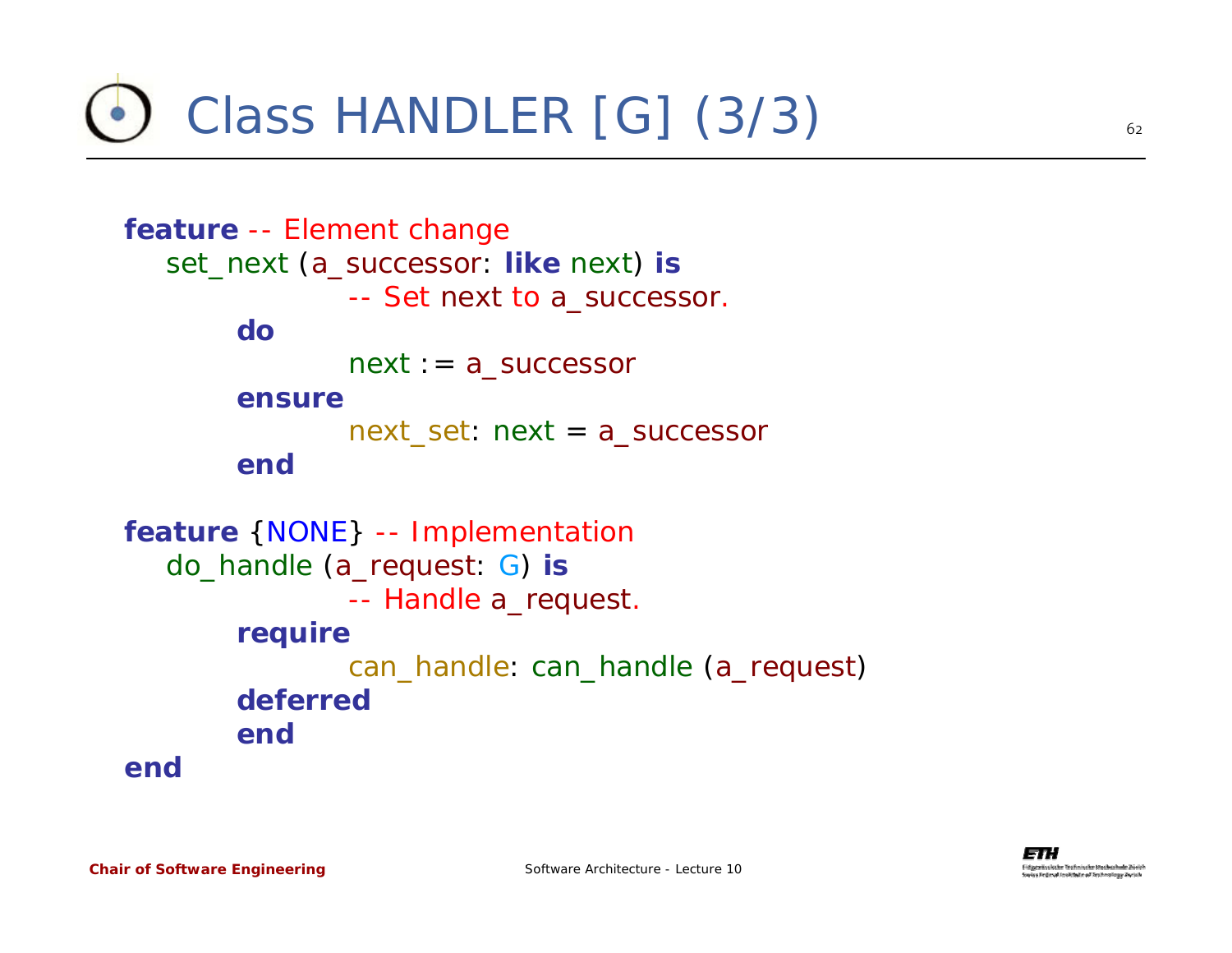## Chain of Responsibility: feature *handle* ..



*Chair of Software Engineering*

Software Architecture - Lecture 10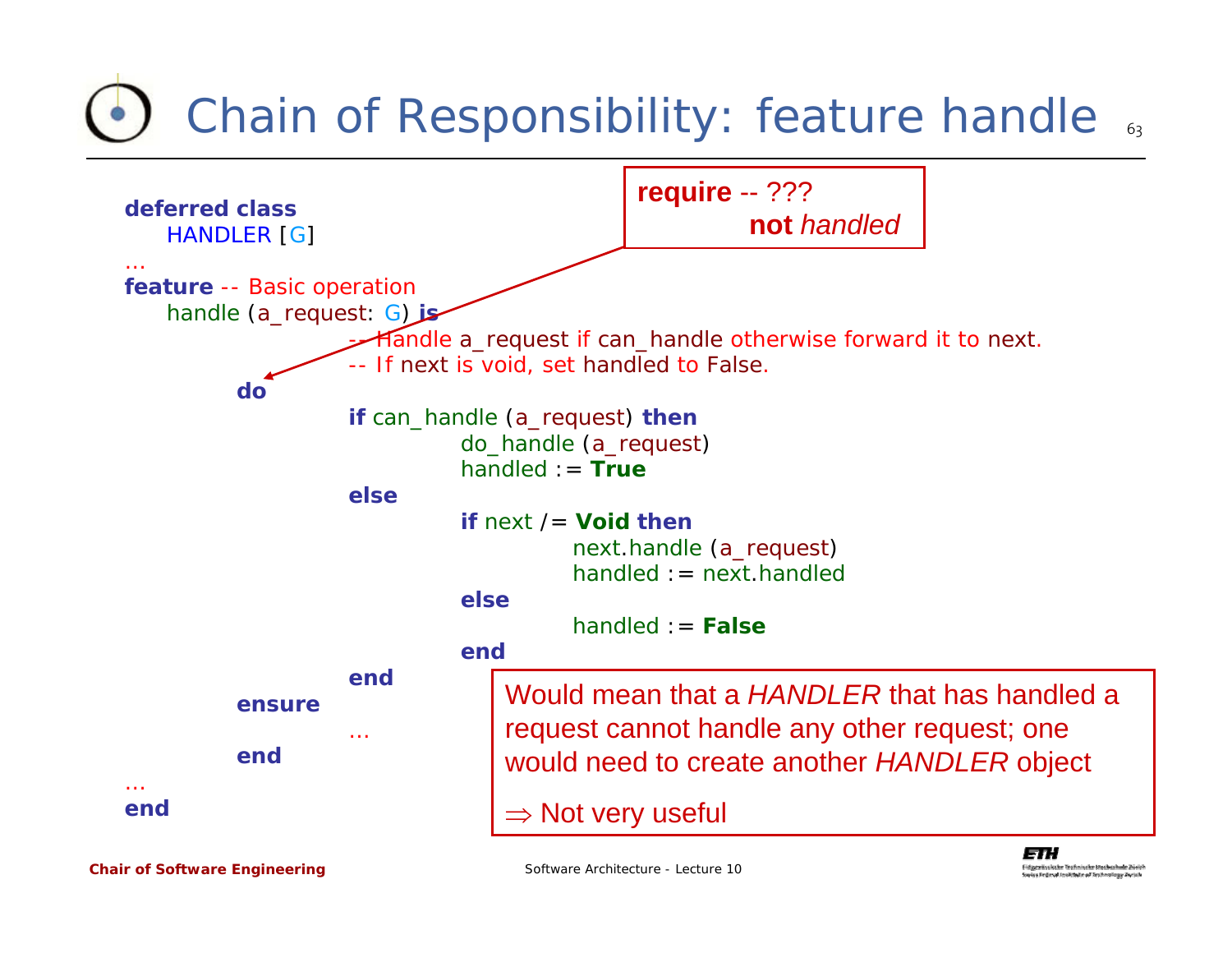

#### Command pattern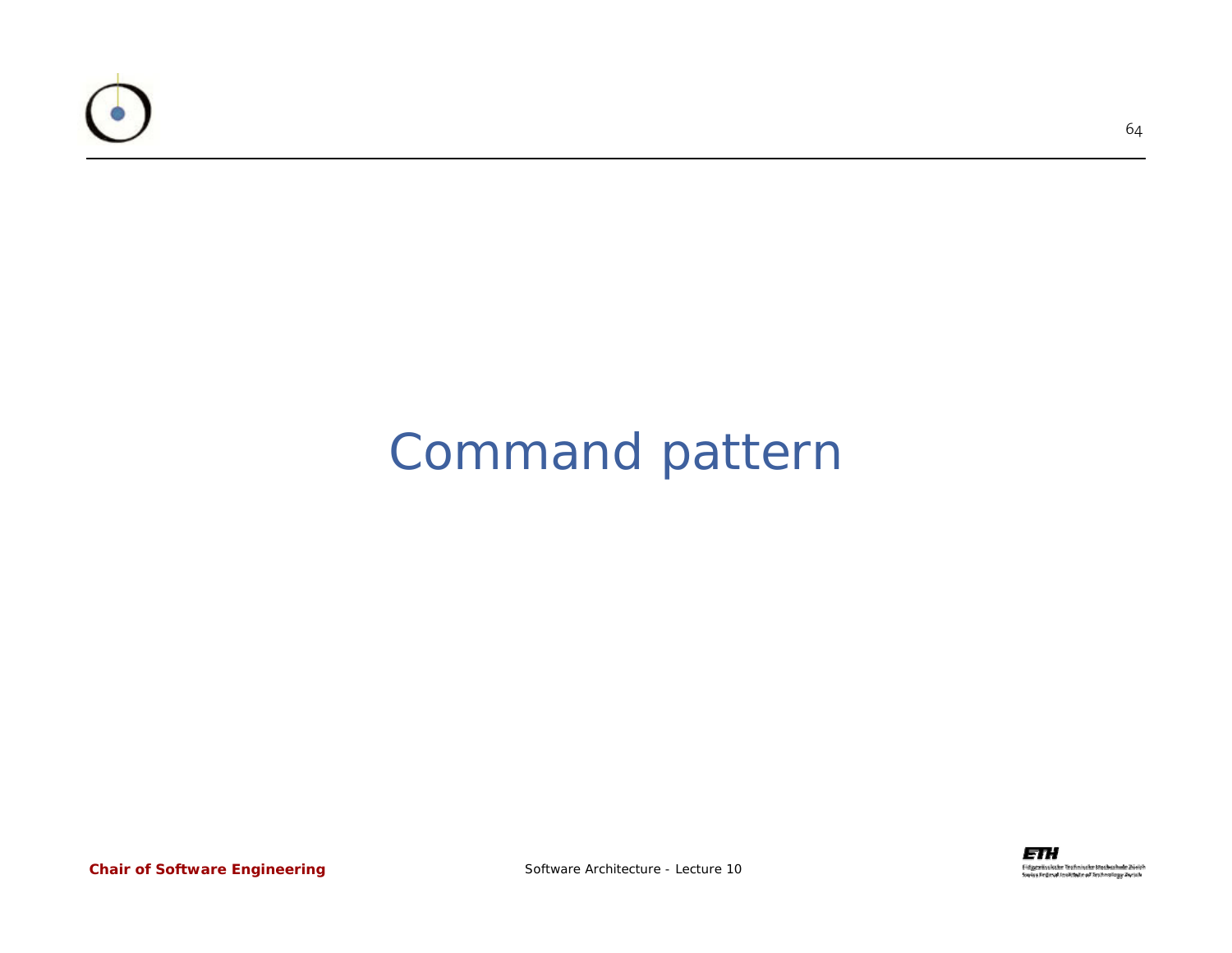### Command pattern: Intent

- Way to implement an undo-redo mechanism, e.g. in text editors. [OOSC, p 285-290]
- "*Way to encapsulate a request as an object, thereby letting you parameterize clients with different requests, queue or log requests, and support undoable operations.*" [GoF, p 233]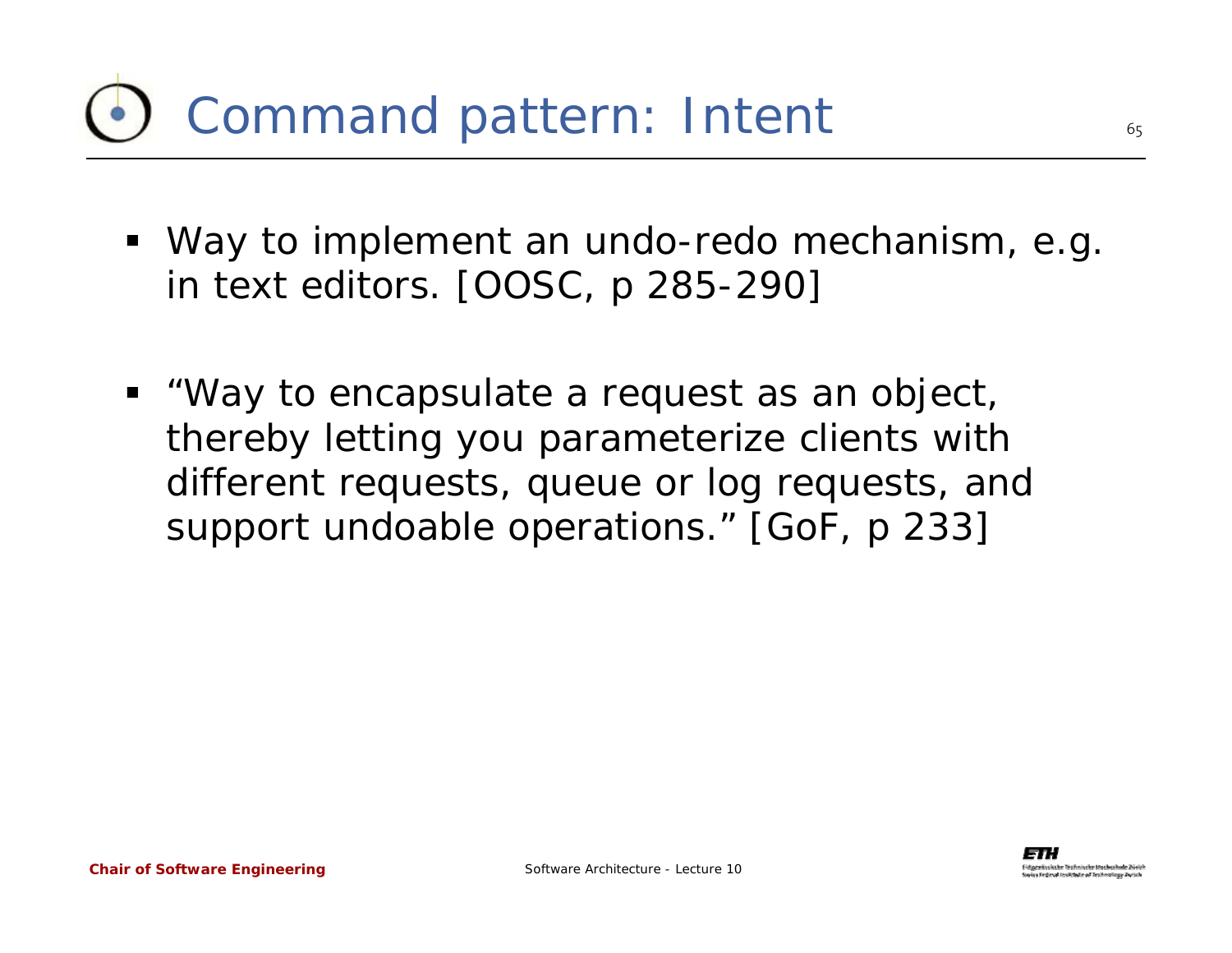# Command pattern (history-executable) ...

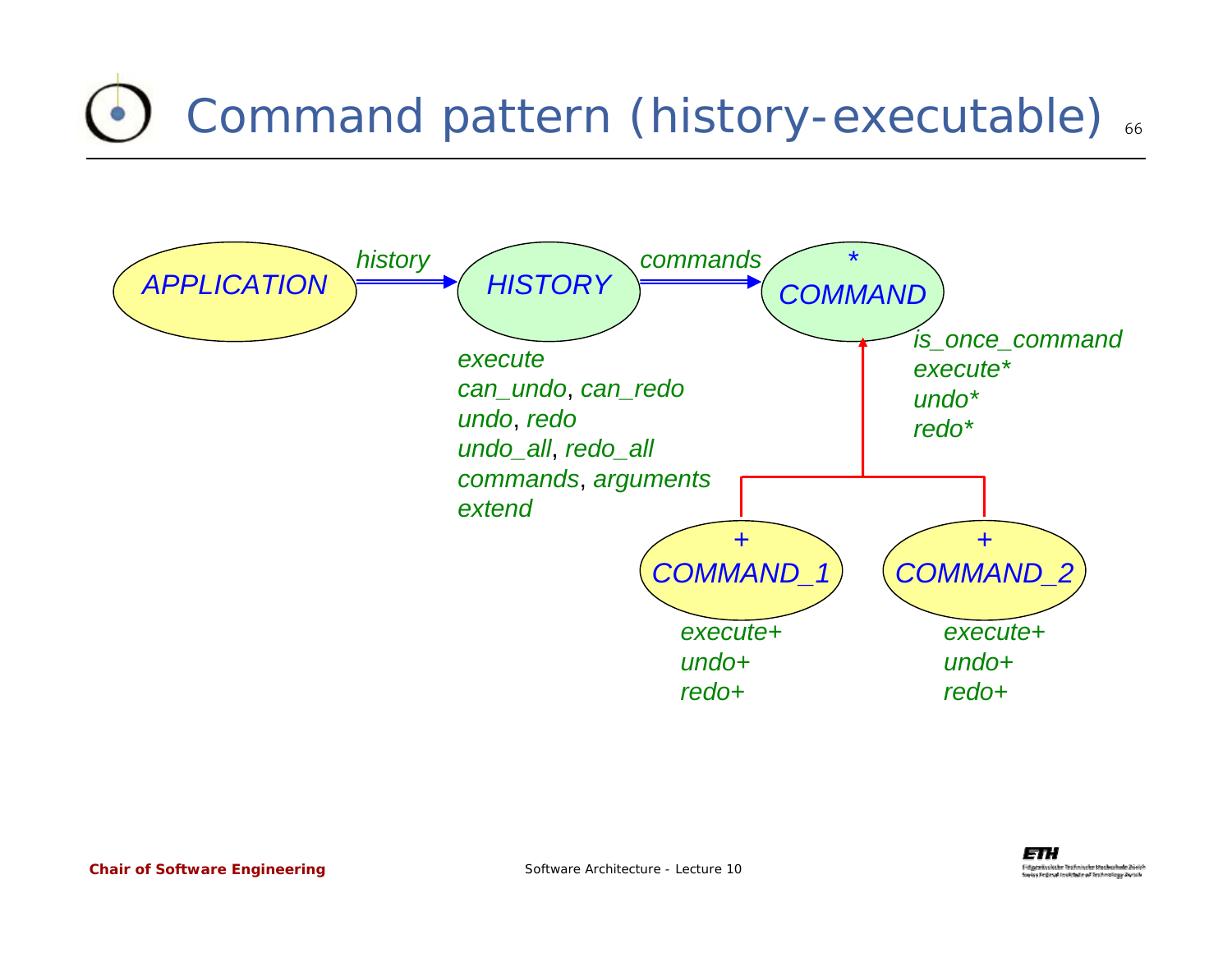67

features *execute*, *undo*, and *redo* **class***COMMAND\_1* **inherit***COMMAND***create***make***feature** {*HISTORY*} -- Command pattern *execute* (*args*: *TUPLE*) **is do** … **end** -- Execute command with *args*. **feature** {*HISTORY*} -- Undo *undo* (*args*: *TUPLE*) **is do** … **end** -- Undo last action. **feature** {*HISTORY*} -- Redo *redo* (*args*: *TUPLE*) **is do** … **end** -- Redo last undone action. **end**To be completed

 Create a descendant of *COMMAND*and effect its

How to use the Command pattern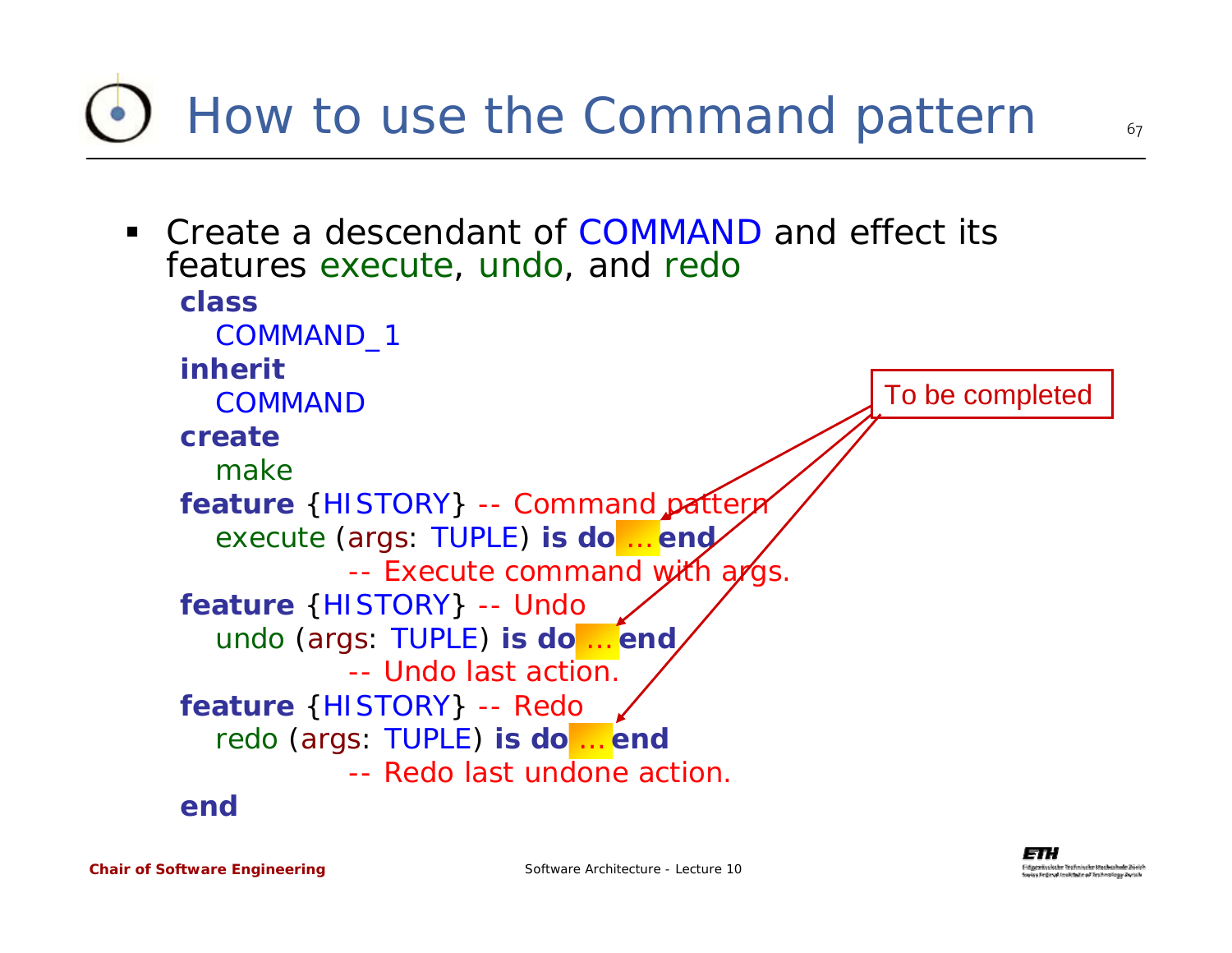### Example using the Command pattern (1/2) .

| class              |                                     |
|--------------------|-------------------------------------|
| <b>APPLICATION</b> |                                     |
| create             |                                     |
| make               |                                     |
|                    | feature { NONE} -- Initialization   |
| <i>make</i> is     |                                     |
|                    | -- Create a command and execute it. |
|                    | -- (Use the undo/redo mechanism.)   |
| <b>local</b>       |                                     |
|                    | command_1: COMMAND_1                |
|                    | command_2: COMMAND_2                |
| $\mathsf{do}$      |                                     |
|                    | create command_1.make (True)        |
|                    | create command_2.make (False)       |
|                    | history.execute (command_1, [])     |
|                    | history.execute (command_2, [])     |
|                    |                                     |
|                    | history.undo                        |
|                    | history.redo                        |
| end                |                                     |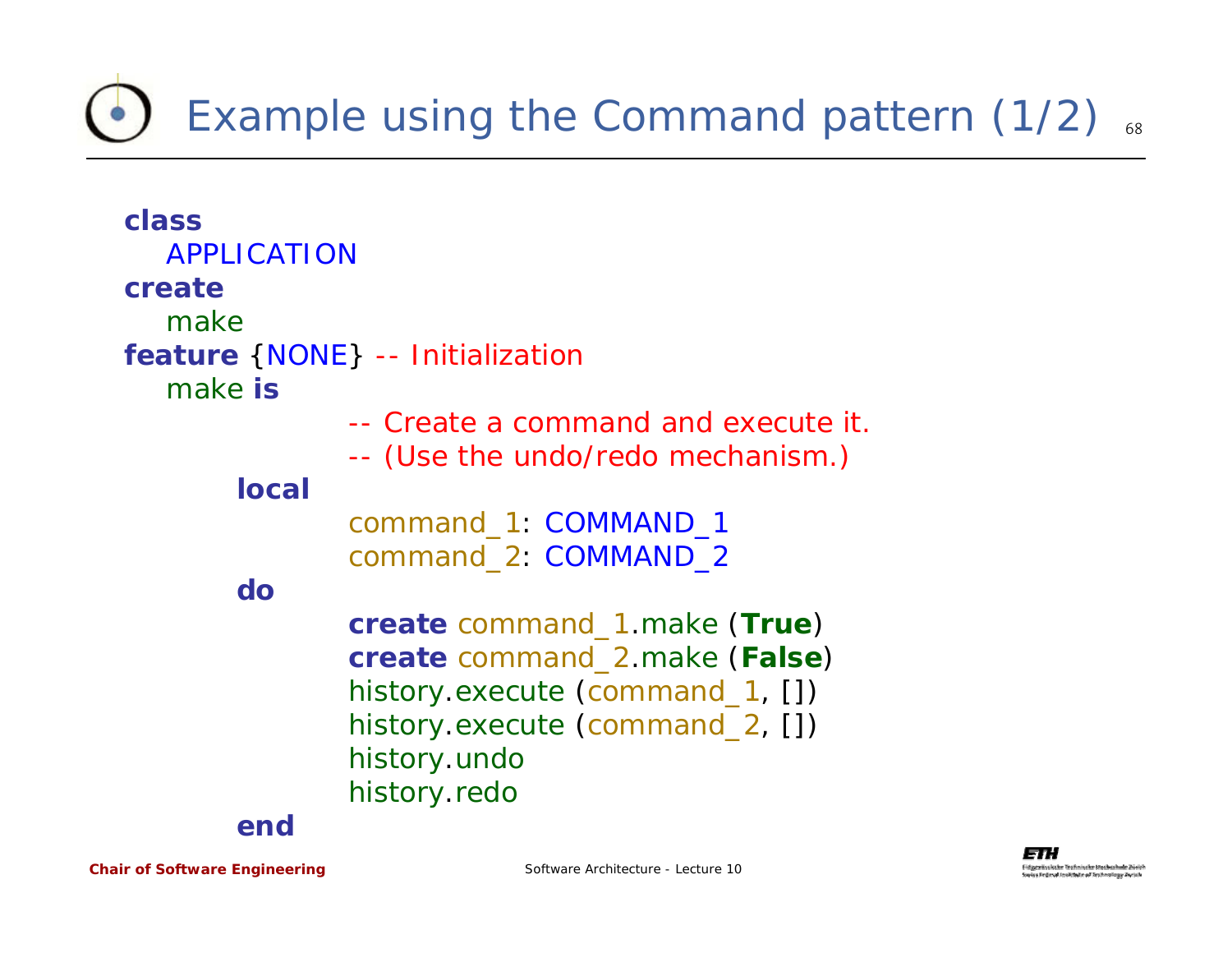Example using the Command pattern (2/2)  $_{69}$ 

```
feature {NONE} -- Implementation
  history: HISTORY is
             -- History of executed commands
      oncecreate Result.make
      ensurehistory_not_void: Result /= Void
      end
```
**end**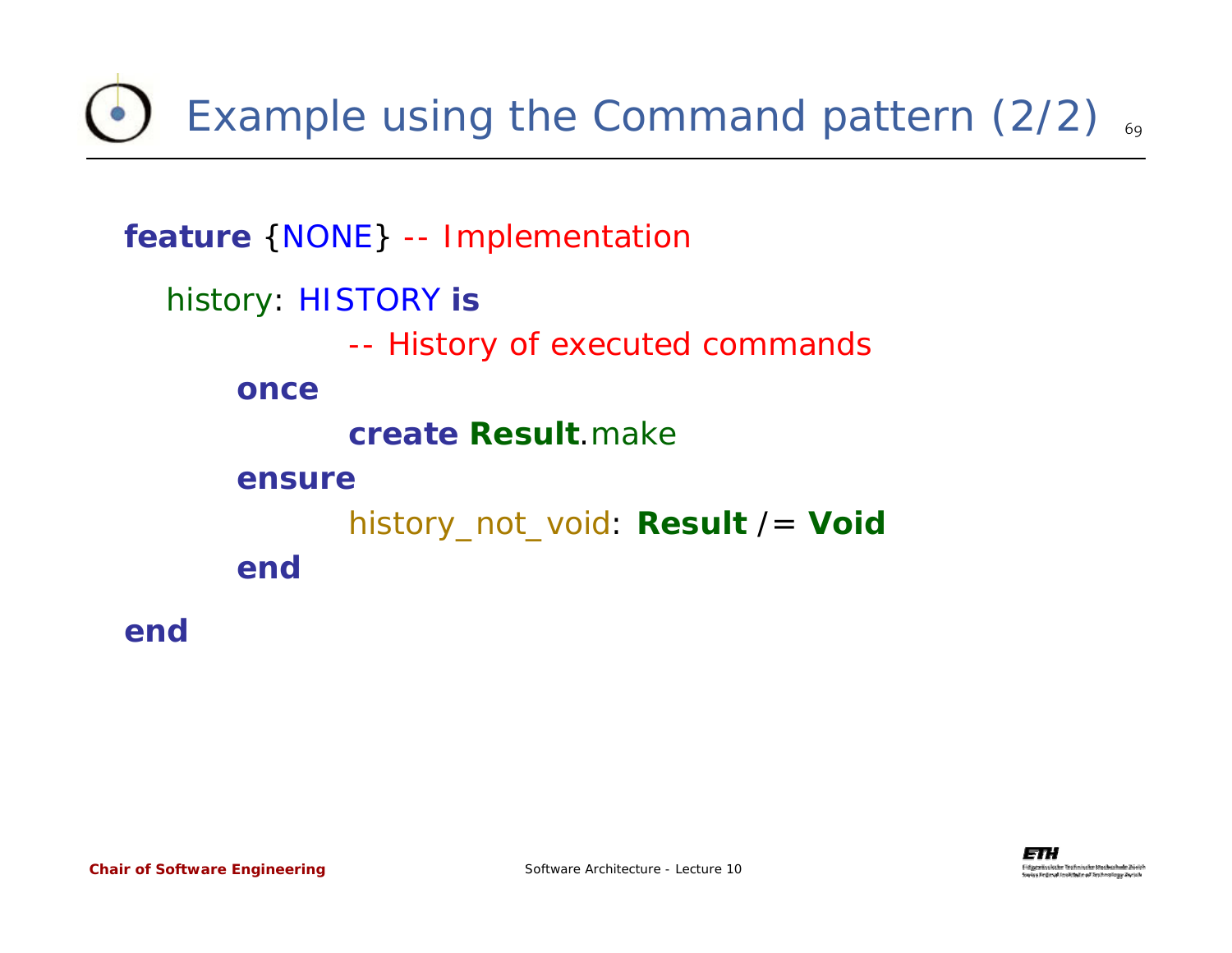## Command pattern (self-executable)